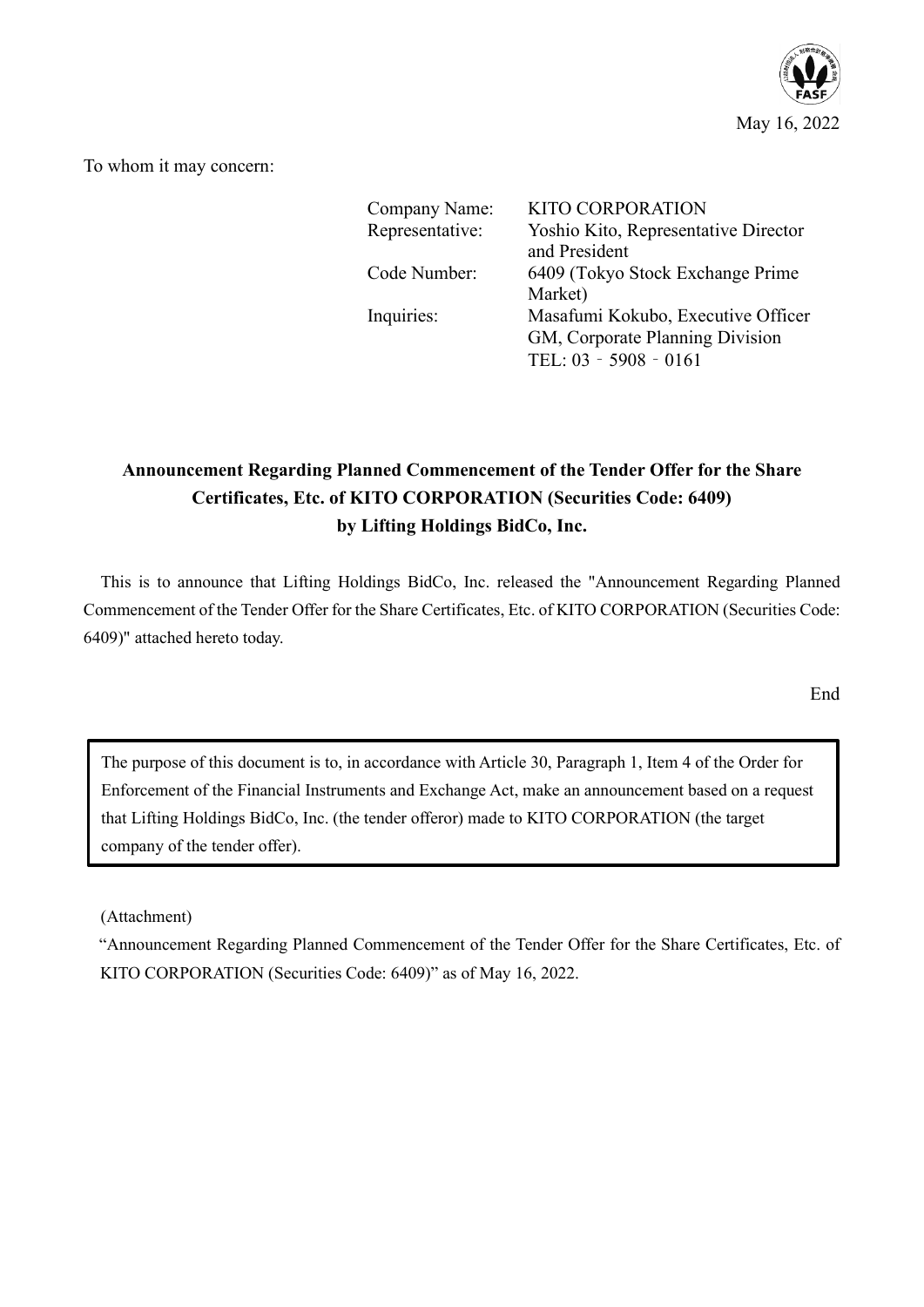Company Name: Lifting Holdings BidCo, Inc. Representative: Robert Desel, Representative Director

## **Announcement Regarding Planned Commencement of the Tender Offer for the Share Certificates, Etc. of KITO CORPORATION (Securities Code: 6409)**

Lifting Holdings BidCo, Inc. ("Offeror") hereby announces that, on May 16, 2022, it decided to acquire the share certificates, etc. of KITO CORPORATION (Securities Code: 6409, Prime Market of the Tokyo Stock Exchange, Inc. (the "Tokyo Stock Exchange"); the "Target Company") through a tender offer (the "Tender Offer") under the Financial Instruments and Exchange Act (Act No. 25 of 1948, as amended) (the "Act").

Because the procedures and steps required under competition laws in Japan, the U.S., China, Austria, Cyprus and Serbia are expected to take time to complete, the Offeror plans to promptly commence the Tender Offer on the date that is (i) within 10 business days after the Tender Offer Conditions Precedent (Note 1), including the completion of such procedures and steps, are satisfied (or waived by the agreement of Lifting Holdings Limited, which is the parent company holding all of the issued and outstanding shares of the Offeror ("HoldCo"), Crosby US Acquisition Corp., which is a wholly owned subsidiary of HoldCo ("Crosby US"), Crosby UK Acquisition Limited, which is a wholly owned subsidiary of HoldCo ("Crosby UK", and HoldCo and its subsidiaries, including Crosby US, Crosby UK and The Crosby Group LLC ("Crosby"), established under the laws of Delaware whose shares are indirectly wholly owned by HoldCo through Crosby US's wholly-owned subsidiaries (collectively, "Crosby US Other Wholly-owned Sub"), collectively "Crosby Group") and the Target Company) and (ii) separately agreed among HoldCo, Crosby US, Crosby UK and the Target Company (the "Tender Offer Commencement Date"). As of today, the Offeror aims to complete procedures with domestic and foreign regulatory authorities on or around mid October 2022 and commence the Tender Offer on or around late October 2022, but it is difficult to accurately estimate the amount of time required for those procedures, etc. as they involve domestic and foreign regulatory authorities. Given that fact, the detailed schedule for the Tender Offer will be promptly announced once we have obtained all regulatory clearances. Any changes to the expected timing of the obtainments of such regulatory clearances and the commencement of the Tender Offer as stated above will be also announced promptly.

> Note 1: The Business Combination Agreement (as defined in the "(1) Summary of the Tender Offer" of "1. Purpose of the Tender Offer", hereinafter the same) provides that the commencement of the Tender Offer is subject to the following conditions precedent: (i) the required clearances (Note 3) shall have been obtained; (ii) the board of directors of the Target Company has adopted a resolution to express an opinion in support of the Tender Offer and a recommendation that its shareholders and holders of Stock Acquisition Rights ("Stock Acquisition Right Holders") tender their shares and share options, respectively, in response to the Tender Offer (collectively, the "Opinion to Support and Recommend to Tender in the Tender Offer"), and the Opinion to Support and Recommend to Tender in the Tender Offer shall remain in effect at the time the Tender Offer is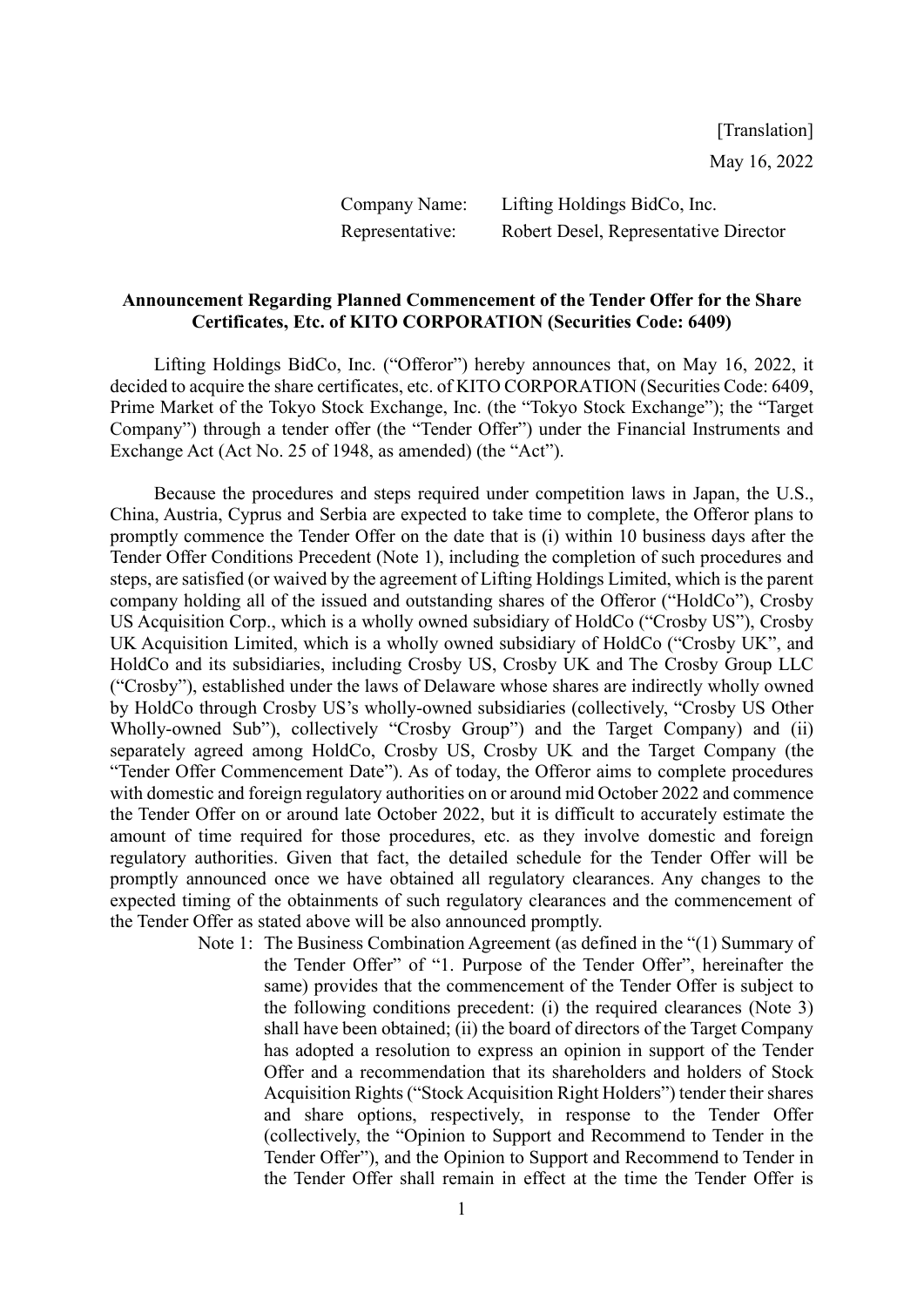commenced without amendment, supplement, or modification; (iii) the special committee of the Target Company reviewing the Business Combination shall have submitted to the board of directors of the Target Company an opinion that it is appropriate for the board of directors of the Target Company to issue the Opinion to Support and Recommend to Tender in the Tender Offer, and such opinion shall remain in effect at the time the Tender Offer is commenced without amendment, supplement, or modification; (iv) the Target Company performed and complied with, in all material respects, all obligations under the Business Combination Agreement (Note 4) that are required to be performed and complied with by it on or before the Tender Offer Commencement Date, and the representations and warranties of the Target Company set forth in the Business Combination Agreement (Note 5) shall be true and correct in all material respects as of the date of the Agreement and the Tender Offer Commencement Date; (v) HoldCo Crosby US and Crosby UK performed and complied with, in all material respects, all obligations under the Business Combination Agreement (Note 6) that are required to be performed and complied with by it on or before the Tender Offer Commencement Date, and the representations and warranties of HoldCo, Crosby US and Crosby UK set forth in the Business Combination Agreement (Note 7) shall be true and correct in all material respects as of the date of the Agreement and the Tender Offer Commencement Date; (vi) no governmental authority of any competent jurisdiction shall have enacted, issued, promulgated, enforced or entered any law or made any final and binding request of a party or injunction, that is in effect and has the effect of making the Business Combination illegal or otherwise prohibiting or preventing the consummation of the Business Combination; (vii) there shall be no "material fact pertaining to the business" (Article 166, Paragraph 2 of the Act) of the Target Company that has not been "publicized" (Article 166, Paragraph 4 of the Act) by the Target Company; (viii) no event or circumstance shall have occurred since the date of the Business Combination Agreement that would be a withdrawal event under Article 27-11, Paragraph 1 of the Act with respect to the Tender Offer should the Tender Offer commence; and (ix) the Business Combination Agreement has not been terminated and remains in full force and effect; (collectively, "Tender Offer Conditions Precedent").

- Note 2: Under the Business Combination Agreement, among the Tender Offer Conditions Precedent, (i) to (iii), (vi), (vii) and (ix) may be waived, if permitted by applicable laws, by the agreement of HoldCo, Crosby US, Crosby UK and the Target Company, (v) may be waived by sole discretion of the Target Company, and (iv) and (viii) may be waived by sole discretion of HoldCo, Crosby US and Crosby UK. As for (i), the Offeror may, where permitted by applicable law, commence the Tender Offer earlier than currently contemplated by waiving the condition when the Offeror reasonably expects to obtain the required clearances during the Tender Offer Period to offer the shareholders of the Target Company an opportunity to tender their shares earlier and quickly proceed with the Business Combination.
- Note 3: Notifications in relation to competition laws of Japan, the U.S., China, Austria, Cyprus and Serbia.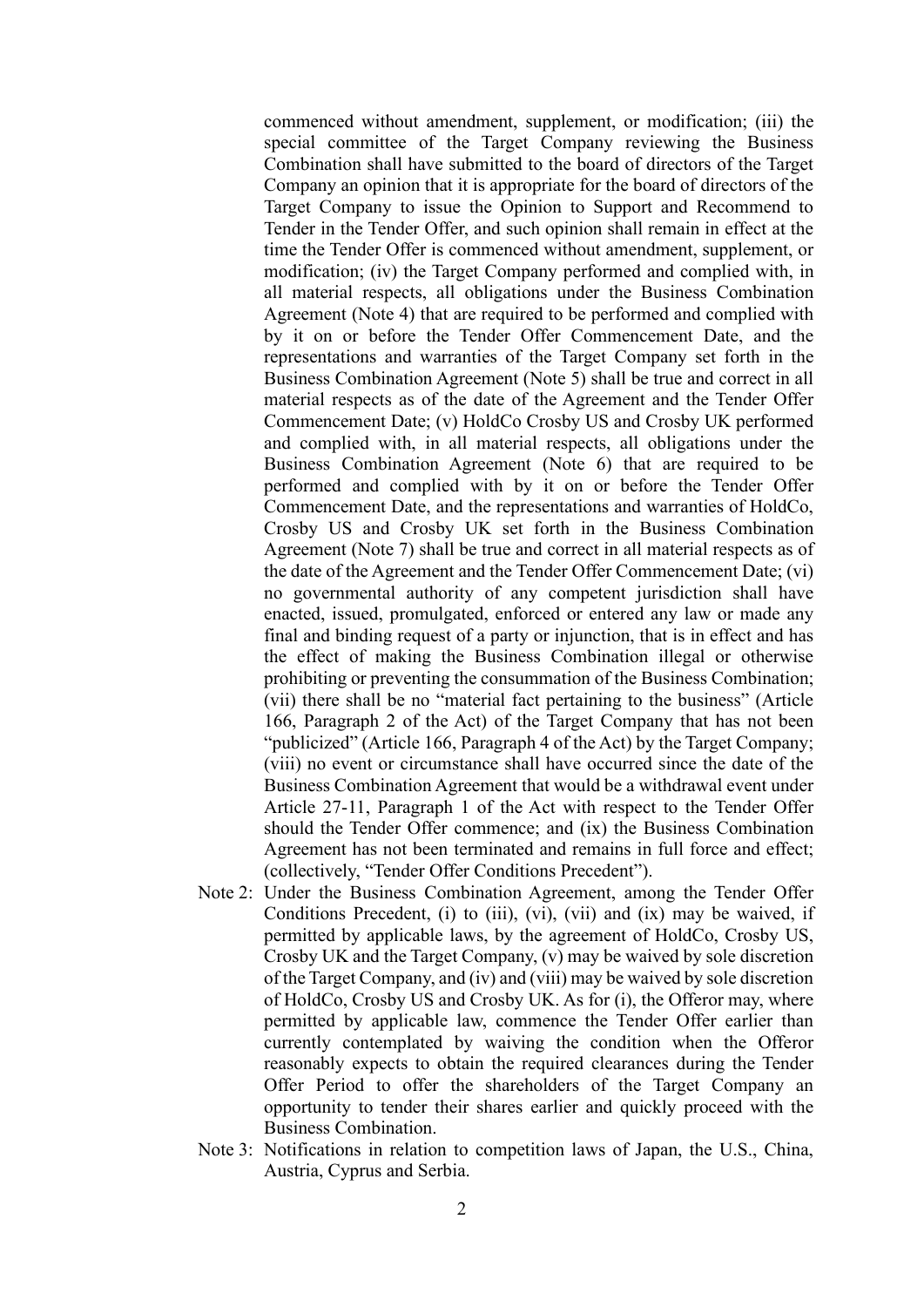- Note 4: Please refer to "(6) Matters relating to material agreements regarding the Tender Offer" of "1. Purpose of the Tender Offer" for the obligation of the Target Company provided in the Business Combination Agreement.
- Note 5: Please refer to "(6) Matters relating to material agreements regarding the Tender Offer" of "1. Purpose of the Tender Offer" for the representations and warranties of the Target Company provided in the Business Combination Agreement.
- Note 6: Please refer to "(6) Matters relating to material agreements regarding the Tender Offer" of "1. Purpose of the Tender Offer" for the obligations of HoldCo, Crosby US and Crosby UK provided in the Business Combination Agreement.
- Note 7: Please refer to "(6) Matters relating to material agreements regarding the Tender Offer" of "1. Purpose of the Tender Offer" for the representations and warranties of HoldCo, Crosby US and Crosby UK provided in the Business Combination Agreement.
- 1. Purpose of the Tender Offer
	- (1) Summary of the Tender Offer

The Offeror was established on April 28, 2022 for the primary purpose of controlling and managing the business activities of the Target Company through the acquisition of and holding of the Target Company Shares after the completion of the Tender Offer, and, as of today, is a wholly owned subsidiary of HoldCo, established under the laws of England and Wales with its business purposes of holding shares of and managing its subsidiaries. Ascend Overseas Limited ("Ascend"), established under the laws of England and Wales, with its business purpose of holding shares of HoldCo, holds approximately 96.7% of the shares of HoldCo (and its management holds the remainder). Funds, investment vehicles and/or separately managed accounts (Note 8) advised by Kohlberg Kravis Roberts & Co. L.P., an investment advisory company established under the laws of Delaware, the United States (together with its and their affiliates and other related funds, "KKR" and those funds, etc., collectively, "KKR Advisory Funds, etc.") directly or indirectly holds a 100% stake in Ascend. HoldCo directly holds a 100% stake in Crosby US, established under the laws of Delaware, and Crosby UK, established under the laws of England and Wales and indirectly holds a 100% stake in Crosby (Crosby, Crosby US, Crosby UK, HoldCo and the Offeror collectively the "Offerors."). The Offerors and KKR do not hold any Target Company Shares as of today.

Note 8: "Separately managed accounts" are entities structured for investment by one investor or related investors whereby KKR earns management and incentive fees, pursuant to a single management agreement between KKR and the investor(s) that are party/parties to that account.

KKR Advisory Funds, etc. acquired Crosby US's subsidiaries and Crosby UK's subsidiaries through Ascend from Melrose Industries Plc in 2013*.* Crosby US and Crosby UK were used as acquisition vehicles for such acquisition and the acquisition resulted in the current form of Crosby Group. With roots dating back to 1836 and having a headquarter function in the United States, Crosby Group has been engaged in the lifting and securement hardware (Note 9) industry for nearly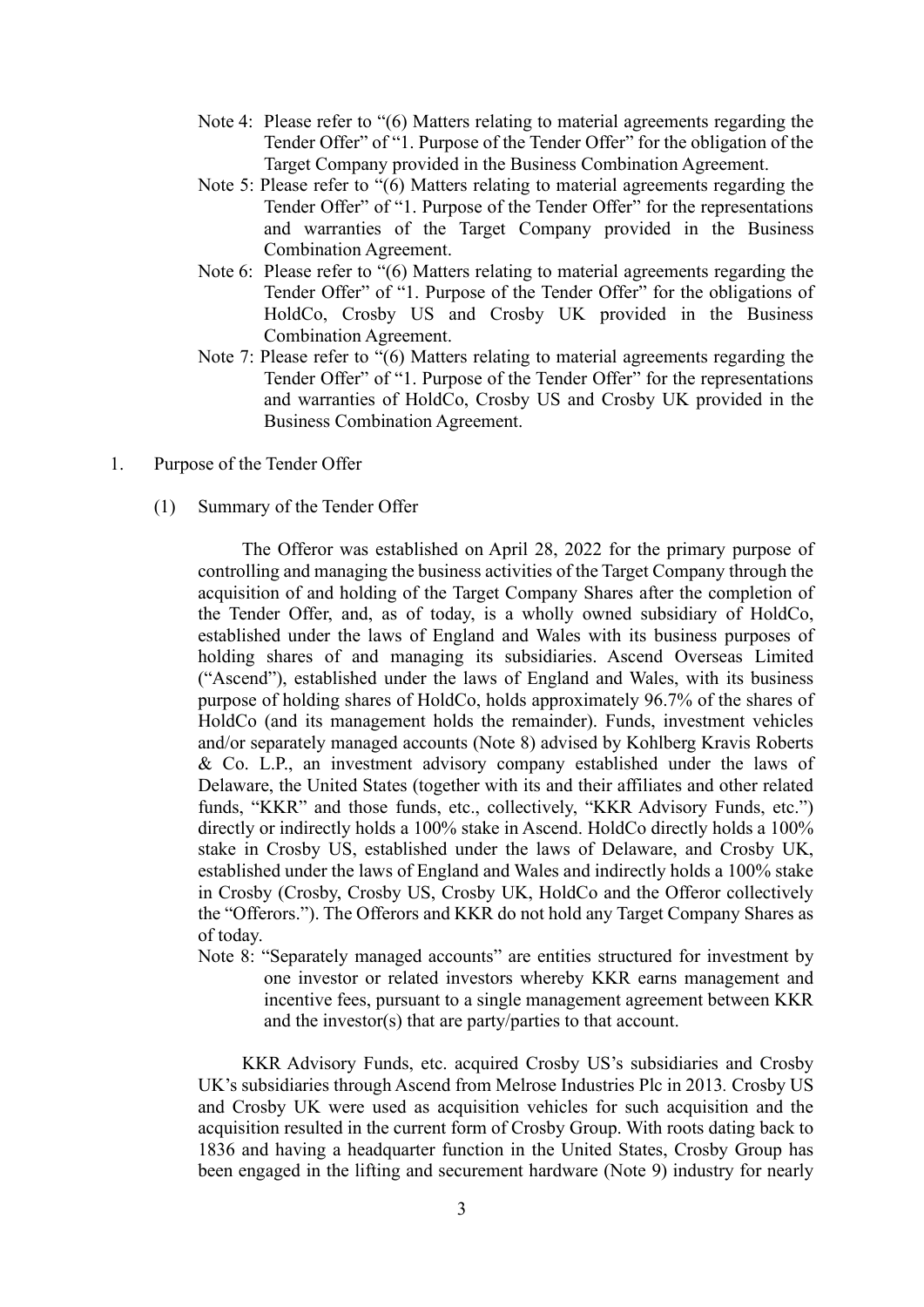two centuries with a focus on safety, quality, training and engineering leadership. Crosby Group maintains a global presence, with manufacturing and commercial operations across 16 manufacturing sites and 10 distribution centers in North America, Europe, Brazil, and Australia. With an international network of approximately 3,000 authorized distributors, Crosby Group provides a broad range of products used in a wide variety of industries and applications. Given its focus on being highly responsive to customer needs, Crosby Group has prioritized investment in innovation and new product development in lifting securement hardware and related technology. This focus has been further supported by significant investments into the operations of the business, including an investment in a manufacturing facility in Longview, Texas, that improved employee safety, increased output, and bolstered efficiency. Additionally, Crosby Group has also made acquisitions of companies that are complementary with Crosby Group's business to support its continued growth and customer value proposition.

Note 9: Lifting and securement hardware are hardware and accessories used, usually in conjunction with lifting equipment, to secure, lift or move equipment, construction components or other assets.

KKR is a leading global investment firm that offers alternative asset management for its investors as well as capital markets and insurance solutions. KKR sponsors investment funds that invest in private equity, credit and real assets and has strategic partners that manage hedge funds in which KKR owns a minority stake.

Since the opening of its Tokyo office in 2006, KKR has actively expanded its investment activities in the Japanese market, with investment professionals possessing a thorough understanding of Japanese business practices. Since 2010, KKR Advisory Funds, etc. have completed investments into 10 companies headquartered in Japan, including 3 take private transactions of Japanese publiclylisted companies.

Most recently, KKR's transaction experience in Japan includes investments in Hitachi Koki (2017), Hitachi Kokusai Electric (2017), Seiyu Co (2021), and Yayoi Co (2022). Through these transactions, KKR has worked and is working to support investment into and acceleration of growth for Japanese companies in various industry sectors, which are expected to achieve high growth in the future through KKR's capital resources, and network with such companies. KKR's investment activities in the Japanese market are further supported by its global capabilities, with KKR having offices in 21 cities and 109 private equity portfolio companies as of December 31, 2021. More broadly, KKR has a history in the Industrial Machinery sector as evidenced by the investments in Gardner Denver Inc., a US corporation providing compressors, blowers and vacuum pumps (2013), Capital Safety Ltd., a UK corporation manufacturing fall protection equipment (2011), and Crosby (2013). In total, KKR had \$471 billion in assets under management as of December 31, 2021.

Today, HoldCo, Crosby US, Crosby UK and the Target Company entered into a business combination agreement (the "Business Combination Agreement"; for the details of the Business Combination Agreement, please refer to the section below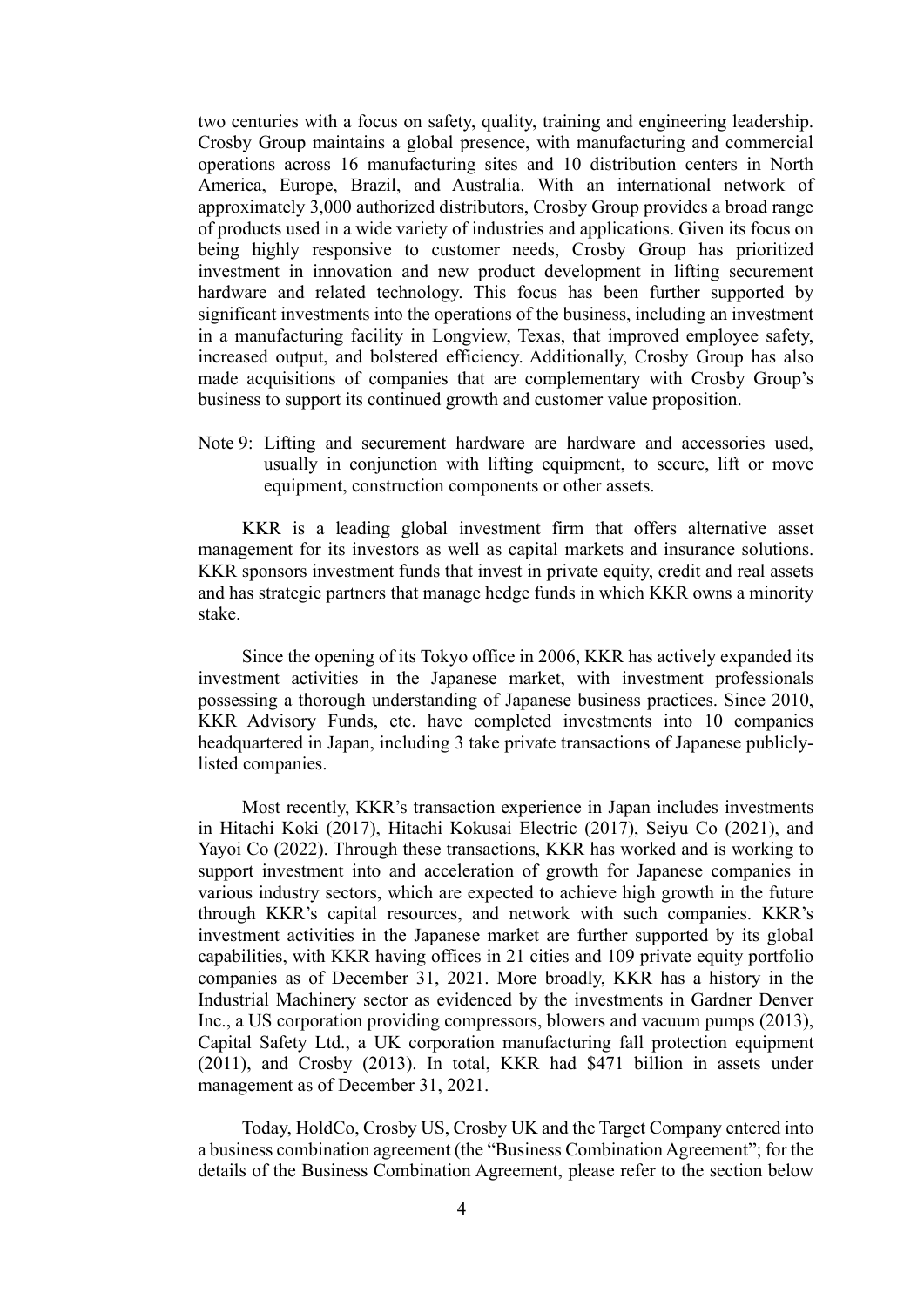titled "(6) Matters relating to material agreements regarding the Tender Offer) regarding a business combination (the "Business Combination") between the Target Company Group (27 companies in total, composed of the Target Company, 25 consolidated subsidiaries and a non-consolidated subsidiary which is not an affiliate to which the equity method is applicable; hereinafter the same) and Crosby Group, and decided to conduct the Tender Offer for the purpose of acquiring all of the common stocks of the Target Company (the "Target Company Shares") listed on the Prime Market of TSE as of today and the Stock Acquisition Rights (the "Stock Acquisition Rights" and the name of each of Stock Acquisition Rights are defined in "(ii) Stock acquisition rights" under "(3) Price of tender offer"; hereinafter the same) (excluding treasury shares owned by the Target Company; hereinafter the same), on the condition that the Tender Offer Conditions Precedent are satisfied or waived as part of the series of transactions (the "Transactions") to realize the Business Combination. Crosby decided that the tender offeror of the Tender Offer should be the Offeror instead of Crosby US or its subsidiaries, including Crosby, so that Crosby US and Crosby UK and the Target Company will become sister companies after the Merger (defined in the section below "(iv) Management policy after the Tender Offer", hereinafter the same) and each group can operate under the spirit of a "merger of equals" for a smooth integration and maximization of the corporate value of the Combined Group (as defined in the "(ii) Background, purpose, and decision-making process leading the Offeror to conduct the Tender Offer" under "(2) Background, purpose, and decision-making process leading to the decision to conduct the Tender Offer, and management policy following the Tender Offer").

If the total number of share certificates, etc. tendered in response to the Tender Offer (the "Tendered Share Certificates, Etc.") is less than the minimum number of share certificates, etc. to be purchased (13,817,400 shares, ownership percentage (Note 10): 66.67%) (Note 11), then the Offeror will not purchase any of the Tendered Share Certificates, Etc. However, because the purpose is to acquire all of the Target Company Shares and the Stock Acquisition Rights, the Offeror has not set a limit on the maximum number of share certificates, etc. to be purchased, and if the total number of Tendered Share Certificates, Etc. is equal to or greater than the minimum number of the share certificates, etc. (13,817,400 shares), then the Offeror will purchase all of the Tendered Share Certificates, Etc. The minimum number of share certificates, etc. to be purchased (13,817,400 shares) is to be the product of two thirds of the number of voting rights relating to the Total Number of Shares After Considering Potential Shares (as defined below) (207,260 voting rights) (this amounts to 138,174 voting rights; rounded up to the nearest whole number), multiplied by 100, which is the share unit number of the Target Company. Because the purpose is to acquire all of the Target Company Shares and the Stock Acquisition Rights as part of the Transactions, the minimum number has been set to ensure that the Transactions will be carried out given that a special resolution in the shareholders' meeting as provided for in Article 309, Paragraph 2 of the Companies Act is required for carrying out the procedures for the Share Consolidation as described in the section below titled "(4) Policy for organizational restructuring after the Tender Offer (matters relating to the "Two-Step Acquisition")".

Note 10:"Ownership percentage" means the percentage (rounded to the two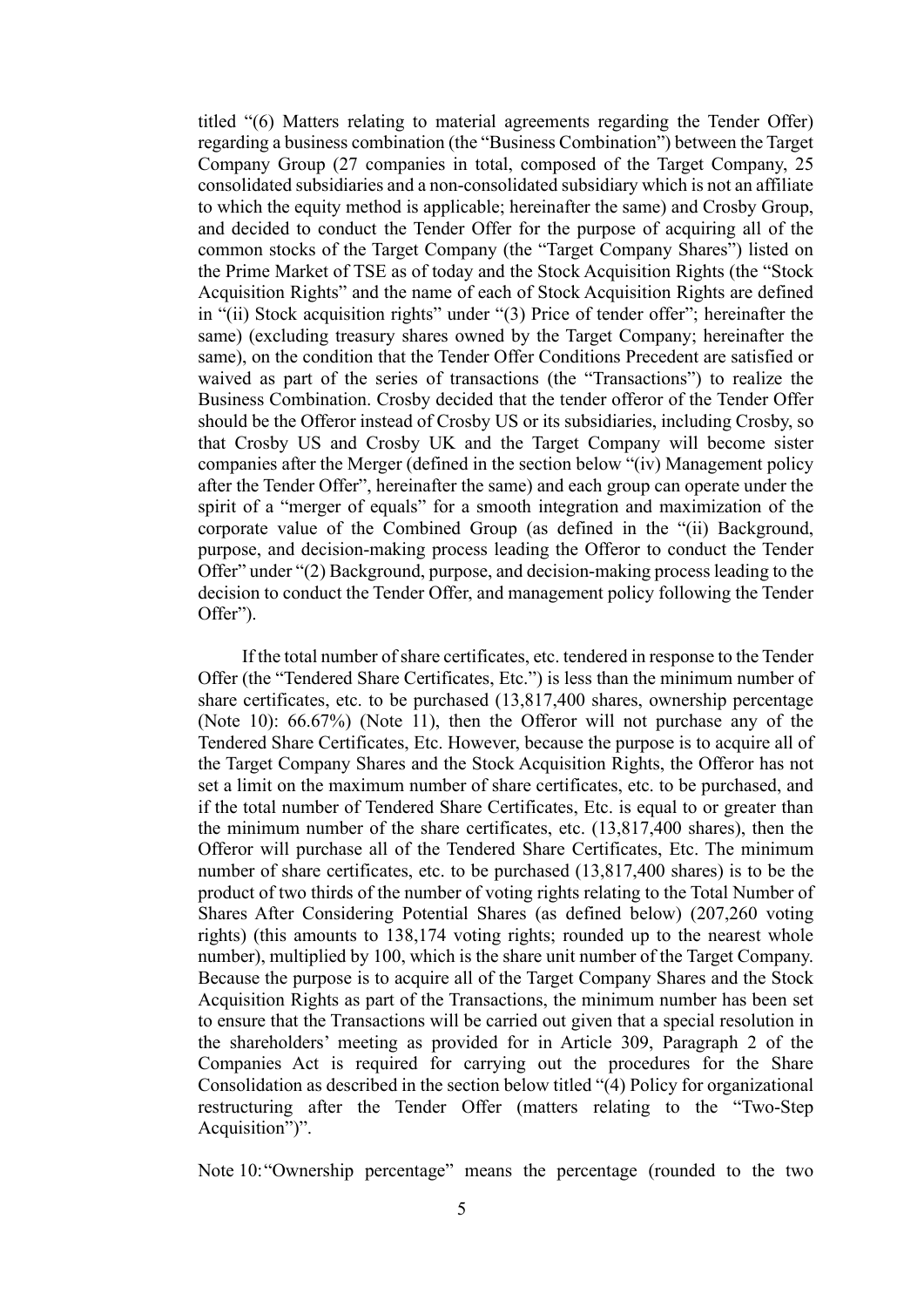decimal places) of the number of shares (20,726,019 shares) (the "Total Number of Shares After Considering Potential Shares") equal to the sum (21,196,200 shares) of the total number of issued shares of the Target Company as of March 31, 2022 (21,048,200 shares) as stated in the "Business Results for the Fiscal Year Ended March 31, 2022 [Japanese GAAP] (Consolidated)" submitted by the Target Company on May 16, 2022 (the "Target Company's Business Results") and (i) the Target Company Shares (20,000 shares) underlying the Tenth Series Stock Acquisition Rights (100 stock acquisition rights), (ii) the Target Company Shares (17,000 shares) underlying the Eleventh Series Stock Acquisition Rights (85 stock acquisition rights), (iii) the Target Company Shares (20,000 shares) underlying the Thirteenth Series Stock Acquisition Rights remaining (100 stock acquisition rights), (iv) the Target Company Shares (51,000 shares) underlying the Fourteenth Series Stock Acquisition Rights (255 stock acquisition rights), and (v) the Target Company Shares (40,000 shares) underlying the Fifteenth Series Stock Acquisition Rights (200 stock acquisition rights), in each case remaining as of today and as reported by the Target Company, less the treasury shares (470,181 shares) owned by the Target Company as of March 31, 2022. This applies hereinafter in the calculation of the ownership percentage.

Note 11: The minimum number of share certificates, etc. to be purchased is temporary and depends on the information as of today, and the actual number of share certificates, etc. to be purchased in the Tender Offer may differ from the number above due to a change of situation occurring hereafter. The final minimum number of share certificates, etc. to be purchased is to be determined before the commencement of the Tender Offer, based on the latest number of treasury shares owned by the Target Company available as of the commencement of the Tender Offer.

If the Tender Offer has been successfully completed, but the Offeror is unable to acquire all of the Target Company Shares and all of the Stock Acquisition Rights in the Tender Offer, then the Offeror intends to carry out the Squeeze-Out Procedures (meaning a series of procedures described in the section below titled "(4) Policy for organizational restructuring after the Tender Offer (matters relating to the "Two-Step Acquisition")", hereinafter the "Squeeze-Out Procedures") in order for the Offeror to make the Target Company a wholly-owned subsidiary of the Offeror after the successful Tender Offer.

The Offeror intends to cover the funds required for the settlement of the Tender Offer by equity contributions by HoldCo (the "Contribution") and by an intercompany loan from Crosby US, a wholly-owned subsidiary of HoldCo. Crosby US will borrow the funds necessary to permit such loan through incremental borrowings from financial institutions under its existing credit facilities (the "Debt Financing"), which will allow Crosby US to source funds at more favorable terms with light covenants regarding the operation of the Target Company Group compared to financing by the Offeror while maximizing operational flexibility of the Target Company Group and limiting transaction costs. With respect to the Debt Financing, it is possible, that a security will be established over part of the shares or assets of the Target Company Group or that the Target Company Group will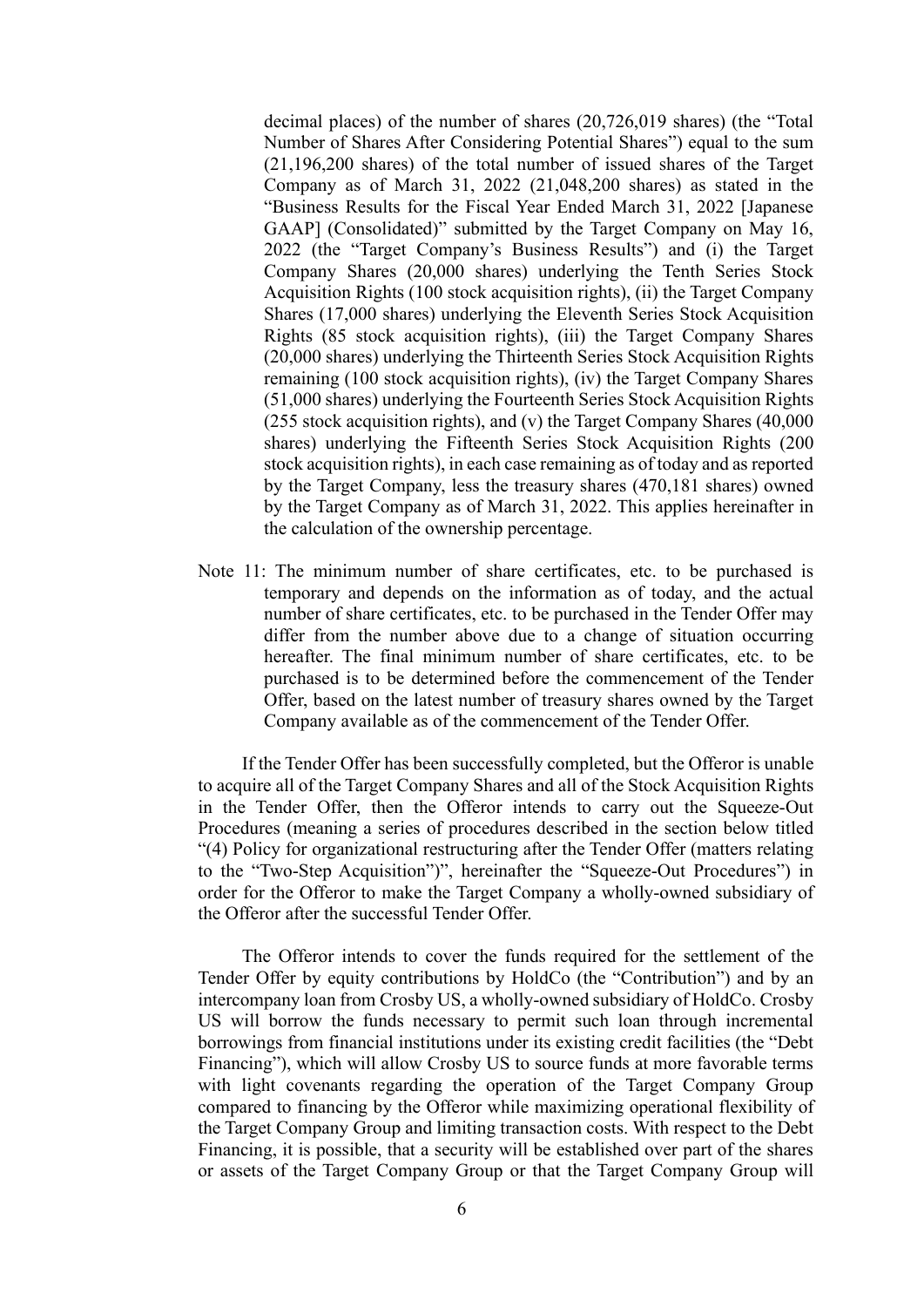provide a joint guarantee. HoldCo also intends to cover a part of the Contribution through an equity financing by KKR North America Fund XI L.P., a limited partnership affiliated with KKR established under the laws of the U.S.

According to "Announcement of Position Statement on the Planned Commencement of the Tender Offer for Shares, etc. of KITO CORPORATION by Lifting Holdings BidCo, Inc. in Connection With the Business Combination of KITO CORPORATION and Crosby Group" released by the Target Company on May 16, 2022 (the "Target Company's Press Release"), at the board of directors meeting of the Target Company held today, a resolution was made stating that based on the grounds and reasons set out in the section below titled "(2) Background, purpose, and decision-making process leading to the decision to conduct the Tender Offer, and management policy following the Tender Offer", if the Tender Offer commences, the position of the Target Company as of May 16, 2022 is that it will declare a position in support of the Tender Offer and that it will recommend that the Target Company's shareholders and Stock Acquisition Right Holders accept the Tender Offer.

As stated above, since the Offeror plans to promptly commence the Tender Offer on the date that is (i) within 10 business days after the Tender Offer Conditions Precedent are satisfied or waived and (ii) agreed among HoldCo, Crosby US, Crosby UK and the Target Company and the Offeror aims to commence the Tender Offer on or around late October 2022 as of today, but it is difficult to accurately estimate the amount of time required for those procedures, etc. as they involve domestic and foreign regulatory authorities. Given that fact, the detailed schedule for the Tender Offer will be promptly announced once we have obtained all regulatory clearances.

For these reasons, at the aforementioned board of directors meeting it was resolved to take the following steps pertaining to the position statement of the Target Company. As set out in the section below titled "(i) Establishment of an independent special committee at the Target Company" under "(3) Measures to ensure the fairness of the Tender Offer Price and avoid conflicts of interest, and other measures to ensure the fairness of the Tender Offer," the Target Company's board of directors additionally resolved that when the Tender Offer commences, the special committee established by the Target Company will be asked to review whether or not there is any change to the contents of the Report (as defined in the section below titled "(b) Background of examination and negotiations" under "(iii) Decision-making process and reasons of the Target Company to issue the opinion to support the Tender Offer" of "(2) Background, purpose, and decision-making process leading to the decision to conduct the Tender Offer, and management policy following the Tender Offer"), and if there is no change, to state this fact to the Target Company's board of directors, and if there is a change, to state a position after the change, and based on such position, the Target Company will again publish its position on the Tender Offer when the Tender Offer commences.

For the details of the resolution of the Target Company's board of directors meeting, please refer to the section below titled "(v) Approval of all the directors in the Target Company and opinions that there has been no objection from any of the Target Company's independent statutory auditors" under "(3) Measures to ensure the fairness of the Tender Offer Price and avoid conflicts of interest, and other measures to ensure the fairness of the Tender Offer".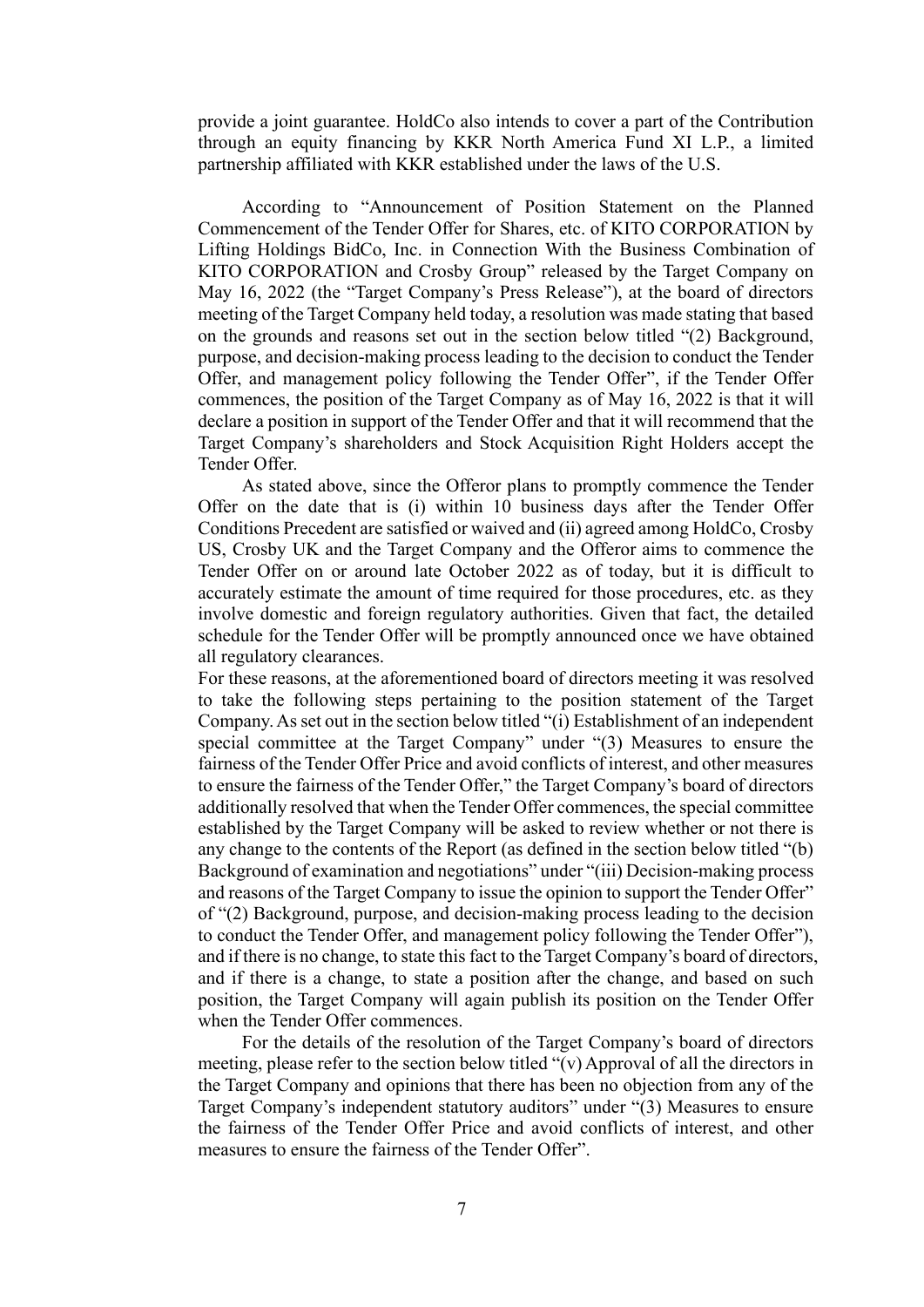The Transaction is substantially as shown in the following diagrams. <Structure Chart for the Transaction (Note)> I. Prior to the Tender Offer (current state)



II. After the completion of the Tender Offer and the Squeeze-Out Procedures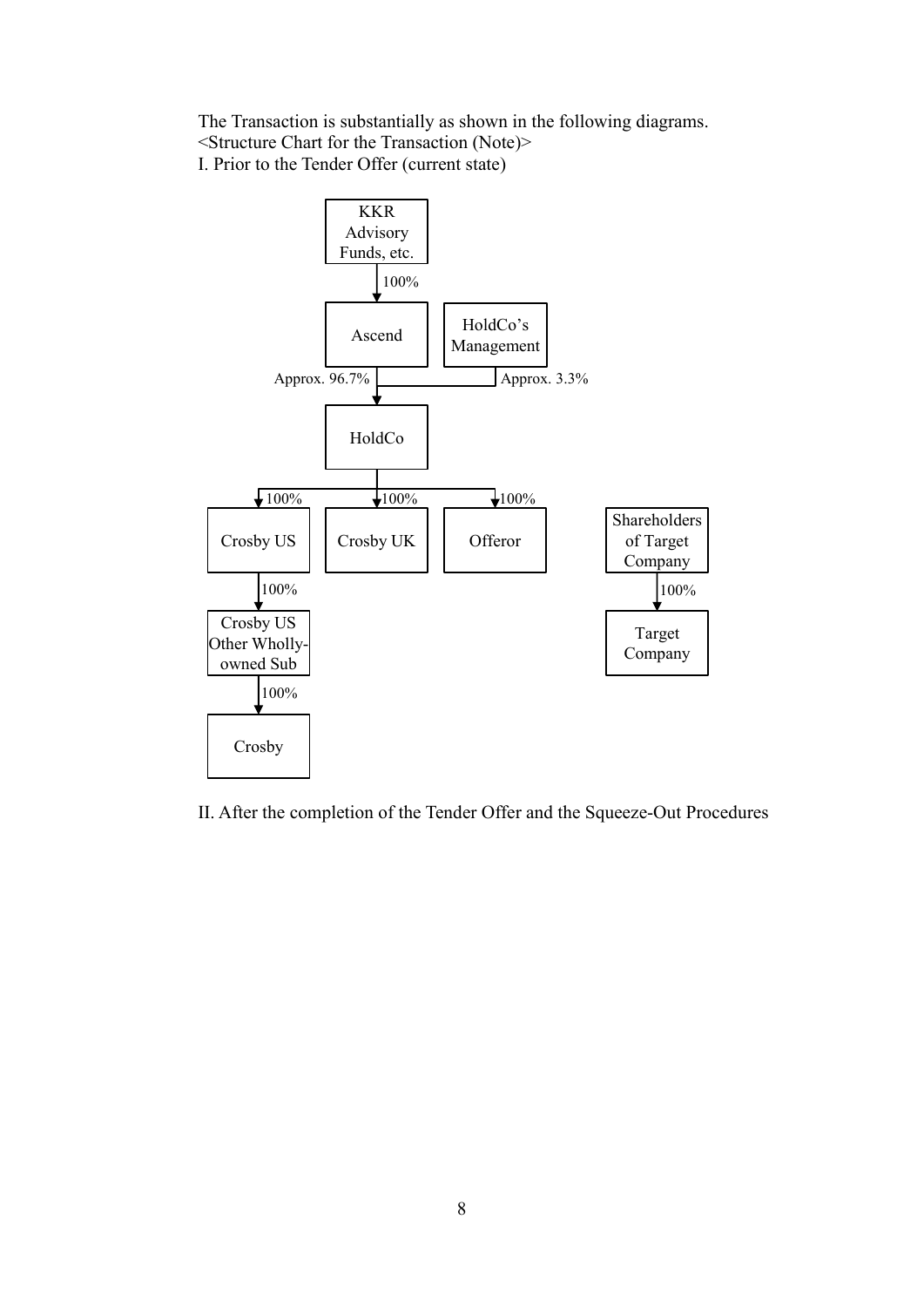

Note: Figures in the charts are direct or indirect ownership percentages.

(2) Background, purpose, and decision-making process leading to the decision to conduct the Tender Offer, and management policy following the Tender Offer

The background, purpose, and decision-making process leading to the decision to conduct the Tender Offer as well as the management policy following the Tender Offer are described below. The description of the Target Company Group included below is based on information released by the Target Company, the Target Company's Press Release, and explanations received from the Target Company.

(i) The Target Company's operational environment and the Target Company's management challenges

Since the Target Company was founded in November 1932 by its founder, Miyoshi Kito, in Omori (Ota Ward, Tokyo) as The Kito Manufacturing Company, it has earned deep trust for its development of a business manufacturing and selling material handling devices (Note 12) that are vital for lifting, carrying and immobilizing items. The Target Company began overseas expansion in earnest with the creation of a US subsidiary in January 1990, and today has 17 business subsidiaries operating in 15 countries, including in North America, Asia, and European countries, with revenue outside Japan responsible for around 75% of the total revenue of the Target Company Group. The Target Company's products and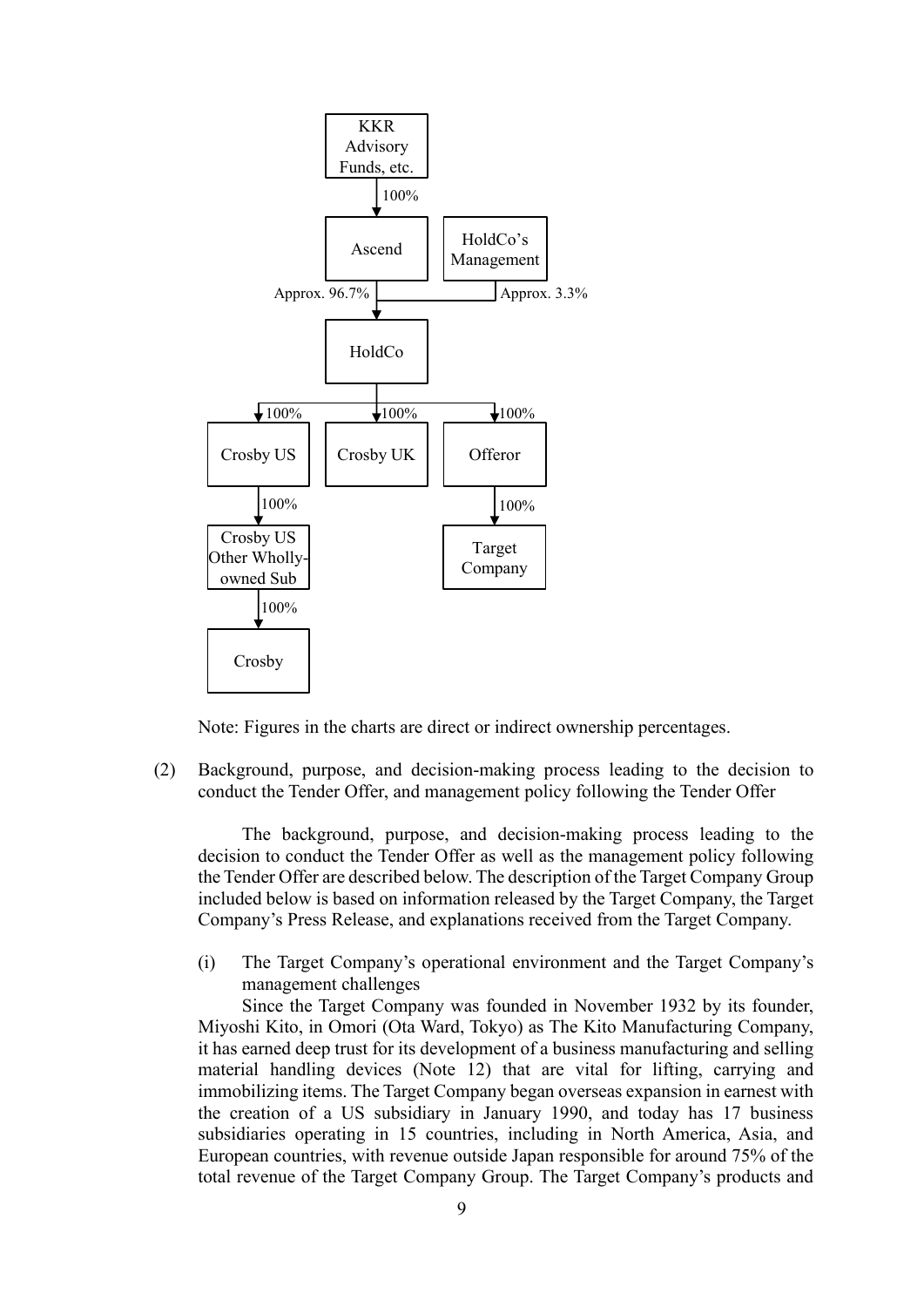services demonstrate high levels of safety and durability to meet sustained demand at all levels of economic development, and moreover have evolved to meet the needs of the wide range of industries that need a high level of safety and efficiency in handling heavy items. The Target Company's biggest management challenge continues to be to always look at problems from the customer's perspective on-site for those in material handling around the world, making new proposals, earning the trust of the market by providing products and services that achieve those proposals, and becoming "the world's best hoist manufacturer" by supporting the conduct of safe and productive activities in society by customers and adding value to society. The Target Company has as its corporate mission, "KITO's Mission: Deliver Unmatched Satisfaction to Our Customers", "KITO's Quality: Our Driving "Spirit" is "Quality"", "KITO's Innovation: Change and Challenge Always", and "Value of KITO People: Integrity, Honesty Pride and Gratitude." Based on this, the Target Company is achieving support for safe and efficient social activities by providing high quality products and services from the customer's point of view and is aiming for corporate management that earns the trust of society while building relationships with shareholders, investors and all stakeholders in the Target Company Group. Note 12: "Material handling devices" means chain blocks, lever blocks, rope hoists,

cranes, and other handling devices used to make the storage, transportation, and immobilizing of heavy items and other logistics business more efficient.

After its founding, the Target Company carried out an entity conversion to a limited partnership company in June 1937, and then in July 1944, it both carried out an entity conversion to a joint stock company and changed its trade name to Kito Kousa Kiki Kogyo Co., Ltd. It changed its trade name to The KITO Manufacturing Company in November 1945, and then changed its trade name to the current KITO CORPORATION in November 1970. Thereafter, it listed its shares as over-the-counter registered stock with the Japan Securities Dealers Association in October 1980. Since then, the Target Company's earnings and profits continued to trend upwards and it expanded the size of its business, but with a prolonged domestic economic slowdown in Japan after the collapse of the 1990's bubble economy and difficult financial circumstances, the Target Company aimed for an overseas expansion centered on the U.S. and a fundamental reform of its financial footing. In July 2003, with the backing of the Carlyle Group, a private equity fund headquartered in the U.S., the company announced a management buyout, which involved execution of a tender offer for the Target Company Shares by Carlyle Japan Holdings 3 Co., Ltd. ("CJP3"), wholly owned by Carlyle Group, a share exchange for cash consideration, and an absorption-type merger that made the Target Company the surviving company and CJP3 the disappearing company, and which led to the delisting its shares as over-the-counter registered stock in October 2003. After de-listing, in collaboration with Carlyle Group, the Target Company on the one hand developed a swift decision-making system and strengthened its business foundation, and as one aspect of strengthening the management of its overseas businesses, worked to strengthen and expand its overseas business primarily in the US and China markets, strengthen its finances, and execute mergers and acquisitions transactions to divest unprofitable businesses and acquire or form business alliances, etc. with local companies overseas. As a result, it built a strong base for business growth, as compared to the Target Company's sales of JPY 20,759 million and operating profit of JPY 1,002 million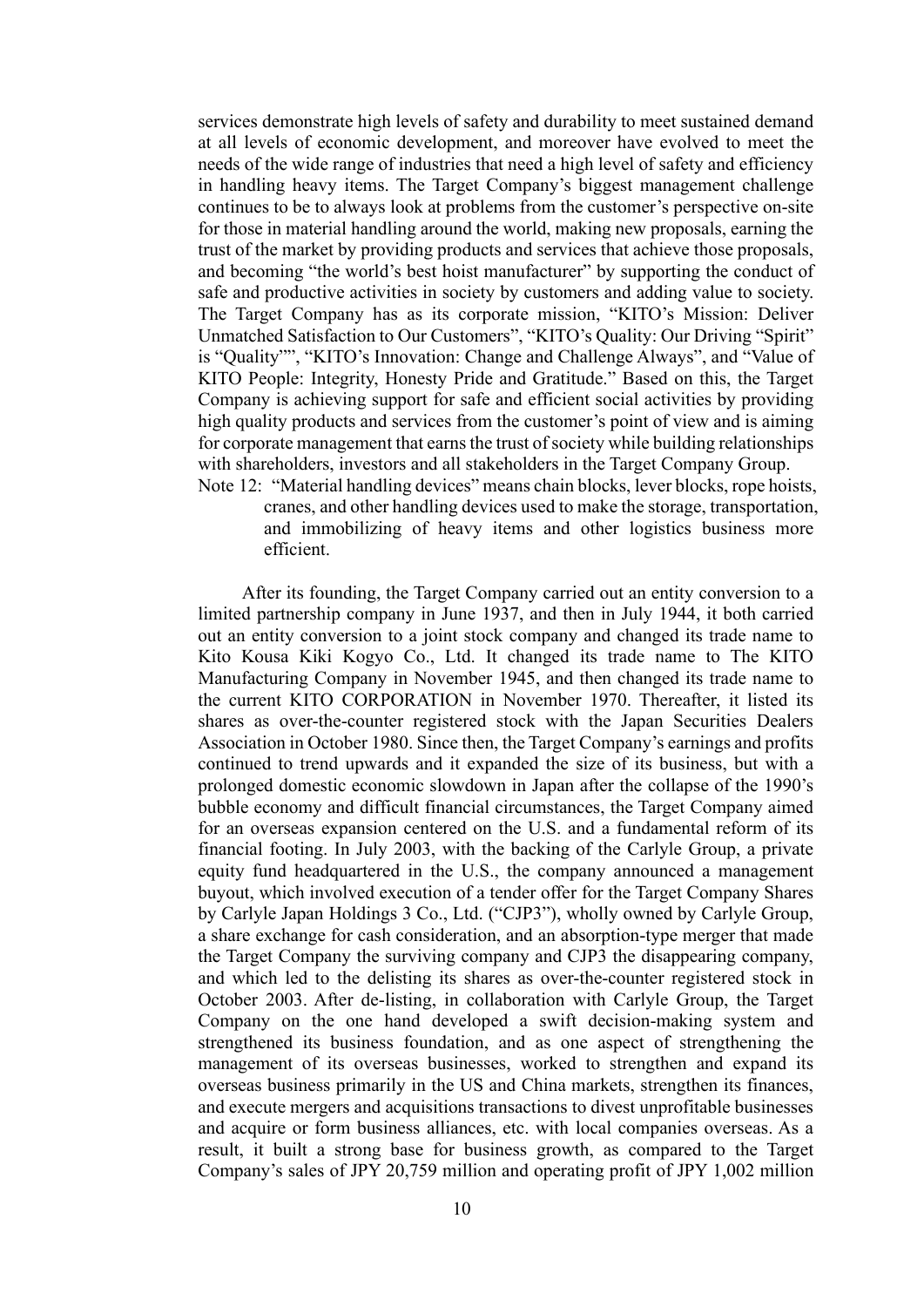in the fiscal year to March 2003 before the de-listing, both sales and operating profit grew to JPY 24,244 million yen and 3,207 million yen, respectively, in the fiscal year to March 2007 after the de-listing of the Target Company Shares but before their re-listing on a financial instrument exchange market. Thereafter, in order to achieve the Target Company's own target of becoming "the world's best hoist manufacturer", and given the equity funding needs to invest in growth and the fact that the Target Company had built a framework to seek to stabilize its business and finances and make possible realization of sustainable income and expenditures as a result of a series of structural reforms, to secure access to the stock market, gain societal trust and further raise brand awareness, the Target Company listed on the first section of the market established by TSE in August 2007. As of today, based on restructuring of the market divisions of the TSE, the Target Company is listed on the Prime Market, a new market segment of the TSE.

As of today, the Target Company Group's primary business is the development, manufacture and sales of material handling equipment such as hoists, cranes and peripheral devices.

Based on the aforementioned management policy, in its five-year mediumterm management plan from the fiscal year to March 2017 until the fiscal year to March 2021, the Targett Company aimed for further expansion of the scale of profits, listing a return to high profitability, an expanded product portfolio, and conversion to a global organization. Some success was achieved towards these goals, and the Target Company achieved its highest sales figure yet in the fiscal year to March 2022. However, there was also an impact from external factors such as weakened demand for material handling devices, which was affected by the slowdown in capital expenditure in automobile-related industries, etc. due to the extended COVID-19 pandemic, with the actual value of EBITDA for the fiscal year to March 2021, which had been targeted to double to JPY 13 billion in five years, being JPY 7.5 billion, and as a result the Target Company was not able to achieve the targeted expansion of the scale of profits. Going forward, in addition to steadily capturing the increase in demand resulting from a return to economic activity as the COVID-19 pandemic subsides, the Target Company is aware of the urgent task of securing profitability growth exceeding the cost increases resulting from personnel expenses and raw materials prices affected by inflation pressures and soaring transportation expenses and the like, and of achieving profit growth through expansion of its Europe business.

In the medium term, the Target Company believes that in order to achieve further growth globally in hoist and crane industry in which the Target Company operates, it is essential for it to win more business in the material handling field in which the Target Company is well positioned, and maximize added value for customers by expanding the product line up and fields of services. Based on the ongoing changes in the hoist and crane industry and accelerating moves by the Target Company's competitors to peripheral businesses, in order for the Target Company Group to raise its overall business to the next stage without being buffeted by the business environment or social circumstances and to ensure medium and long-term growth, the Target Company understands the current circumstances to require agile and rapid expansion of its business domain through decisive management actions and bold investments in resources.

Given these management challenges and business environment, the Target Company has considered various management strategies the Target Company could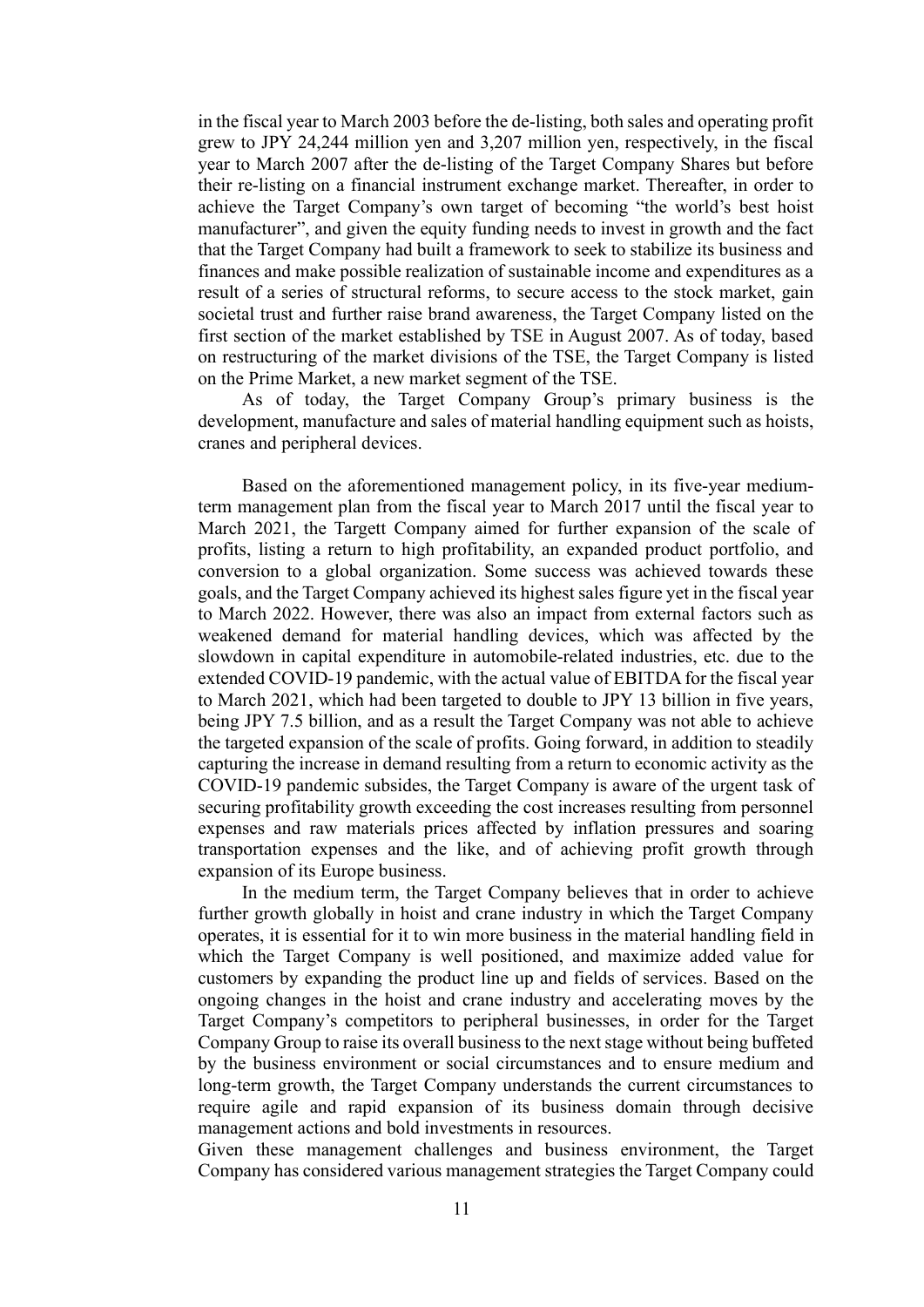take to enhance corporate value, and among those, has heretofore repeatedly considered measures with respect to a business alliance or a business integration, and as one aspect of that, an M&A transaction, with a partner who will promote globalization of the business and organization and who will supplement expansion of the product lineup.

(ii) Background, purpose, and decision-making process leading the Offeror to conduct the Tender Offer

Crosby has a highly informed admiration for the Target Company's brands, product innovation, product quality, company leadership, and market reputation. Crosby developed this view since 2014 when KITO Americas, Inc., the Target Company's US subsidiary, acquired Peerless Industrial Group, Inc. ("Peerless"), a company that supplied products to Crosby, thus helping Peerless to introduce Crosby to the Target Company. Beyond information gathered through these former supply relationships, Crosby has learned about the business of the Target Company since November 2016 through publicly available industry information and insights gathered from trade shows, industry conferences, and has periodically engaged with the Target Company's management team, as part of its efforts to identify potential partners for M&A transactions or other strategic alliances. Through evaluation from channel participants such as distributors, end users, and suppliers, Crosby is also aware of the Target Company's positive reputation in the industry.

With these positive recognition on the Target Company, Crosby understands that the Target Company's Group is experiencing a favorable demand backdrop for its products globally as manufacturing and other industries continue to recover from the impacts of the pandemic of COVID-19 in 2020 and 2021. Crosby understands that the Target Company and Crosby face similar challenges, including material shortages such as steel, inflationary challenges leading to increased raw material costs, repair componentry costs, and freight and packaging costs, in the current supply chain environment such as slowdown in capital expenditure in infrastructure and industrial-related industries, etc. due to the extended COVID-19 pandemic and the cost increases resulting from personnel expenses and raw materials prices affected by inflation pressures and rising transportation expenses, giving it an appreciation for the importance of navigating these challenges.

Crosby believes the combination of the Target Company's Group and Crosby Group would provide greater operational resources in the form of capital to invest in the combined business, sharing practices from each company within each of the Target Company Group and Crosby Group to enact better safety practices, employees to engage in product innovation and sharing of ideas, and flexibility to help manage these dynamic headwinds, positioning the Combined Group to be better equipped to serve customers, employees, and communities in the face of supply chain challenges and inflationary pressures (HoldCo plans to change its trade name to Kito | Crosby after the completion of the Business Combination, and HoldCo after the completion of the Business Combination hereinafter referred to as the "Combined Company" and the Combined Company and its subsidiaries (i.e. the Target Company Group and Crosby Group) collectively referred to as the "Combined Group"). As a result, Crosby believes the Combined Group would be able to maintain better quality from sharing manufacturing practices, and achieve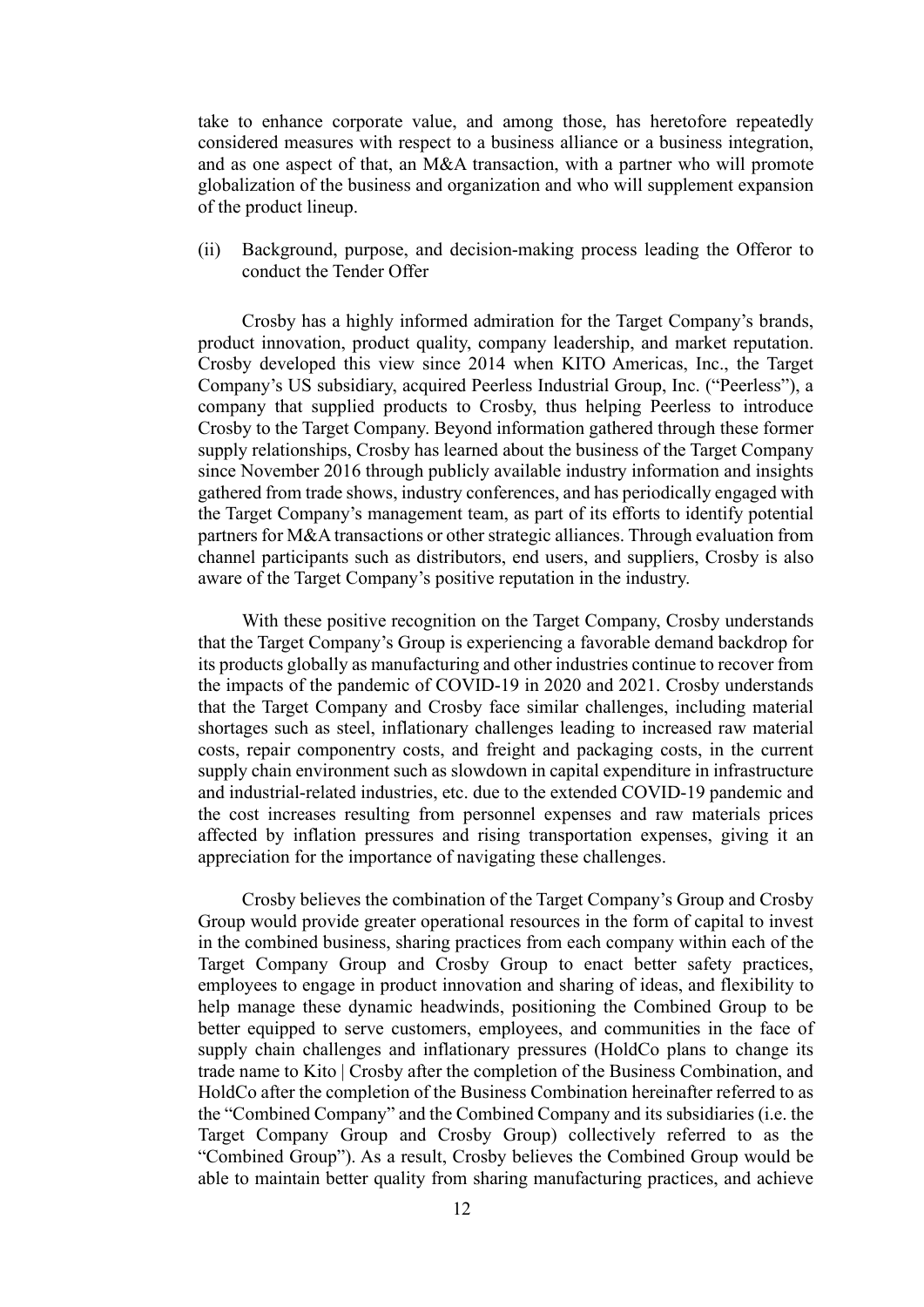better customer service from sharing talent and greater combined experience with servicing customers than either Crosby Group or the Target Company's Group could achieve standalone. Additionally, the Combined Group would likely be able to utilize their complementary capabilities in new product development to create innovations for new and existing customers of each of Crosby Group and the Target Company's Group. Specifically, the Target Company Group has expertise in crane applications and Crosby Group has expertise in rigging hardware applications (hardware products attached to objects to secure, lift, and suspend), which are complementary product areas within the lifting and securement hardware industry. The Combined Group can also use their complementary geographic presences as Crosby Group is headquartered in the U.S. while the Target Company Group is headquartered in Japan, giving the Combined Group better presence globally to service customers across the globe to add further value to employees, customers, suppliers and communities, and to promote sales of the products across a broader global landscape to better serve customers.

Since the acquisition of Crosby in 2013, KKR has closely assisted Crosby in its strategic decision-making processes, including providing advice on Crosby's acquisition strategy. Three senior KKR investment professionals and two KKR Senior Advisors are members of Crosby's board of directors. In addition, KKR and Crosby US have entered into a Monitoring Agreement, pursuant to which, among other services, KKR provides strategic assistance to Crosby with respect to (i) identification, support, negotiation and analysis of acquisitions and dispositions and (ii) support, negotiation and analysis of financing alternatives, including, without limitation, in connection with acquisitions. As is typical for its investments, KKR has regular discussions with the management team of Crosby to assist in identifying and evaluating acquisition targets, assisting in due diligence, and assisting in the integration of acquisition targets into Crosby. Through such discussions, KKR and Crosby have identified several potential strategic partners including the Target Company. Further, throughout the process of due diligence on the Target Company, KKR assisted Crosby in its evaluation of the Target Company and ultimately provided support for the transaction given the strategic merits of the Combined Group.

Informed by the information gathered through the above research of publicly available information and insights gathered from trade shows and industry conferences as part of its efforts to identify potential partners for M&A transactions including business integration or other strategic alliances and impressed by the Target Company's strong franchise and operating performance, for purposes of seeking possibilities of M&A or other strategic alliances, Crosby initiated highlevel introductions with the Target Company senior management team starting in early June 2021. Crosby made KKR aware of its high-level introductions with the Target Company, to which KKR agreed with Crosby's desire to move forward with these discussions. These conversations involved preliminary strategic discussion on the respective businesses and on the structure of the alliance, including strategic alliance, minority investments, joint venture and business combination, which allowed Crosby to further hone its appreciation for the Target Company's business and to realize how a combination with the Target Company would maximize corporate value and benefit customers and suppliers by expanding high quality product offerings, increasing service levels for distributors, and realizing procurement and manufacturing efficiencies. Based on these preliminary strategic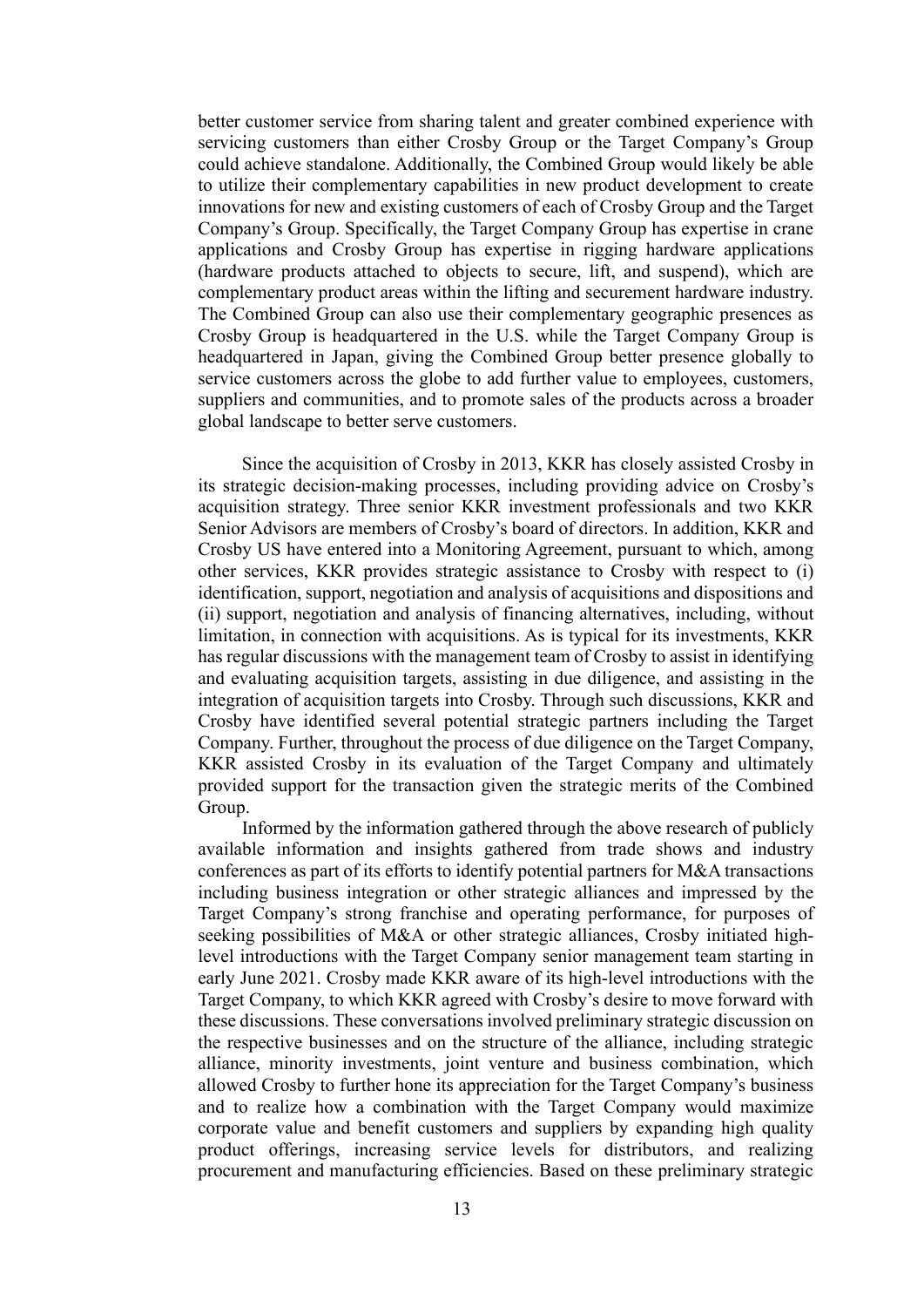discussions, Crosby decided to commence discussions with the Target Company on a potential combination. A series of touchpoints and check-ins with the Target Company's senior team ensued over the subsequent months (early June 2021 to mid February 2022) allowed Crosby to continue to gain conviction on the strategic merits of a business combination between the Target Company and Crosby as Crosby was able to understand and appreciate the Target Company's management philosophy, corporate culture, business operation focusing on the quality and safety of its products and deepening discussions regarding the viability of synergy creation opportunities and Crosby came to believe that the business combination between Crosby and the Target Company will enable to unlock significant value for all stakeholders in a way that is materially different from alternative partners which Crosby considered and examined as potential partners or standalone options by expanding high quality product offerings, increasing service levels for distributors, and realizing procurement and manufacturing efficiencies. Crosby conducted an examination on transaction schemes to achieve the Business Combination with input from advisors. Given KKR's experience with many types of transactions, the strategic assistance provided by KKR to Crosby and the fact that senior KKR investment professionals and KKR Senior Advisors are members of Crosby's board of directors, Crosby sought advice of KKR. During the examination, and based on advice from advisors and KKR, Crosby reached a conclusion that a tender offer followed by the squeeze-out would be the most appropriate measure for the Transactions, considering that (i) HoldCo can make the Target Company its whollyowned company and conduct the Business Combination between each of the Target Company Group and Crosby Group, (ii) the structure and procedure of the transaction are simple compared to conducting a corporate reorganization under the Companies Act of Japan or other transactions, given that the Offerors are foreign entities and have no existing capital relationship with the Target Company, (iii) the transaction could offer the shareholders of the Target Company an opportunity to sell their shares with premiums if the transaction terms are appropriate, and (iv) it is a common method of taking a Japanese listed company private. KKR was supportive of this transaction scheme for the aforementioned reasons. Crosby also reached a conclusion that the tender offeror of the Transaction should be the Offeror instead of Crosby US or its subsidiaries, including Crosby, so that Crosby US and Crosby UK and the Target Company will become sister companies after the Merger as stated in the section above "(1) Summary of the Tender Offer", and each group can operate under the spirit of a "merger of equals" for a smooth integration and maximization of the corporate value of the Combined Group.

Ultimately, Crosby submitted a non-binding letter of intent on February 14, 2022 proposing a business combination of the Target Company Group and Crosby Group through a Tender Offer for Target Shares followed by a squeeze out (the "Letter of Intent"). This submission was motivated by the current macroeconomic environment such as material shortages and inflationary pressures described above, which Crosby believes is well-suited to bring together the Target Company Group and Crosby Group because the Combined Group will have access to more resources to solve these challenges. Specifically, Crosby believes the increased focus on infrastructure spending and safety – as demonstrated by the passing in the U.S. of the \$550 billion Infrastructure Investment and Jobs Act signed on November 15, 2021 – highlights the need for coordinated investment by the Combined Group in innovation, quality, and customer service for the Target Company Group and Crosby Group product categories. As described previously, Crosby believes the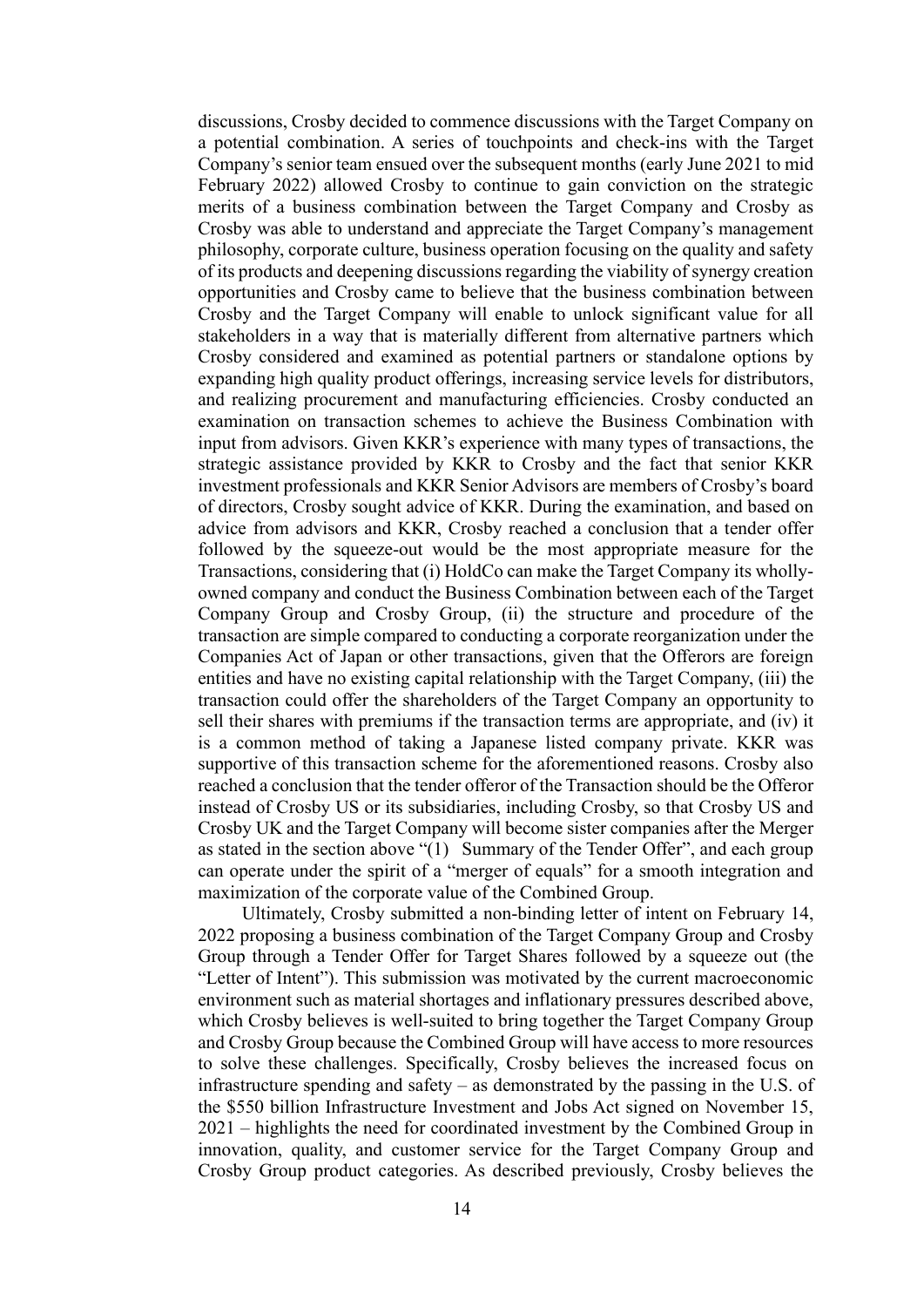combined businesses will be better able to support customers in many industries including the global infrastructure, wind energy, and entertainment segments through enhanced investment by the combined businesses in new products, a more responsive supply chain and product delivery mechanism, and broader access to end-user training These initiatives would be lesser served by Crosby Group and the Target Company Group separately because the individual entities would have fewer resources, in the form of capital for investment, people for developing innovation, and ideas for improving safety, individually and thus would not be able to expand the product portfolio and develop a stronger supply chain. This is particularly important given the difficult supply chain environment businesses are currently facing, making the benefits of a combination compelling at this time.

The Target Company responded to the Letter of Intent on February 25, 2022, allowing Crosby to initiate due diligence. Also, in the Target Company's response, it was stated that the board of directors of the Target Company discussed the Letter of Intent, the strategic merit presented by Crosby, and approved assigning the special committee to evaluate the proposal.

Crosby and the Target Company commenced due diligence mutually from early March, 2022 where Crosby focused on developing a deeper understanding of the Target Company's mid-term financial plan as well as confirmatory due diligence on accounting, tax, legal, information technology, benefits, insurance, and environmental topics. Through discussion with the Target Company related to the company's mid-term financial plan, Crosby developed a deeper understanding of the standalone objectives of the Target Company, which further affirmed the potential for value creation of the combined entity.

Through such due diligence and further analysis and discussions, Crosby reconfirmed its belief that the Business Combination would unlock significant value for all stakeholders in a way that is materially different from alternative partners which Crosby considered and examined as potential partners or standalone options by expanding high quality product offerings, increasing service levels for distributors, and realizing procurement and manufacturing efficiencies. Crosby believes that the Business Combination would result in strong value delivered to both companies' end-users, employees, channel partners, suppliers, and shareholders. Following the completion of the majority of due diligence in mid-April, 2022, Crosby are convinced that the Target Company Group and Crosby Group, through the Business Combination, will be best positioned to deliver increased value across a wide range of areas and generate synergies including, but not limited to:

• Higher investment in areas such as product development, market research, and expertise in core areas such as metallurgy, additive manufacturing, and technology to drive continued leadership in innovation and safety. Superior product innovation will be driven by the ability to enhance investment in engineering and product design, yielding benefits across a larger portfolio of products to best serve the joint end-user base. The Target Company Group and Crosby Group bring complementary engineering and product capabilities to this combination; the Target Company Group's core capability being in mechanical and electro-mechanical disciplines while Crosby Group brings its capabilities in metallurgy and metal forming, together these areas of competencies will enable new and innovative products that blend both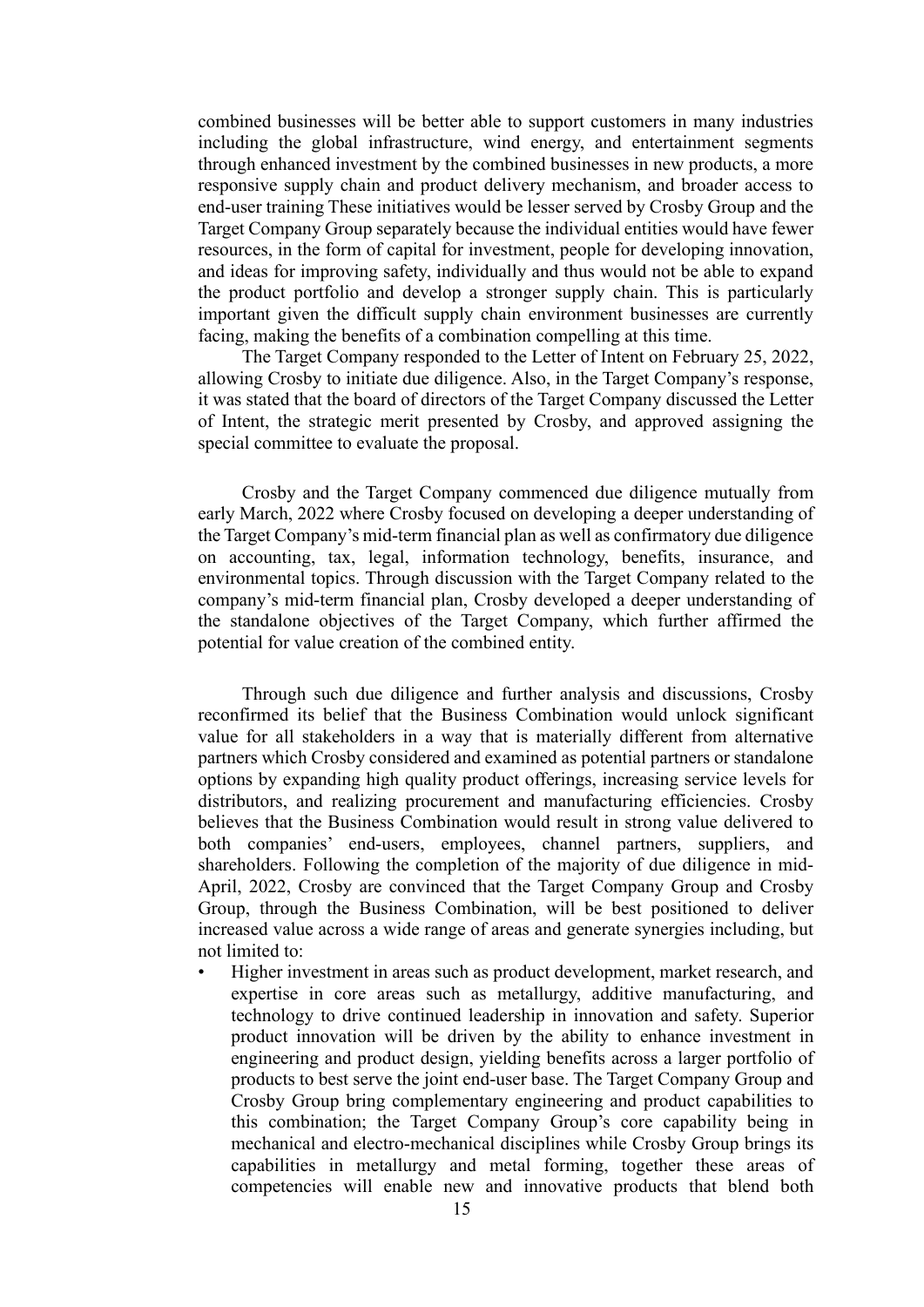disciplines. The Target Company Group and Crosby Group each contribute proportionally to the profitability that enables efficient investments in product development and market research, which can be shared across both teams.

- Continued advancements to the shared safety culture by implementation of a global safety council, leveraging best practices and increased financial resources for greater investment in safety initiatives. The Target Company Group and Crosby Group both equally bring a safety mindset to the combined business, which is evidenced by the fact that both companies received the Associated Wire Rope Fabricators (AWRF) 2020 Safety Award in North America and will share such mindset in the combined business. While each company group has some unique core manufacturing processes (e.g. forging for Crosby Group, machining and robotics for the Target Company Group), their somewhat different sets of safety practices can be shared across the combined business to create a single set of best practices, which will ultimately drive increased worker safety.
- Increase in opportunities for all employees through expanded and diverse career and development paths which would be achieved through more diverse international rotational assignments, as well as the overall increased size and scope of activities that allow for new opportunities within local regions. Broader and more diversified career paths in the combined business will enable attraction and retention of the best available talent in the market driving innovation and productivity. The Target Company Group and Crosby Group both equally bring a focus on the team members to the Business Combination. The increased size and scope of combined business allows for team members from both businesses to have an opportunity for larger roles in the combined business. The Target Company Group and Crosby Group each contribute proportionally to the profitability that enables efficient investments in training, development of rotational programs or temporary overseas assignments.
- Improved ability to invest in and deliver on ESG (Environment, Social, and Governance) metrics such as environmental stewardship, a diverse and engaged workforce, and a strong focus on governance and corporate social responsibility. Examples of Crosby Group's environmental stewardship include installation of LED lighting at manufacturing facilities, inclusion of EVs in corporate leasing program, and EV charging stations at select locations. Crosby is in the process of creating an environmental CAPEX sub-committee to prioritize further investments in ESG, irrespective of short-term financial returns. Crosby Group has also focused its M&A strategy on the renewable energy market, with the acquisition of Airpes Sistemas Integrales de Manutencion Y Pesaje S.L., established in Spain and a leader in lifting tools used during the erection of wind turbines, which was announced in 2021. For every transaction completed, a comprehensive environmental audit is conducted by third parties. These factors are important to both Crosby Group and the Target Company Group as further evidenced by Crosby's UpLift Women's network, which is an internal organization to connect the female officers and employees of Crosby through regular meetings and speaker series that provide leadership and developmental training; investment in the community through partnerships with Children of Fallen Patriots, a foundation in the United States that provides college scholarships and educational counseling to military children who have lost a parent in the line of duty, and Bridges to Prosperity, a nonprofit organization in the United States that works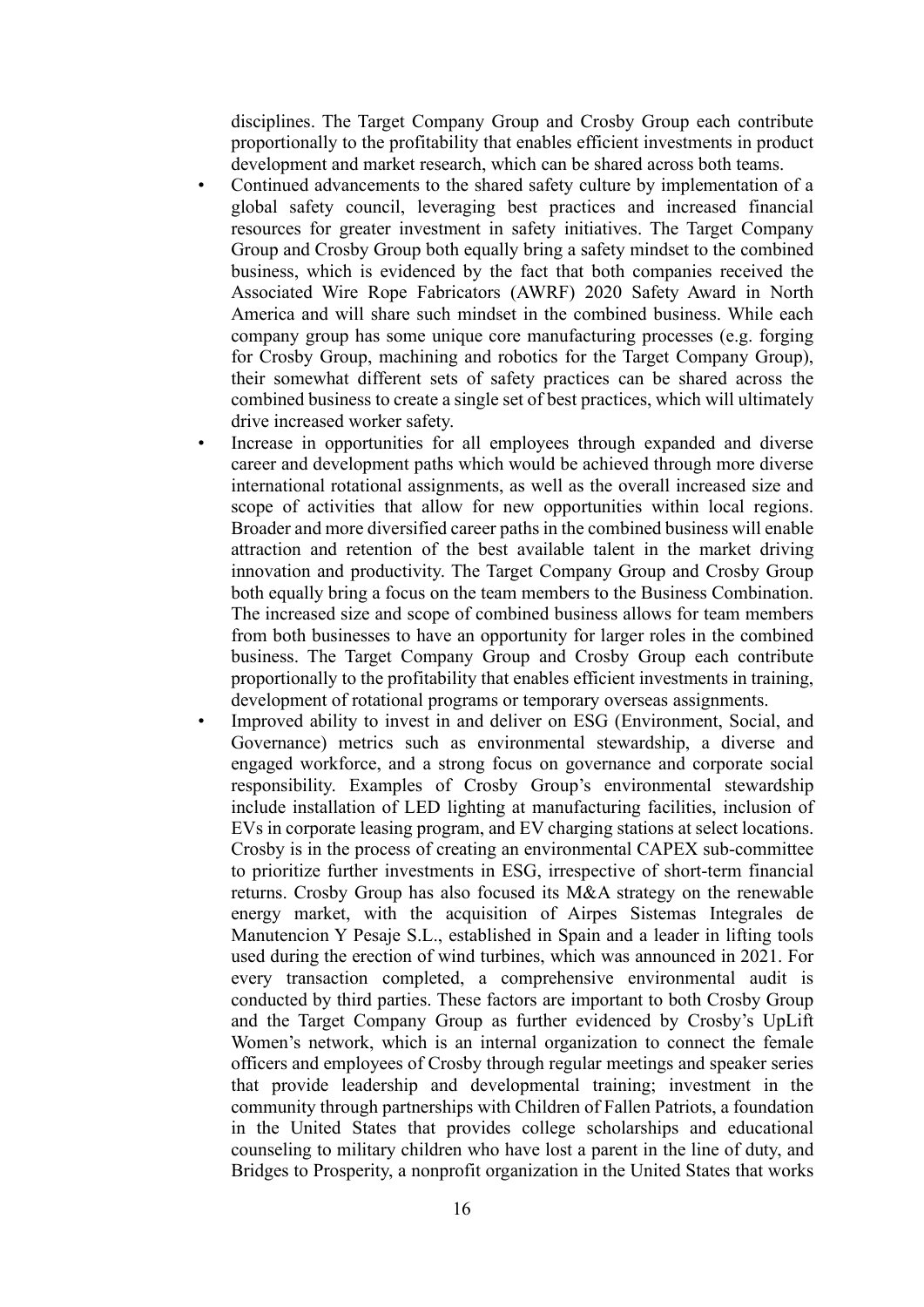to eliminate rural isolation through the building of bridges; and ongoing investments in the workforce, the Target Company's "A" rating for ESG Management by Mitsubishi UFJ Research and Consulting, supported by the Japan Credit Agency, the introduction of virtually CO2-free electricity at the headquarters plant (which was announced on March 31, 2022), the provision of products compatible with wind power generation, and the employment rate of disabled persons is around 7%, which is significantly higher than the statutory rate of 2.2%. The Target Company Group and Crosby Group bring complementary areas of focus for investing in the communities in which they operate. The Target Company Group's higher level of focus and experience in areas such as environmental and employment of disabled persons is complementary with Crosby Group's historical focus on higher education and hands on building and construction for under privileged communities. Taken together, we have the potential to enhance the communities in which operate a broader array of areas than either company could on its own.

- Expansion of high quality products and solutions to efficiently allow end-users and channel partners to procure from a trusted provider. End-users will experience higher levels of efficiency and safety in their organizations through better technical, application, and training support from a combined business, as well as through increased product innovation.
- Increase in commitment to the local communities in which the Target Company Group and Crosby Group operate by expanding opportunities for community service, engagement, and support of causes important to local populations. Both the Target Company Group and Crosby Group independently have volunteering and community outreach programs that can be expanded through the Business Combination due to increased availability of resources. Crosby Group's community involvement includes a partnership with Bridges to Prosperity, an organization that works to eliminate rural isolation through the building of bridges. Crosby Group's support includes donation of products for use in bridges throughout Eastern Africa as well as training and expertise, and sending team members to Uganda to assist in the construction of a bridge.

In order to achieve the above, Crosby believes that it is necessary to privatize the Target Company through the Business Combination to create an environment in which the management will have the flexibility to make decisions and investments that will yield long-term benefits for the business, customers, team members, and communities. Crosby also believes that it is necessary to privatize the Target Company because frictionless exchange of information and ideas would not be possible in a minority investment or making the Target Company a subsidiary whose shares remain listed, given the practical and legal limitations on integration of teams, and strategy deployment for public companies with minority shareholders and due to confidentiality, potential conflicts of interests with minority shareholders with respect to optimized decision making as an integrated group, fewer communication channels and day-to-day cooperation. By making the Target Company a wholly owned subsidiary of the Tender Offeror and creating an integrated group, the Combined Group would be able to have management team members and the broader employee base move freely between organizations to openly share best practices, support investment in product innovation and intellectual property development, and invest in growth without practical and legal hindrance or conflicting priorities. This type of open exchange of information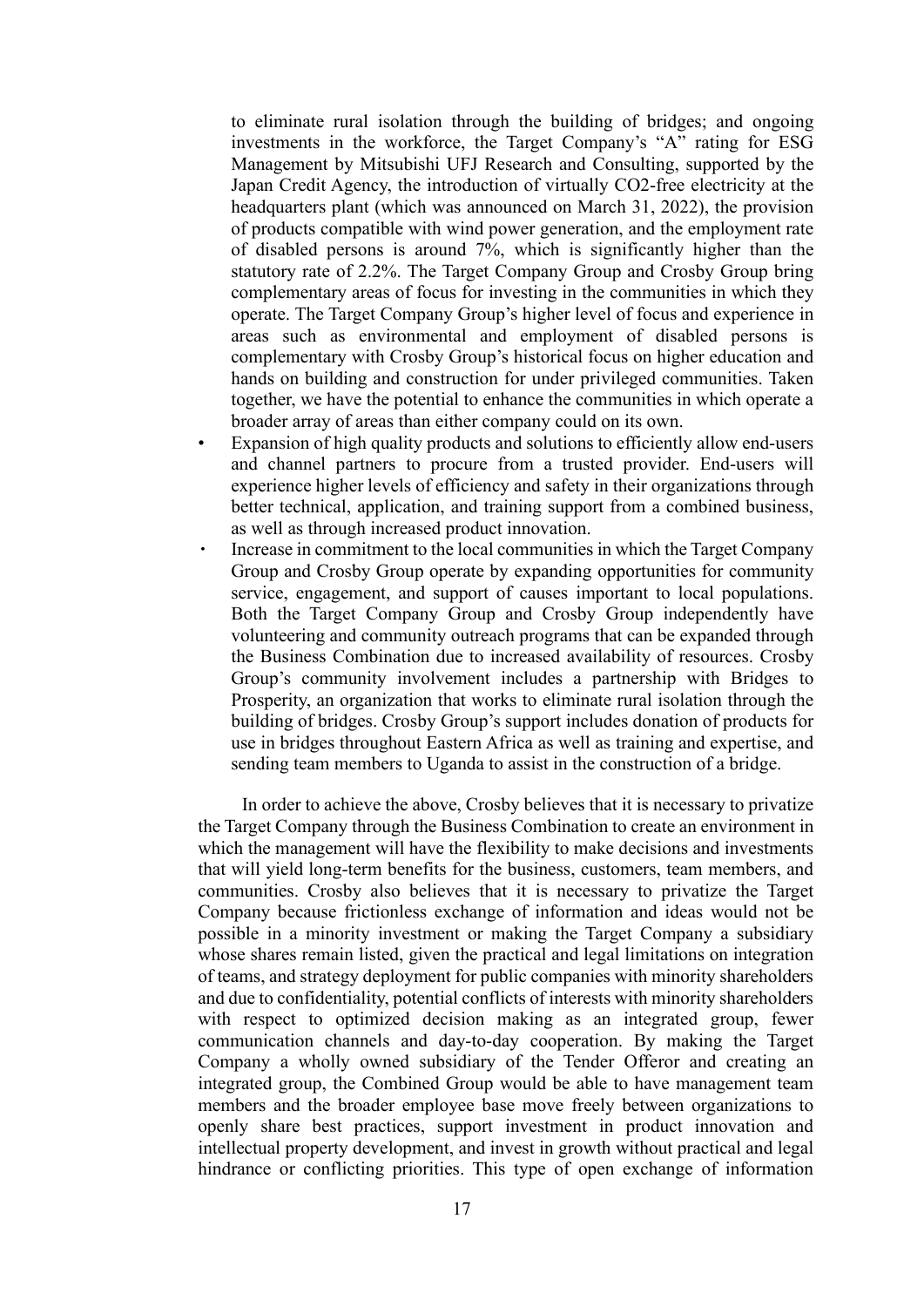without restriction and support investment in product innovation and intellectual property development would be very difficult in a minority investment or making the Target Company a subsidiary whose shares remain listed as it will be easier to communicate without conflicts of interest and when interests are aligned by making the Target Company wholly owned by the Tender Offeror.

For the review process by Crosby and discussions and negotiations with the Target Company described above, KKR decided to support Crosby in its decision to pursue the Transactions, resulting in Crosby engaging in discussions and negotiations with the Target Company and its special committee regarding whether to implement the Transactions and the terms and conditions including the details of the structure, as well as the management and operational plans after the Business Combination and submitting a non-binding proposal on April 27, 2022 regarding the price of the Tender Offer per share of the Target Company Shares (the "Tender Offer Price") (the "First Proposal"). Crosby conducted a comprehensive and multifaceted analysis of the Target Company's business, financial status and future plan, and made the Tender Offer Price in the First Proposal JPY 2,400, considering that (i) Crosby believed the price would not cause any disadvantages to the shareholders of the Target Company, given its premiums to market prices of the Target Company Shares as of April 26, 2022 were (a) 39.70% to the simple average closing prices of the Target Company Shares over the preceding one-month period of JPY 1,718, (b) 41.34% to the simple average closing prices of the Target Company Shares over the preceding three-month period of JPY 1,698, and (c) 36.21% to the simple average closing prices of the Target Company Shares over the preceding six-month period of JPY 1,762 and (ii) Crosby could provide the shareholders that purchased the Target Company Shares at a higher price than the current price over the past three years with the opportunities to sell the Target Company Shares at a higher price than the purchase prices for such shareholders, given the highest closing price of the Target Company Shares over the past three years was JPY 2,055. There was no specific proposal for the tender offer price for Stock Acquisition Rights (the "Stock Acquisition Rights Tender Offer Price") in the First Proposal because it was made on a fully diluted basis assuming all Stock Acquisition Rights have been fully exercised (i.e., the total number of shares is 20,724,019 (Note)).

(Note) Based on the information Crosby had as of the submission date of the First Proposal (April 27, 2022), it was calculated as the sum of the total number of issued shares of the Target Company as of December 31, 2021 (21,048,200 shares) as stated in the "Business Results for the Third Quarter of the Fiscal Year Ending March 31, 2022 Japanese GAAP (Consolidated)" submitted by the Target Company on February 8, 2022 (the "Target Company's Business Results") and (i) the Target Company Shares (20,000 shares) underlying the Tenth Series Stock Acquisition Rights (100 stock acquisition rights), (ii) the Target Company Shares (17,000 shares) underlying the Eleventh Series Stock Acquisition Rights (85 stock acquisition rights), (iii) the Target Company Shares (20,000 shares) underlying the Thirteenth Series Stock Acquisition Rights (100 stock acquisition rights), (iv) the Target Company Shares (51,000 shares) underlying the Fourteenth Series Stock Acquisition Rights (255 stock acquisition rights), and (v) the Target Company Shares (40,000 shares) underlying the Fifteenth Series Stock Acquisition Rights (200 stock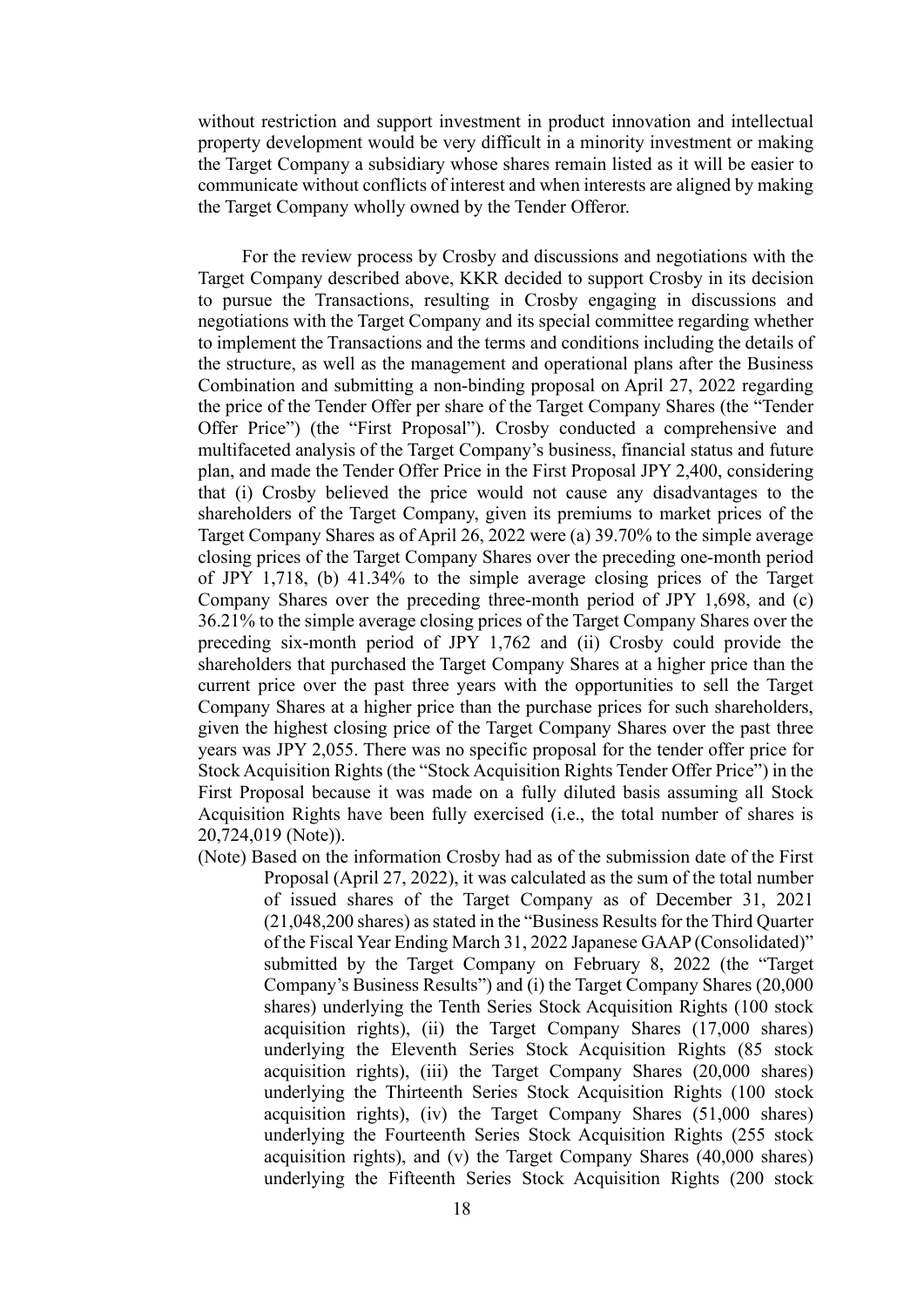acquisition rights), in each case remaining as of today and as reported by the Target Company, less the treasury shares (472,181 shares) owned by the Target Company as of December 31, 2021.

After the submission of the First Proposal, on May 2, 2022, the Target Company requested Crosby to increase the Tender Offer Price to JPY 3,000 because the Target Company did not believe the Tender Offer Price sufficiently reflected the corporate value of the Target Company, based on discussions with the special committee. In addition, the Target Company requested to propose the Stock Acquisition Rights Tender Offer Price.

In response to the request from the Target Company, Crosby sincerely considered raising the price, and on May 5, 2022, submitted a non-binding proposal that the Tender Offer Price shall be JPY 2,550 (the premiums on the market prices of the Target Company Shares as of May 2, 2022 were (a) 50.71% on the simple average closing prices of the Target Company Shares over the preceding one-month period of JPY 1,692, (b) 50.18% on the simple average closing prices of the Target Company Shares over the preceding three-month period of JPY 1,698, and (c) 44.39% on the simple average closing prices of the Target Company Shares over the preceding six-month period of JPY 1,766) and the Stock Acquisition Rights Tender Offer Price shall be the amount obtained by multiplying 200, which is the number of the Target Company Shares represented by each of such stock acquisition rights, by the difference between the Tender Offer Price and the exercise price of each stock acquisition right per the Target Company's common shares (the "Second Proposal").

After the submission of the Second Proposal, on May 10, 2022, the Target Company requested Crosby to increase the Tender Offer Price to JPY 2,900, because the Tender Offer Price did not sufficiently reflect the corporate value of the Target Company, based on discussions with the special committee.

In response to the request from the Target Company, Crosby sincerely considered raising the price, and on May 10, 2022, submitted a non-binding proposal that the Tender Offer Price shall be JPY 2,650 (the premiums on the market prices of the Target Company Shares as of May 9, 2022 were (a) 58.11% on the simple average closing prices of the Target Company Shares over the preceding one-month period of JPY 1,676, (b) 56.25% on the simple average closing prices of the Target Company Shares over the preceding three-month period of JPY 1,696, and (c) 50.14% on the simple average closing prices of the Target Company Shares over the preceding six-month period of JPY 1,765) (the "Third Proposal").

After the submission of the Third Proposal, on May 11, 2022, the Target Company requested Crosby to increase the Tender Offer Price to JPY 2,900 again because the Target Company did not believe the Tender Offer Price sufficiently reflected the corporate value of the Target Company, based on discussions with the special committee.

In response to the request from the Target Company, Crosby sincerely considered raising the price, and on May 13, 2022, submitted a non-binding proposal that the Tender Offer Price shall be JPY 2,725 (the premiums on the market prices of the Target Company Shares as of May 12, 2022 were (a) 63.08% on the simple average closing prices of the Target Company Shares over the preceding one-month period of JPY 1,671, (b) 60.96% on the simple average closing prices of the Target Company Shares over the preceding three-month period of JPY 1,693, and (c) 54.57% on the simple average closing prices of the Target Company Shares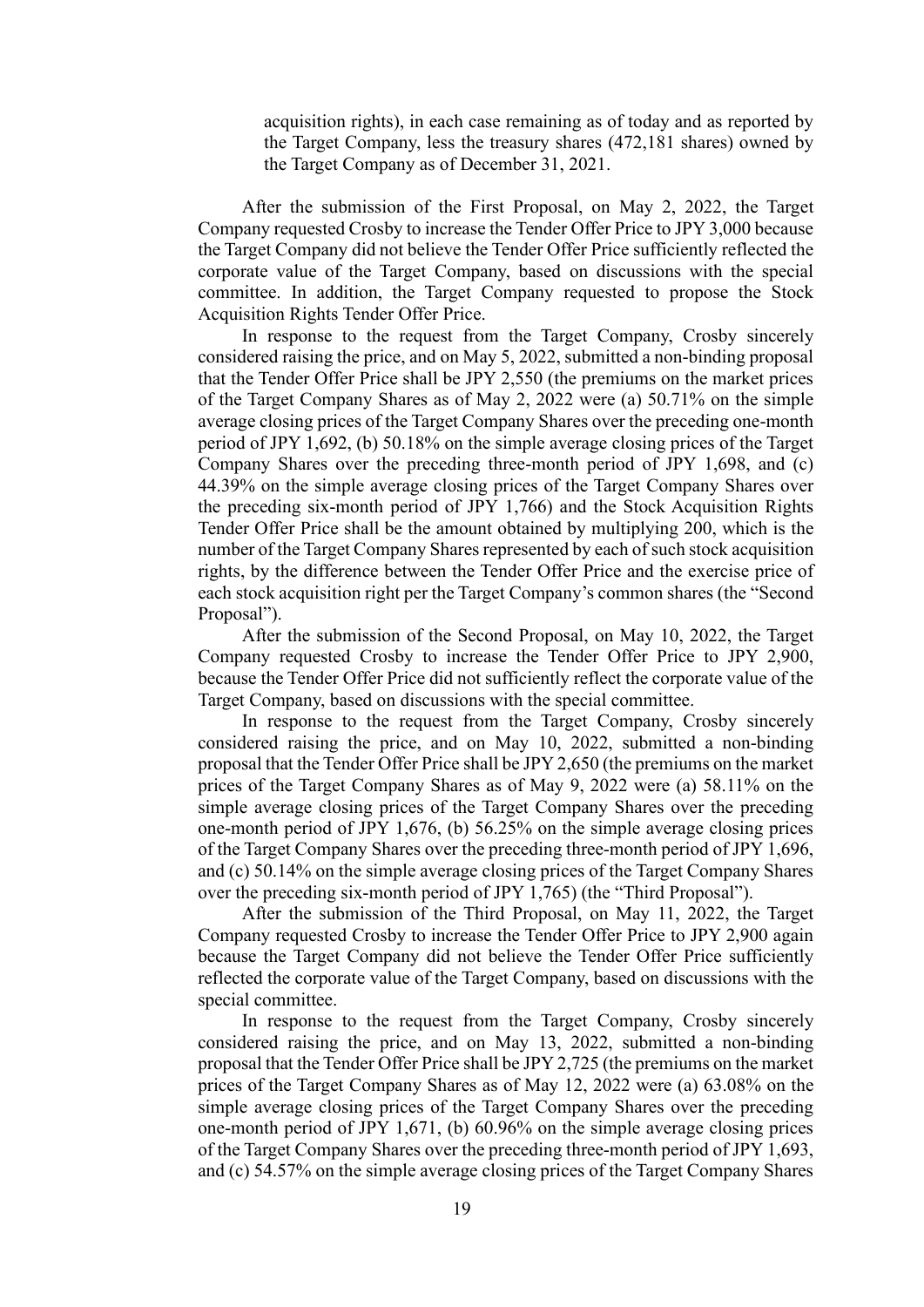over the preceding six-month period of JPY 1,763) (the "Fourth Proposal"). As a result, Crosby received a response from the Target Company to accept the Tender Offer Price under the Fourth Proposal on the condition that Crosby submits a binding final offer setting the Tender Offer Price at JPY 2,725. Based on such response from the Target Company, on May 14, 2022, Crosby submitted a final binding proposal that the Tender Offer Price shall be JPY 2,725 and the Stock Acquisition Rights Tender Offer Price shall be the amount obtained by multiplying 200, which is the number of the Target Company Shares represented by each of such stock acquisition rights, by the difference between the Tender Offer Price and the exercise price of each stock acquisition right per the Target Company's common shares and, on the same date, the Target Company agreed on such final offer.

Based on the response from the Target Company, on May 16, 2022, Crosby determined the Tender Offer Price to be JPY 2,725 and the purchase price of the Stock Acquisition Rights to be the amount obtained by multiplying 200, which is the number of the Target Company Shares represented by each of such stock acquisition rights, by the difference between the Tender Offer Price and the exercise price of each stock acquisition right per the Target Company Shares, considering all relevant factors including the alternatives to unlock the value, management and operational plans, the recent performance of the Target Company, key takeaways from due diligence conducted by Crosby (including growth trends in the U.S. and Asia, future investment plans into the business, and potential for synergy creation through complementary products), price trend of the Target Company's shares, equity market trend, economic sentiment, whether the Target Company's management and the special committee could endorse the transaction, and the prospect of the shareholders tendering their shares in the Tender Offer and the Offeror determined today to commence the Tender Offer subject to satisfaction or waiver of the Tender Offer Conditions Precedent.

- (iii) Decision-making process and reasons of the Target Company to issue the opinion to support the Tender Offer
- (a) Background to formulation of examination framework

Given this situation, as described in the section above titled "(2) Background, purpose, and decision-making process leading to the decision to conduct the Tender Offer, and management policy following the Tender Offer" since early June 2021, the Target Company's senior management team and Crosby held repeated discussions aimed at realizing the enhancement of the corporate value of both companies, and then in October 2021, the Target Company appointed the law firm Nishimura & Asahi as legal counsel independent from the Offerors, KKR, and the Target Company and from the success or failure of the Business Combination (including the Transactions), and began consultations on a response to the discussions with the Offerors. Then, on February 14, 2022, in order to achieve a business combination of the Target Company and Crosby Group, Crosby communicated to the Target Company the formal Letter of Intent regarding implementation of the Business Combination, its intention of wishing to commence substantive examination of the Business Combination, together with the background leading to the proposal of the Business Combination and the purpose and intentions behind the Business Combination. In response to receiving the Letter of Intent, in order to seriously examine the Business Combination, including the Transactions, in mid-February 2022 the Target Company appointed Nomura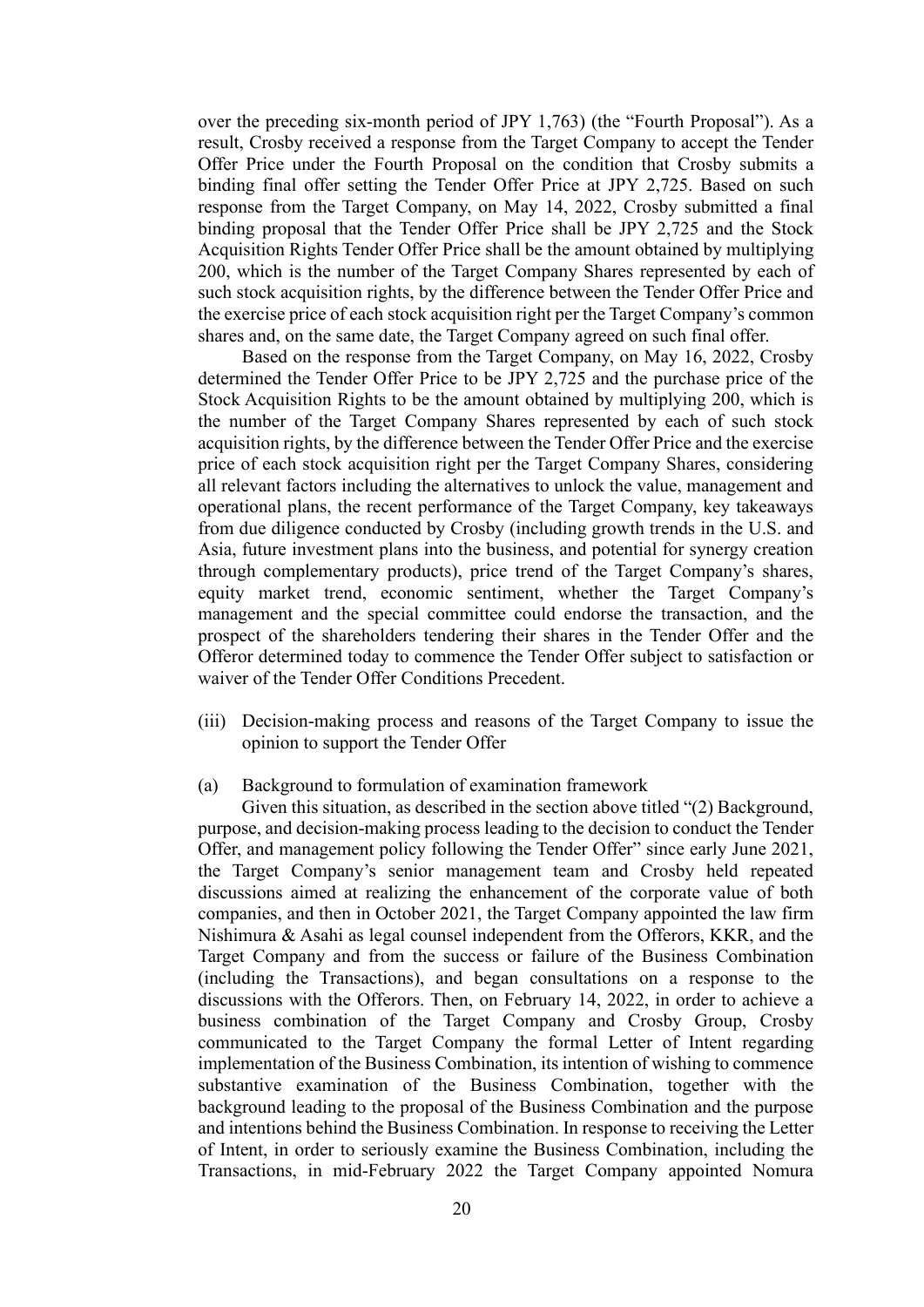Securities, Co., Ltd. ("Nomura Securities") as a financial adviser independent from the Offerors, KKR, and the Target Company and from the success or failure of the Business Combination (including the Transactions), embarked on an examination aimed at growth in competitiveness in the global market and the scale of profits over the longer term through corporate reorganization, and conducted a careful examination from the perspective of the interests of stakeholders to various ways in which the corporate value of the Target Company can be enhanced, including by a business combination by means of privatization or reorganization through a tender offer.

The Business Combination (including the Transactions) does not constitute a transaction, etc. with a controlling shareholder, but from the perspective of exercising the utmost care to ensure the fairness of the Transactions, based on the advice of Nishimura & Asahi, the Target Company immediately formulated a framework for examining and determining whether to proceed with the Business Combination (including the Transactions) and the appropriateness of its transaction terms and conditions and the fairness of procedures from the perspective of seeking enhancement of corporate value and benefiting general shareholders independently from the Offerors, the Target Company and the success or failure of the Business Combination (including the Transactions). Specifically, at a board of directors meeting of the Target Company held on February 21, 2022, along with resolving to create a special committee comprised of three of the Target Company's outside directors Katsumi Nakamura, Takashi Hirai, and Koji Osawa, the Target Company's board of directors resolved to pay maximum respect to the findings of the special committee, including on whether to approve or disapprove the Tender Offer, when making decisions regarding the Business Combination (including the Transactions), and if the special committee were to determine that the transaction terms and conditions of the Business Combination (including the Tender Offer) are not appropriate, the Target Company's board of directors resolved not approve the Business Combination (including the Tender Offer). As noted in the section below titled "(i) Establishment of an independent special committee at the Target Company" under "(3) Measures to ensure the fairness of the Tender Offer Price and avoid conflicts of interest, and other measures to ensure the fairness of the Tender Offer", as well as approving the appointment of Nomura Securities as the Target Company's financial advisor and third-party appraiser and the appointment of Nishimura & Asahi as the Target Company's legal advisor upon confirming their independence, expertise, and track record, etc., the Target Company also appointed the law firm Anderson Mori & Tomotsune as independent legal advisor to the special committee upon confirming their independence, expertise, and track record, etc.

Please refer to the section below titled "(i) Establishment of an independent special committee at the Target Company" under "(3) Measures to ensure the fairness of the Tender Offer Price and avoid conflicts of interest, and other measures to ensure the fairness of the Tender Offer" for details regarding the background to the establishment, etc. of the special committee, its structure, process for examination, and details of decisions, etc.

## (b) Background of examination and negotiations

Having formulated the examination framework described in (a) above, the Target Company received a report on results of the valuation of the Target Company Shares, advice on the negotiation stance with the Offerors, and other advice from a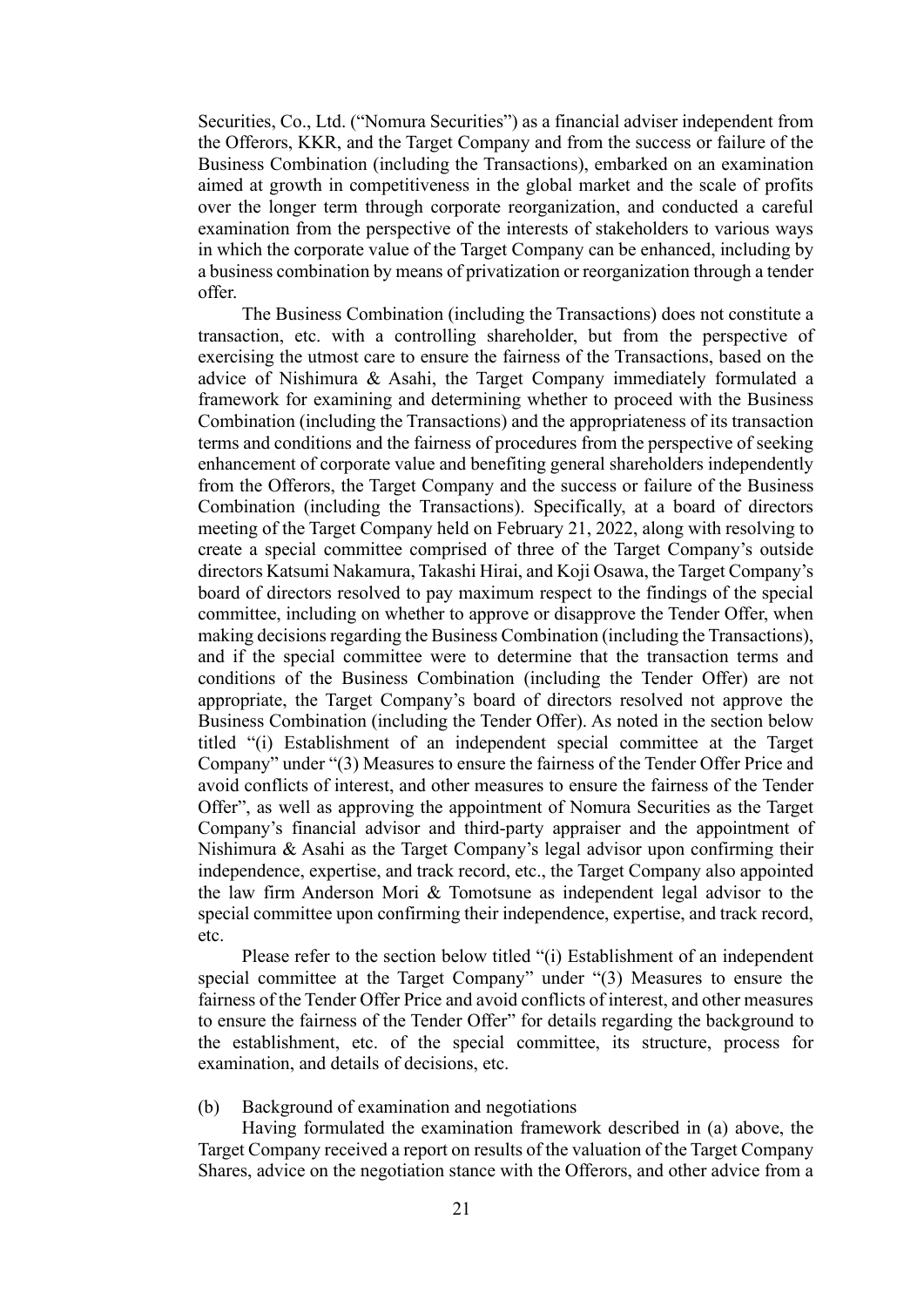financial perspective from Nomura Securities, and received guidance and other legal advice from Nishimura Asahi on ensuring the fairness of the procedures for the Business Combination (including the Transactions), and based on this, the company conducted a careful examination of whether to proceed with the Business Combination (including the Transactions) and the appropriateness of the transaction terms and conditions.

Since mid-April 2022, the Target Company has held repeated consultations and negotiations with Crosby regarding the implementation of the Transaction, transaction terms including details of the transaction structure, and the management and business operation plan after the Business Combination. Specifically, on April 27, 2022, as a result of due diligence conducted on the Target Company from mid-March 2022 through the beginning of April 2022, the Target Company received the First Proposal from Crosby after it comprehensively considered whether the Target Company's board of directors would endorse the Tender Offer and the prospect of the shareholders accepting the Tender Offer, etc. In the First Proposal, there was no specific proposal for the Stock Acquisition Rights Tender Offer Price because the Tender Offer Price was proposed on a fully diluted basis assuming all Stock Acquisition Rights have been fully exercised (i.e., the total number of shares is 20,724,019 shares).

On May 2, 2022, after the submission of the First Proposal, Crosby received a request from the Target Company to raise the Tender Offer Price to JPY 3,000 on the basis that the Tender Offer Price did not sufficiently reflect the corporate value of the Target Company in light of consultation with the special committee. Crosby also received a request to submit the Stock Acquisition Rights Tender Offer Price.

After receiving the request from the Target Company, Crosby examined raising the price, and on May 5, 2022 submitted the Second Proposal, which is a non-binding proposal.

On May 10, 2022, after the receipt of the Second Proposal, Crosby received a request from the Target Company to raise the Tender Offer Price to JPY 2,900 on the basis that the Tender Offer Price did not sufficiently reflect the corporate value of the Target Company in light of consultation with the special committee.

After receiving the request from the Target Company, Crosby examined raising the price, and on May 10, 2022 submitted the Third Proposal, which is a non-binding proposal.

On May 11, 2022, after the receipt of the Third Proposal, Crosby received another request from the Target Company to raise the Tender Offer Price to JPY 2,900 on the basis that the Tender Offer Price did not sufficiently reflect the corporate value of the Target Company in light of consultation with the special committee.

On receiving the request from the Target Company, on May 13, 2022, Crosby submitted the Fourth Proposal, which is a non-binding proposal, and the Target Company reached the conclusion that that price was also appropriate from the perspective of the interests of minority shareholders. The Target Company accepted the Tender Offer Price in the Fourth Proposal on the condition that Crosby will make a binding proposal with a Tender Offer Price of JPY 2,725.

As a result of this response by the Target Company, on May 14, 2022, Crosby submitted a final binding proposal, proposing the Tender Offer Price of JPY 2,725 and the Stock Acquisition Rights Tender Offer Price of the amount found by multiplying the difference between the Tender Offer Price and the exercise price per Target Company Share for each Stock Acquisition Right multiplied by the 200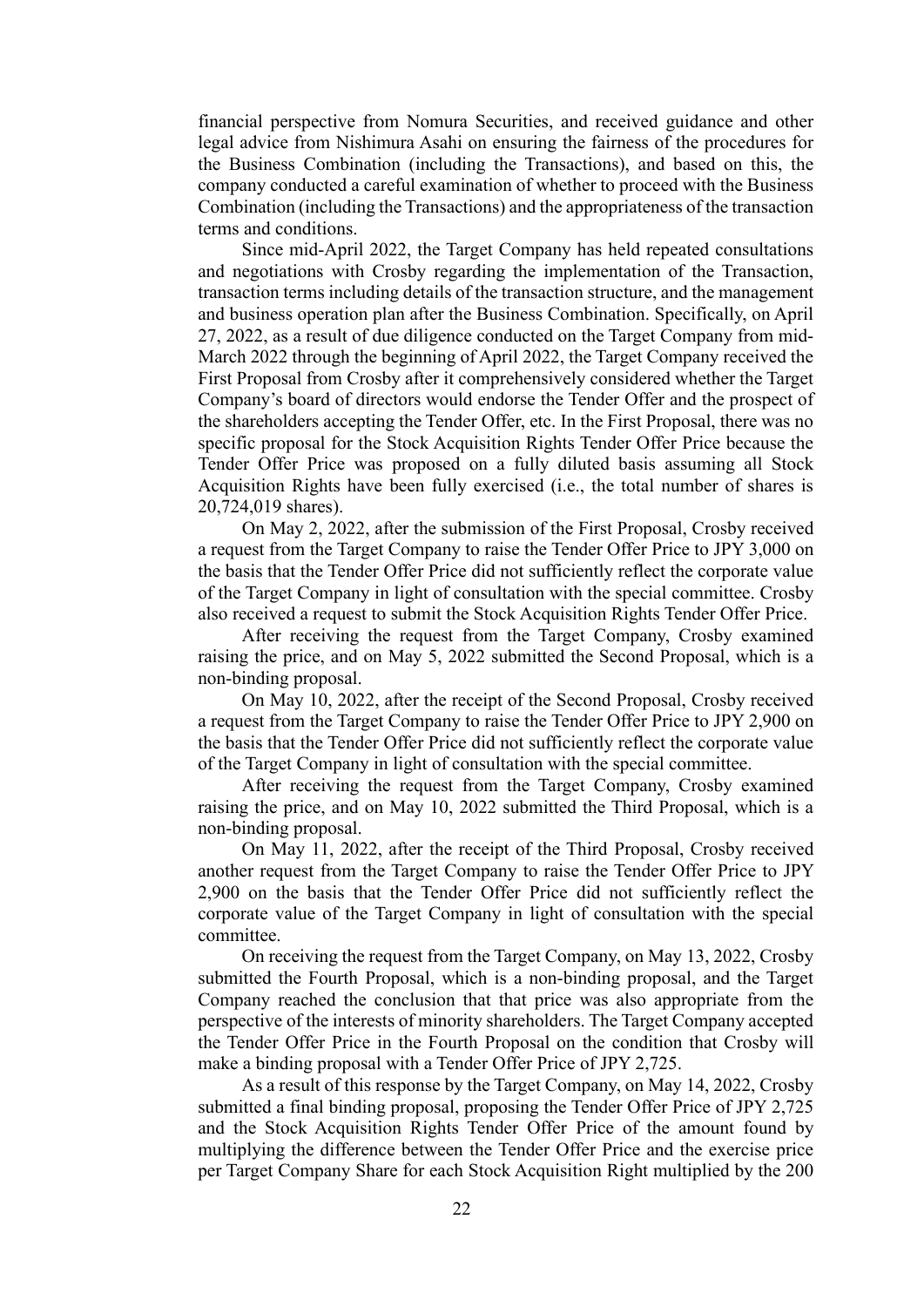Target Company Shares that underlie each such Stock Acquisition Right. In response, after consultation with the special committee, on the same date, because the Target Company agreed with Crosby on the approach that the best method of realizing a quick response to the changes in the business environment facing the Target Company and contributing to the enhancement of the Target Company's corporate value would be to implement the Business Combination by making the Offeror the sole shareholder of the Target Company and de-listing the Target Company Shares, it accepted the content of that final proposal.

Based on the background set forth above, at the board of directors meeting of the Target Company held today, a resolution was made that if the Tender Offer commences, the position of the Target Company as of this date is that it will declare a position in support of the Tender Offer and that it will recommend that the Target Company's shareholders and Stock Acquisition Right Holders accept the Tender Offer.

In the process of the aforementioned examinations and negotiations, the Target Company has continually reported important matters to the special committee, and where necessary has received its approval. Specifically, the special committee has confirmed and approved the reasonableness of the content, material conditions precedent, and background to its preparation, etc. of the Business Plan (defined below in the section below titled "(iii) Obtainment by the Target Company of share valuation report from independent third-party appraiser" under "(3) Measures to ensure the fairness of the Tender Offer Price and avoid conflicts of interest, and other measures to ensure the fairness of the Tender Offer"; same hereinafter) that forms the basis of the valuation of the Target Company Shares by Nomura Securities and that was presented to Crosby. Furthermore, in negotiating with Crosby, the Target Company has handled these negotiations based on the negotiation stance discussed and determined by the special committee in advance, and when proposals were received from Crosby regarding the Tender Offer Price and Stock Acquisition Rights Tender Offer Price, these were each reported immediately to the special committee and handled based on the special committee's opinions.

Finally, the Target Company has today received from the special committee the report (the "Report") to the effect that (a) the Business Combination (including the Tender Offer) will contribute to enhancement of the corporate value and that purpose can be found to be reasonable, (b) the terms and conditions of the Transactions (including the Tender Offer) can be found to be appropriate, (c) the fairness of procedures pertaining to the Business Combination (including the Tender Offer) can be found to be assured, (d) based on (a) through (c) above, it can be found that the Business Combination is not disadvantageous to general shareholders of the Target Company, and (e) it concludes that it is appropriate for the Target Company's board of directors to resolve, to declare a position in support of the Tender Offer and to recommend that the Target Company's shareholders and Stock Acquisition Right Holders accept the Tender Offer, at the time of the announcement of the Tender Offer. (Please refer to the section below titled "(i) Establishment of an independent special committee at the Target Company" under "(3) Measures to ensure the fairness of the Tender Offer Price and avoid conflicts of interest, and other measures to ensure the fairness of the Tender Offer" for an outline of the Report.)

(c) Decision details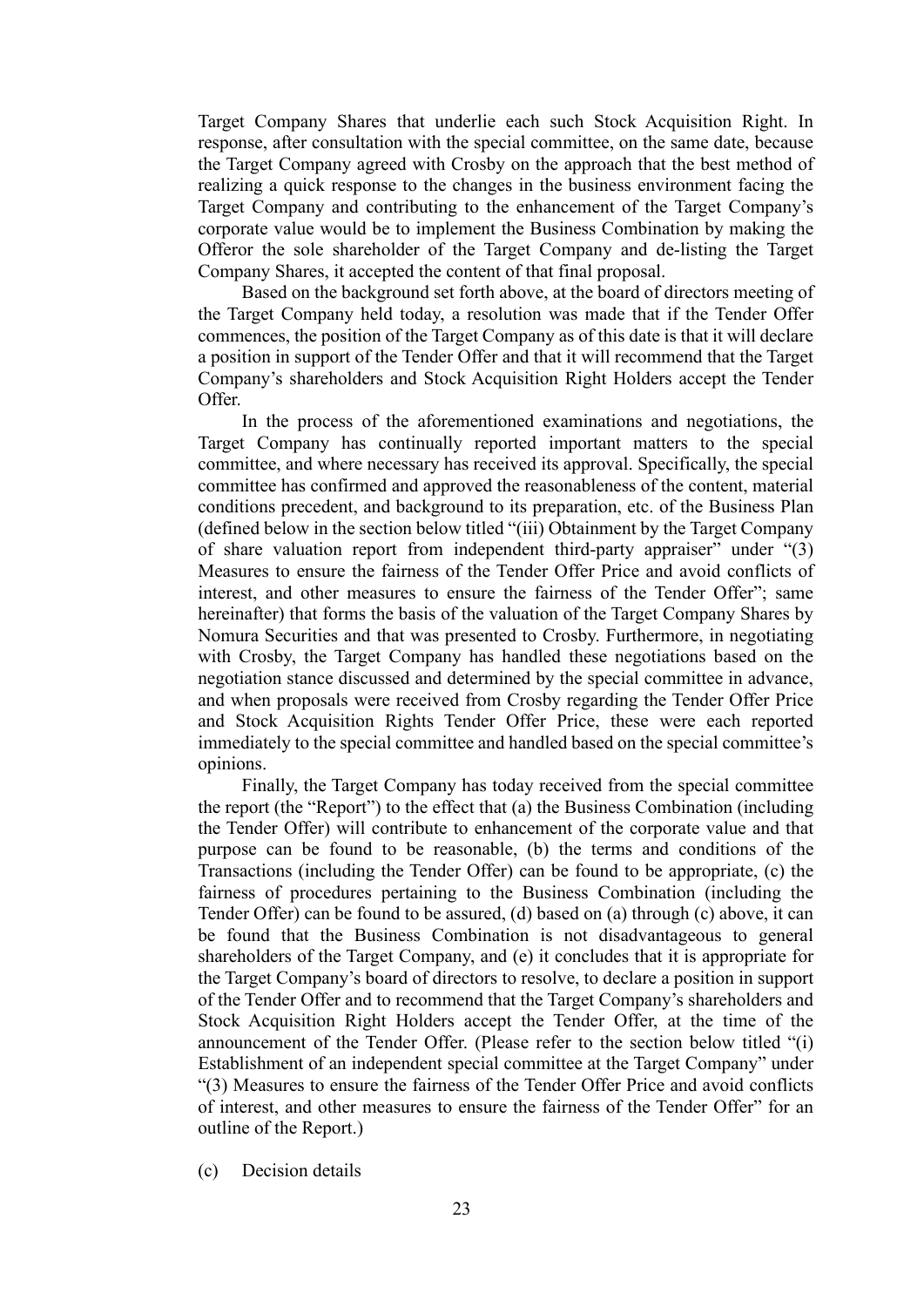Based on the background set forth above, at the meeting of the board of directors of the Target Company held today, the Target Company carried out a careful discussion and examination of whether the Business Combination (including the Tender Offer) will contribute to enhancement of the corporate value of the Target Company and whether the terms and conditions (including those agreed to in the Business Combination Agreement) pertaining to the Transactions (including the Tender Offer Price) are appropriate, which while based on legal advice received from Nishimura & Asahi, advice received from a financial standpoint from Nomura Securities, and the content of the share valuation report it provided on May 16, 2022 concerning the results of the valuation of the Target Company Shares (the "Share Valuation Report"), paid maximum respect to the findings of the special committee presented in the Report.

As a result, the Target Company came to understand that (i) the realization of the synergies set forth in the section above titled " (2) Background, purpose, and decision-making process leading to the decision to conduct the Tender Offer, and management policy following the Tender Offer" could be expected from Crosby Group and the Target Company integrating their respective management resources and utilizing the business know-how, etc. that is each other's strong point, and that (ii) the Business Combination Agreement that sets forth the business operations and management structure of the Target Company and the Offerors after the Tender Offer should be executed with the intention of the Offerors and the Target Company coming together as one to conduct business operations and quickly realize synergies with a sense of speed after the Offeror makes the Target Company its subsidiary through the Tender Offer.

By de-listing the Target Company Shares, the Target Company will no longer be able to raise funds from capital markets through equity financing, and it will lose the benefit it has enjoyed as a listed company to date, namely the enhanced social credibility that comes with being a listed company. However, considering the current financial condition of the Target Company and the recent low interest rate environment for indirect financing among other factors, the Target Company believes that there is a limited need to continue to maintain the listing of the Target Company Shares in the future since, for the time being, there is not a great need for equity financing, the Target Company's brand power and social credibility are being acquired and maintained through business activities in most respects, and, on the hiring side, it is not necessarily the case that being a listed company is a wellspring for personnel procurement.

Based on the foregoing, the Target Company reached the conclusion that, for the Target Company as well, executing the Business Combination Agreement, which sets forth the policy for business operations after the Business Combination, between the Target Company, Crosby US, Crosby UK, and HoldCo and then implementing the Business Combination can be expected to create the synergies set forth in the section above titled "(2) Background, purpose, and decision-making process leading to the decision to conduct the Tender Offer, and management policy following the Tender Offer," and contribute to the enhancement of the Target Company's corporate value.

In addition, in consideration of the circumstances set forth in the following items, etc., the Target Company decided that the Tender Offer Price of JPY 2,725 per share is an appropriate price that ensures the benefits that should be enjoyed by the Target Company's general shareholders and that the Tender Offer provides a reasonable opportunity for the Target Company's general shareholders to sell the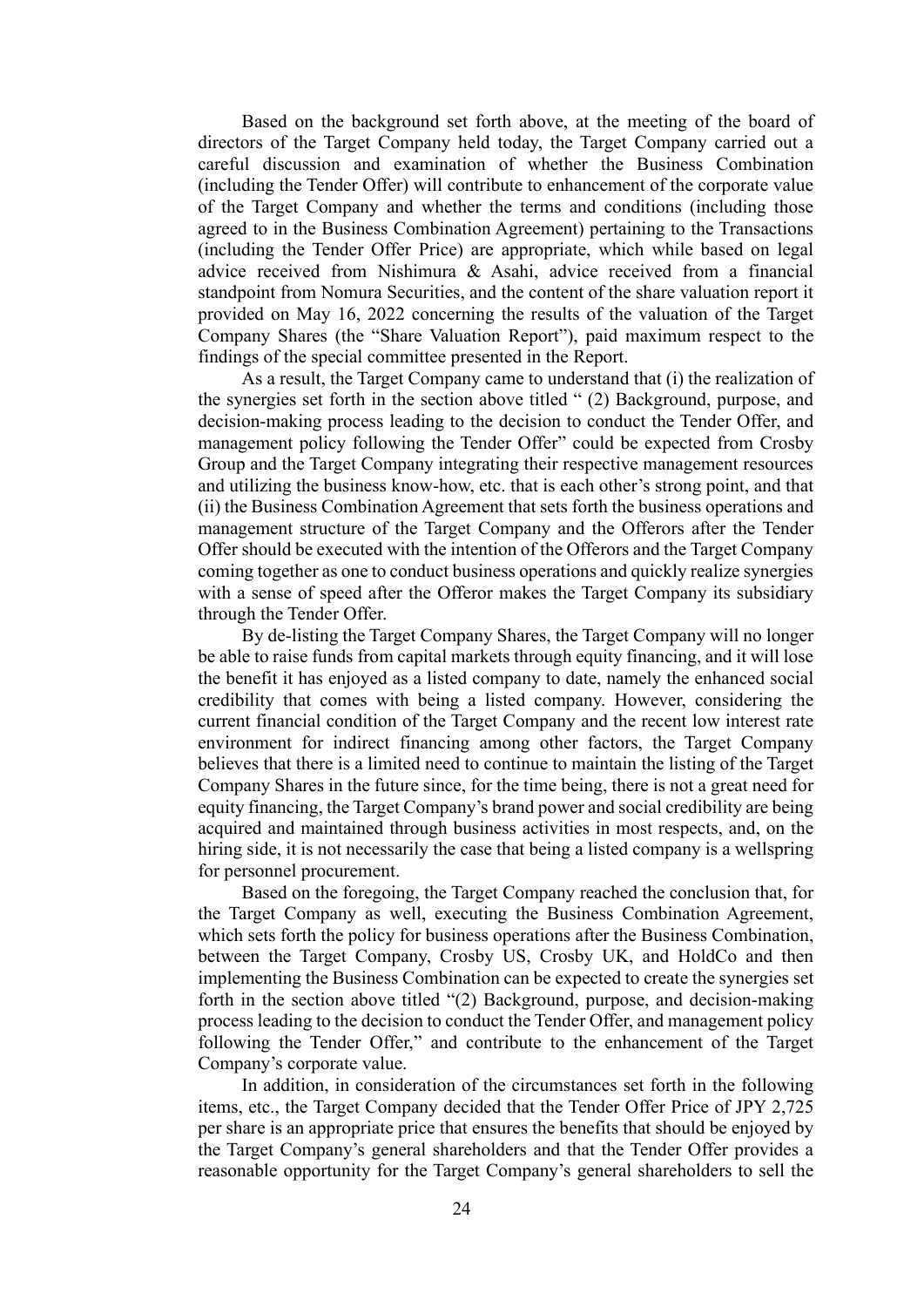Target Company Shares at a price with an appropriate premium.

- a. The Tender Offer Price is a price that was agreed to after sufficient negotiations were held repeatedly between the Target Company and Crosby after the Target Company took sufficient measures to ensure the fairness of the terms and conditions for the Transactions (including the Tender Offer Price) set forth in the section below titled "(3) Measures to ensure the fairness of the Tender Offer Price and avoid conflicts of interest, and other measures to ensure the fairness of the Tender Offer";
- b. The Tender Offer Price was decided to be appropriate in the Report obtained from the special committee, as set forth in the section below titled "(i) Establishment of an independent special committee at the Target Company" under "(3) Measures to ensure the fairness of the Tender Offer Price and avoid conflicts of interest, and other measures to ensure the fairness of the Tender Offer";
- c. The Tender Offer Price is a price that respectively adds a premium of 64.26% (rounded to two decimal places; the same applies hereinafter for the percentage values of premiums on share prices) to the closing price of JPY 1,659 of the Target Company Shares on the Prime Market of TSE on May 13, 2022, which is the business day preceding the announcement date of the Transactions, 63.08% to the simple average closing price over the preceding one-month period until May 13, 2022 of JPY 1,671 (rounded to two decimal places; the same applies hereinafter for the calculation of simple average closing prices), 61.06% to the simple average closing price over the preceding three-month period until May 13, 2022 of JPY 1,692, and 54.67% to the simple average closing price over the preceding six-month period until May 13, 2022 of JPY 1,762, and when compared to the premium levels in 13 deals (excluding MBO deals, and deals where a certain capital relationship between the offeror and the target company exist) announced on or after June 28, 2019 in which a domestic listed Target Company was made a wholly owned subsidiary through a tender offer and squeeze-out procedure without a maximum limit (the median and average premium on the simple average on the business day preceding the announcement date (44.58%, 50.97%), the median and average premium on the simple average closing prices over the preceding one-month period (41.67%, 49.63%), the median and average premium on the simple average closing prices over the preceding three-month period (41.69%, 52.19%), and the median and average premium on the simple average closing prices over the preceding six-month period (32.52%, 51.67%), and in comparison with such other deals, it can be found that the premium secured in the Tender Offer is not inferior to that of other deals and the level of the Tender Offer Price can be said to be reasonable; and
- d. Out of the results of the valuation of the Target Company Shares by Nomura Securities set forth in the section below titled "(iii) Obtainment by the Target Company of share valuation report from independent third-party appraiser" under "(3) Measures to ensure the fairness of the Tender Offer Price and avoid conflicts of interest, and other measures to ensure the fairness of the Tender Offer," the Tender Offer Price is a level that is above the upper limit of the range based on the average market price analysis method and falls within the range based on the comparable company analysis method and the discounted cash flow analysis method ("DCF analysis").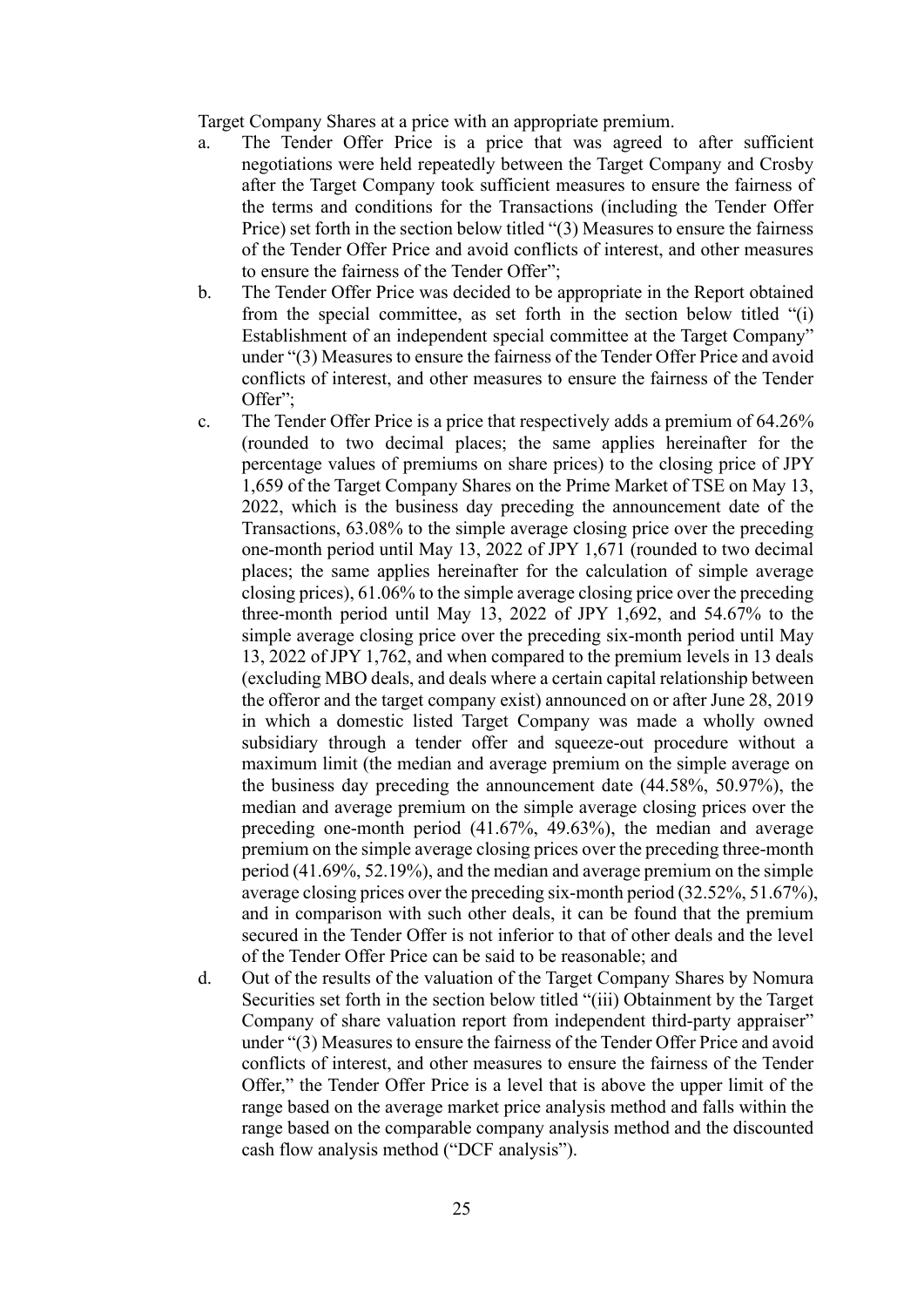Similarly, the Target Company also decided that the Tender Offer provides a reasonable opportunity for the Target Company's Stock Acquisition Right Holders to sell their Stock Acquisition Rights because the Stock Acquisition Rights Tender Offer Price is also calculated based on the amount found by multiplying the difference between the Tender Offer Price and the exercise price per Target Company Share for each Stock Acquisition Right by the number of Target Company Shares that underlie each such Stock Acquisition Right (200 per stock acquisition right).

Therefore, the Target Company decided that the Business Combination (including the Transactions) would contribute to enhancing the corporate value of the Target Company and that the terms and conditions for the Transactions (including the Tender Offer Price) are appropriate, and at the meeting of the Target Company's board of directors held today, it was resolved both to approve execution of the Business Combination Agreement, and that if the Tender Offer is commenced, the position of the Target Company as of this date is that it will declare a position in support of the Tender Offer and that it will recommend that the Target Company's shareholders and Stock Acquisition Right Holders accept the Tender Offer.

In addition, at the aforementioned board of directors meeting it was additionally resolved that when the Tender Offer commences, the special committee established by the Target Company will be asked to review whether or not there is any change to the contents of the Report, and if there is no change, state this fact to the Target Company's board of directors, and if there is a change, to state a position after the change, and based on such position, the Target Company will again publish its position on the Tender Offer when the Tender Offer commences. Please see the section below titled "(v) Approval of all the directors in the Target Company and opinions that there has been no objection from any of the Target Company's independent statutory auditors" under "(3) Measures to ensure the fairness of the Tender Offer Price and avoid conflicts of interest, and other measures to ensure the fairness of the Tender Offer," for the details of the process of decision making at the Target Company's board of directors.

#### (iv) Management policy after the Tender Offer

If the Tender Offer has been successfully completed, the Offerors intend to make the Target Company a wholly-owned subsidiary of the Offeror as stated in the section above titled "(1) Summary of the Tender Offer". After the completion of the Squeeze-Out Procedures, an absorption-type merger (the "Merger") is scheduled to be implemented between the Target Company and the Tender Offeror, with the Target Company as the surviving company. After the Merger takes effect, HoldCo will directly own all shares of the Target Company. As of today, HoldCo does not have any specific plan for a transfer of the shares of the Target Company to any third party or a reinvestment by any third party to the Target Company through HoldCo.

After the transaction, the Combined Group will operate the business with the purpose of achieving a smooth integration and maximizing the corporate value of the Combined Group in a spirit of cooperation, valuing the brands, employees, customers, suppliers, communities and plant facilities of Crosby Group and the Target Company's Group as "One Company, One Team and One Mission" which balances a degree of autonomy of the businesses of the Target Company and Crosby Group with the coordinated and cohesive management of Kito | Crosby as a whole.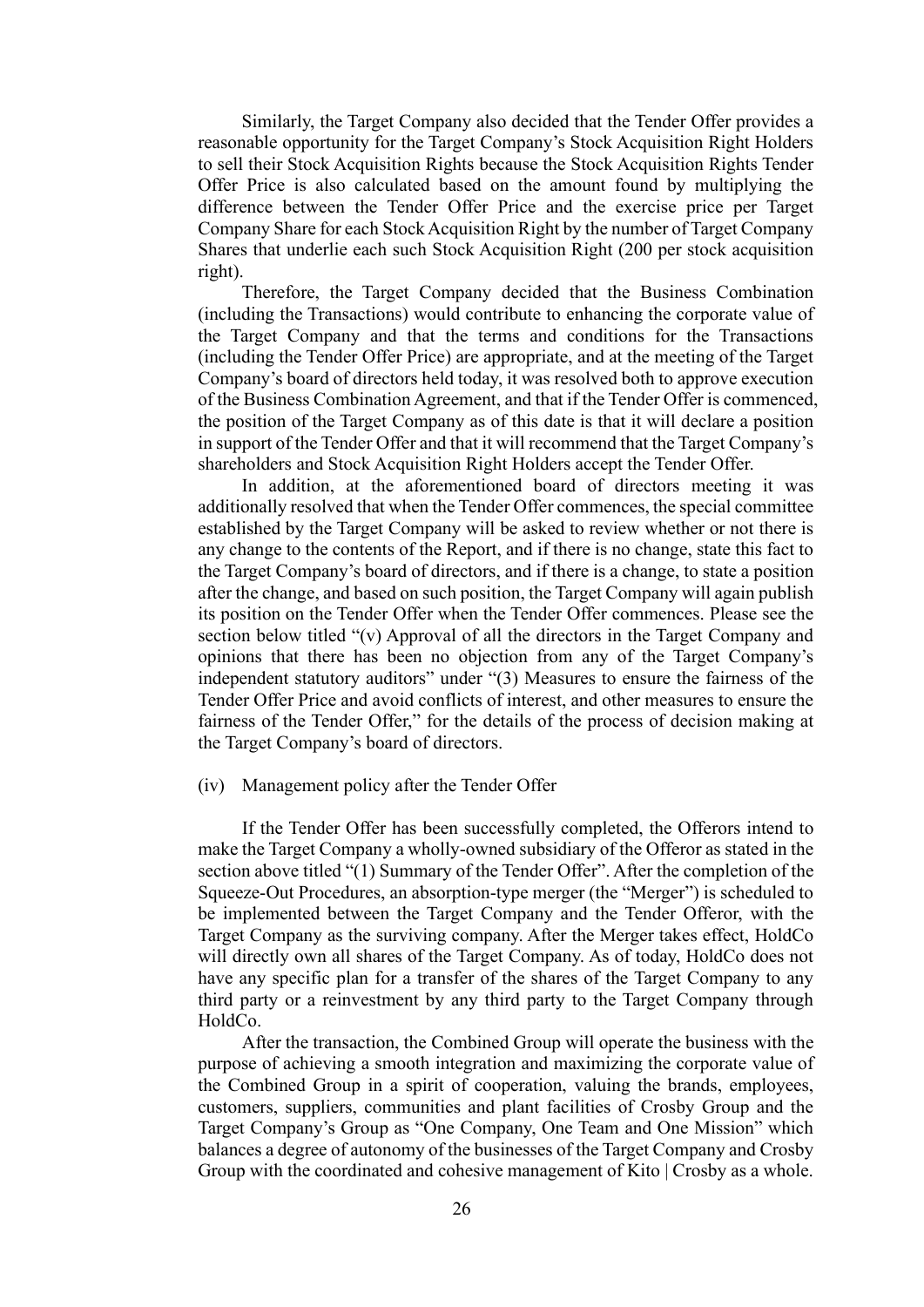In addition, the Combined Group will promote measures to enhance the Target Company's corporate value with a view to further grow and globalize the Target Company by deploying and utilizing management resources, global industry knowledge, and a global network that Crosby Group can provide, as well as utilizing the solid business foundation that the Target Company has built to date.

Under the Business Combination Agreement, the Target Company, HoldCo, Crosby US and Crosby UK have also agreed on the governance and operation of the Combined Group. Please refer to "(6) Matters relating to material agreements regarding the Tender Offer" for the details of the Business Combination Agreement.

(3) Measures to ensure the fairness of the Tender Offer Price and avoid conflicts of interest, and other measures to ensure the fairness of the Tender Offer

As of today, the Tender Offer is not an MBO (meaning (i) a tender offer where the Offeror is a director or officer of the Target Company or (ii) a tender offer where the Offeror conducts the tender offer at the request of the directors or officers of the Target Company and the Offeror shares its benefits with the directors or officers of the Target Company) or a tender offer that falls under any of "Significant Transactions, etc. with Controlling Shareholder" set forth in the Code of Corporate Conduct of the Tokyo Stock Exchange. However, considering that the Offerors intend to delist the Target Company through the Transactions including the Tender Offer, the Offerors and the Target Company have taken the following measures as measures to ensure the fairness of the Tender Offer Price and to avoid conflicts of interest, taking into account the impact on the shareholders of the Target Company. The descriptions below, including the measures taken by the Target Company, are based on the Target Company's Press Release and explanations received from the Target Company.

- (i) Establishment of an independent special committee at the Target Company
- (a) Background to establishment, etc.

As stated above in "(iii) Decision-making process and reasons of the Target Company to issue the opinion to support the Tender Offer" under "(2) Background, purpose, and decision-making process leading to the decision to conduct the Tender Offer, and management policy following the Tender Offer," pursuant to a resolution of a meeting of the board of directors on February 21, 2022, the Target Company established a special committee composed of three members without an interest in the Offerors, KKR, the Target Company, or the outcome of the Business Combination (including the Transactions): Katsumi Nakamura, Takashi Hirai, and Koji Osawa (the members of the special committee have been those three persons since it was first established and there has been no change in the members).

Prior to the establishment of that special committee, after receiving the Letter of Intent regarding the Business Combination from Crosby on February 14, 2022, while receiving advice from Nishimura & Asahi in order to build a framework to examine, negotiate, and assess the Business Combination (including the Transactions) from the perspective of enhancing the corporate value of the Target Company and ensuring the interests of general shareholders of the Target Company independently from the Offerors, KKR, the Target Company, and the outcome of the Business Combination (including the Transactions), the Target Company immediately provided explanations to all of the Target Company's independent outside directors including the fact that a Letter of Intent had been received from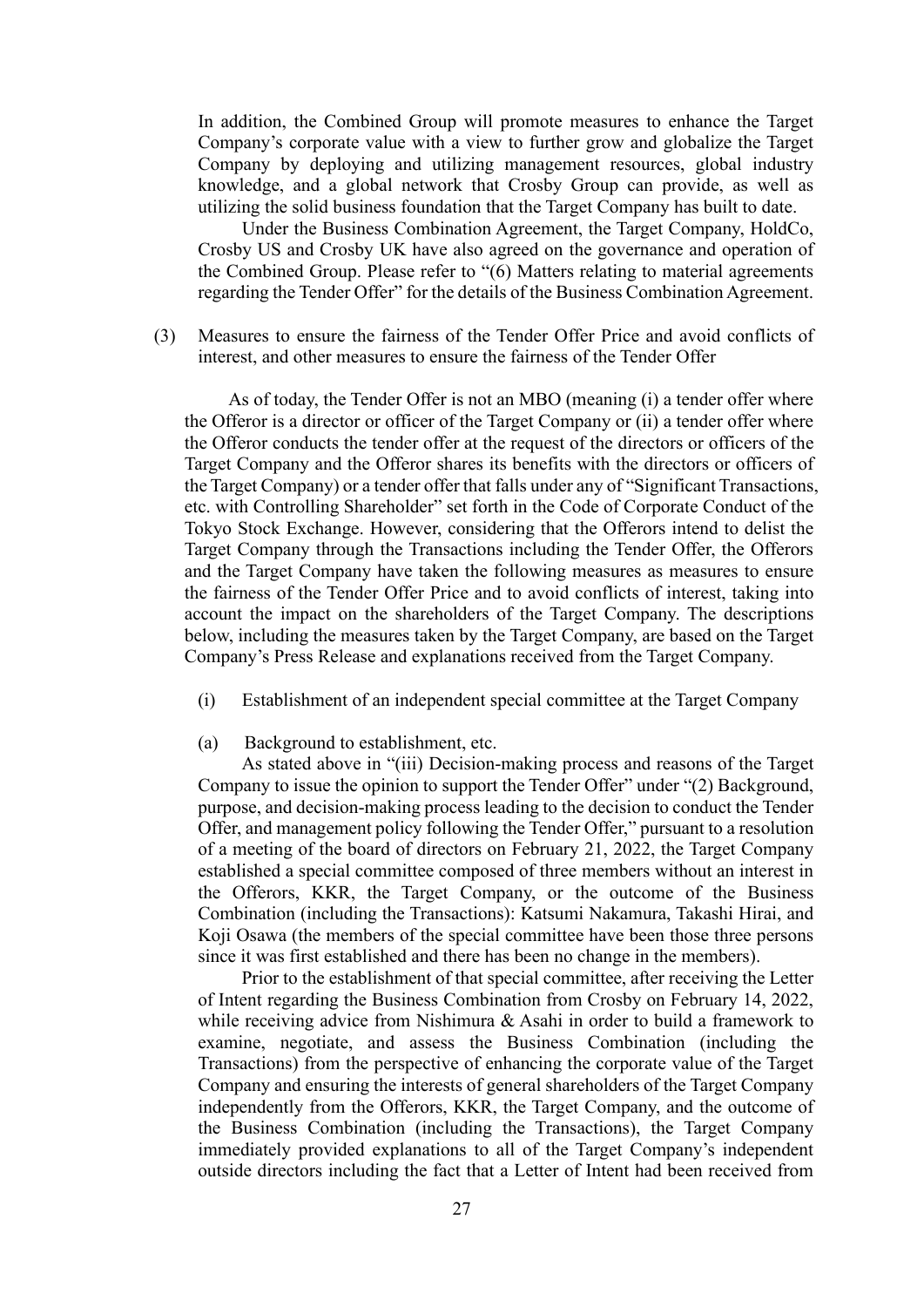Crosby and that it is necessary to implement thorough measures to ensure the fairness of the decision-making process for the Business Combination (including the Transactions) when examining and negotiating, etc. the Business Combination (including the Transactions), including the establishment of the special committee. In parallel with this, while obtaining the advice of Nishimura  $\&$  Asahi, the Target Company confirmed that the independent outside directors of the Target Company who comprise the candidates for membership of the special committee were independent and eligible, etc. and that they had no special interest regarding the outcome of the Business Combination (including the Transactions), held discussions with the Target Company's independent outside directors, and appointed Katsumi Nakamura, Takashi Hirai, and Koji Osawa as candidate members for the special committee.

Katsumi Nakamura was appointed as the chair of the special committee based on factors such as his holding a position where he is directly involved in management decisions as a member of the Target Company's board of directors, his having considerable knowledge regarding the Target Company's business, and his expertise and eligibility to examine the Business Combination (including the Tender Offer). Furthermore, members of the special committee are paid only fixed monthly officer compensation irrespective of the outcome of the Business Combination (including the Transactions) or the content of the opinion, and the compensation does not include contingency compensation conditioned on an announcement or success, etc. of the Business Combination (including the Transactions).

#### (b) Background to examination

The Target Company asked the special committee (i) whether the Business Combination (including the Tender Offer) would serve to enhance corporate value and whether that goal can be found to be reasonable, (ii) whether the appropriateness of the terms and conditions of the Transactions (including the Tender Offer) is ensured (including the Tender Offer Price), (iii) whether the fairness of procedures for the Business Combination (including the Tender Offer) is ensured, (iv) based on (i) through (iii) above, whether it can be concluded that the Business Combination is not disadvantageous for the Target Company's general shareholders, and (v) whether it can be concluded that it is reasonable for the Target Company's board of directors to announce a position in support of the Tender Offer and recommend that the Target Company's shareholders and Stock Acquisition Right Holders tender their shares and acquisition rights in the Tender Offer (the "Inquiry Matters"), and commissioned the committee to report on such matters. The Target Company's board of directors has resolved to give maximum deference to the details of the special committee's judgment when the Target Company's board of directors makes a decision regarding the Business Combination (including Tender Offer), and to not support the Business Combination (including the Tender offer) if the special committee judges that the transaction terms and conditions of the Business Combination (including the Tender Offer) are not appropriate. In addition, pursuant to the board of directors' resolution regarding the establishment of the special committee, the Target Company's board of directors granted the special committee (x) authority to appoint the special committee's financial advisor, third-party appraiser, and legal advisor ("Advisors, etc.") or to nominate or approve (including after-the-fact approval) the Target Company's Advisors, etc. as the special committee's Advisors, etc., (y) authority to require the Target Company's directors, employees, or any other parties deemed necessary by the special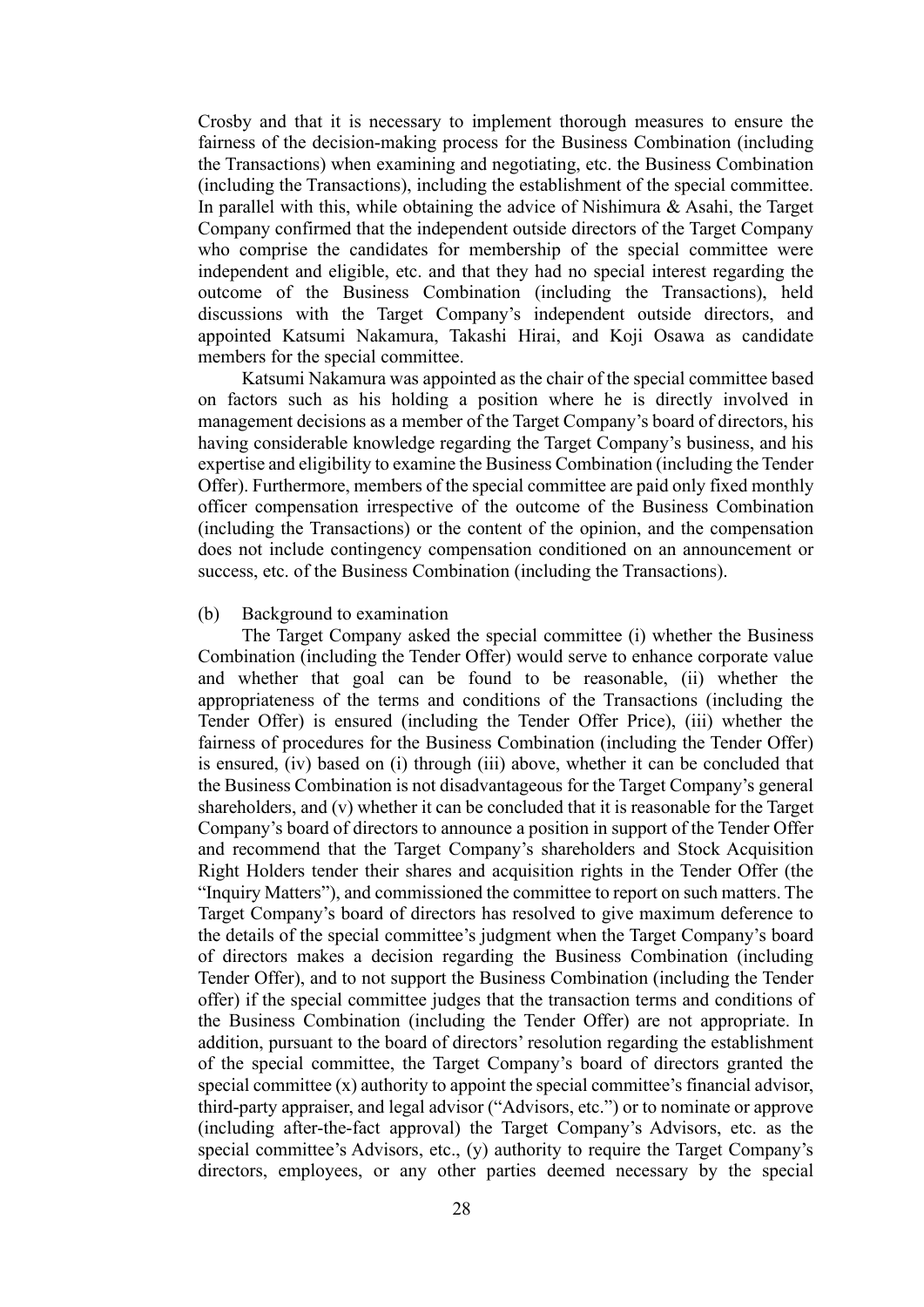committee to attend a meeting of the special committee and to demand explanations of necessary information, and (z) authority to be substantively involved in the negotiation process for the Transactions' terms and conditions by means such as confirming in advance the negotiation policy of the Target Company for the transaction terms and conditions, etc. for the Business Combination (including the Tender Offer), receiving timely reports on the status of negotiations, stating its opinion on important aspects, and issuing directions and making requests.

From February 22, 2022 to May 14, 2022, the special committee held a total of 15 meetings and discussed and studied the Inquiry Matters. Specifically, in early March 2022, the special committee confirmed that as there were no issues with the expertise and independence of Nomura Securities appointed by the Target Company as its financial advisor and third-party appraiser and Nishimura & Asahi appointed as the Target Company's legal advisor, the special committee had no objection to the Target Company receiving expert advice from these advisors. Based on examination of the independence, expertise, and track record, etc. of multiple candidate legal advisors, in early March 2022 the special committee appointed Anderson Mori & Tomotsune as its own legal advisor independent from the Offerors, KKR, the Target Company, and the Business Combination (including the Transactions). Additionally, the special committee approved the Target Company's directors involved in examining, negotiating, and determining the Business Combination after confirming that they have no issues in terms of having interests in the Offerors, KKR, the Target Company, and the outcome of the Business Combination (including the Transactions). As there were no issues with either the expertise or independence of Nomura Securities appointed by the Target Company as its financial advisor and third-party appraiser, it was confirmed that a separate financial advisor and third-party appraiser other than Nomura Securities would not be appointed solely for the special committee.

Subsequently, based on materials submitted by the Target Company, the special committee received explanations from the Target Company of the content of Crosby's proposal, the purpose and reasons for implementing the Business Combination (including the Transactions), the effect of the Business Combination (including the Transactions) on the Target Company's corporate value, the matters that the Target Company would request of Crosby when implementing the Business Combination (including the Transactions), the formulation process and plan content of the Business Plan (including its rationality and preparation background), the terms and conditions of the Business Combination (including the Transactions) and the decision-making process therefor, and the disclosed documents, etc. pertaining to the Business Combination (including the Transactions), and conducted Q&As regarding the same. By sending questionnaires to KKR and Crosby on March 25, 2022 and April 14, 2022 and interviewing Crosby and KKR on April 22, 2022, the special committee confirmed matters such as the overview of the business of Crosby and KKR and their awareness of the Target Company's operational challenges/market value, the background leading to the proposal regarding the Tender Offer and the content of the proposal including the anticipated structure, and the effect of the Tender Offer on measures to enhance the Target Company's corporate value after the Business Combination (including the Transactions).

Based on the advice from a financial perspective received from Nomura Securities, along with deliberating on and examining a negotiation policy to elicit a higher price from Crosby, the Target Company received a timely report each time that a proposal regarding the tender offer price was received from the Offerors, and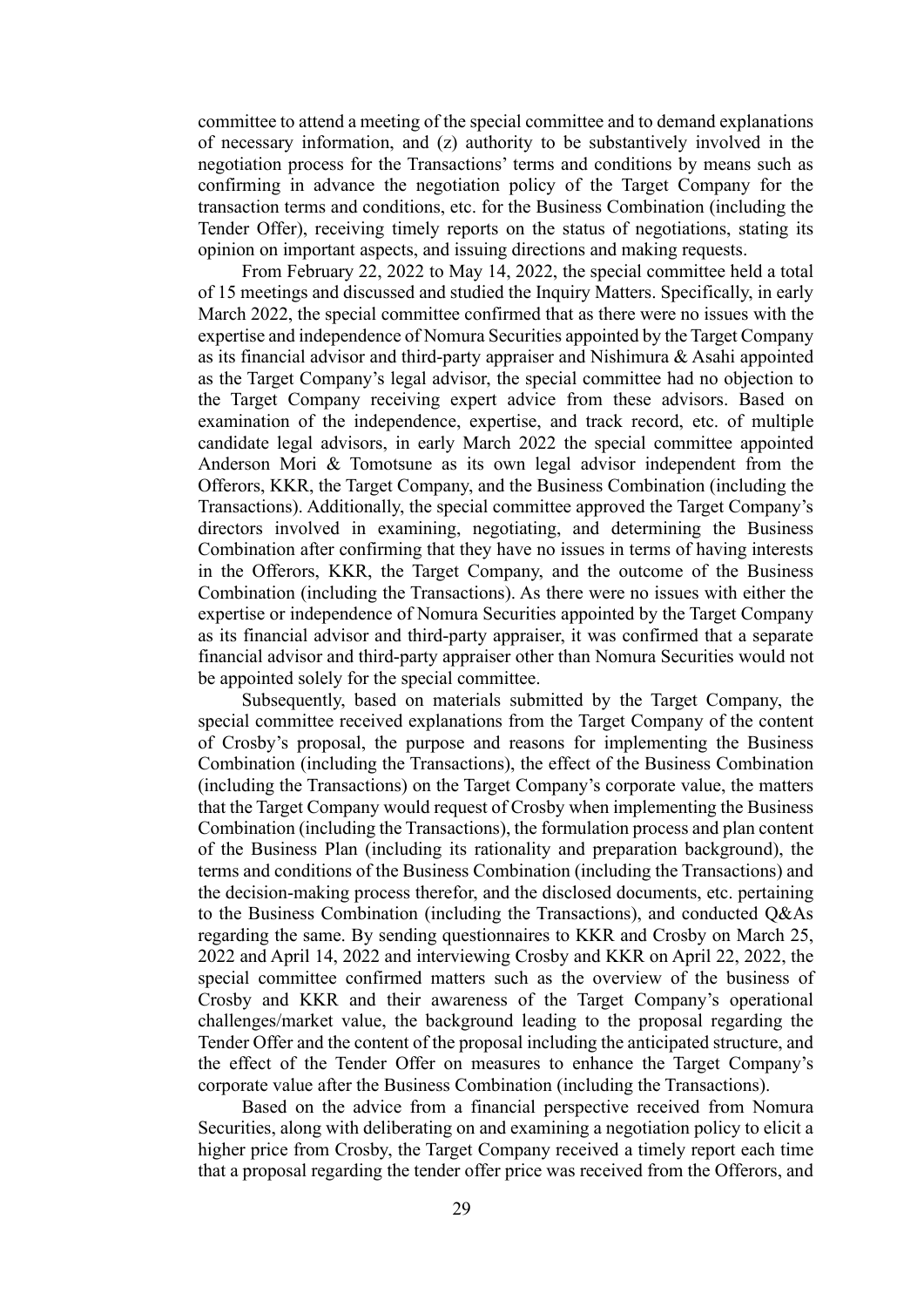it conducted discussions and negotiations with Crosby regarding the tender offer price such as by deliberating on and examining the policy for negotiations with Crosby based on the advice from a financial perspective received from Nomura Securities. Please see the section above titled "(b) Background of examination and negotiations" under "(iii) Decision-making process and reasons of the Target Company to issue the opinion to support the Tender Offer" of "(2) Background, purpose, and decision-making process leading to the decision to conduct the Tender Offer, and management policy following the Tender Offer" for details regarding the background to tender offer price negotiations.

Based on the foregoing background, as a result of repeated careful discussion and examination of the Inquiry Matters and pursuant to a unanimous resolution of the special committee, the special committee submitted the Report on the Inquiry Matters with generally the following content to the Target Company's board of directors on May 15, 2022.

- (c) Content of determination
- (A) Content of findings
	- i. The Business Combination (including the Tender Offer) serves to enhance corporate value and that goal can be found to be reasonable
	- ii. The appropriateness of the terms and conditions of the Transactions (including the Tender Offer) can be found to be ensured (including the Tender Offer Price)
	- iii. The fairness of procedures for the Business Combination (including the Tender Offer) can be found to be ensured
	- iv. Based on i. through iii. above, it can be found that the Business Combination is not disadvantageous for the Target Company's general shareholders
	- v. It can be found that it is reasonable for the Target Company's board of directors to announce a position in support of the Tender Offer and recommend that the Target Company's shareholders and Stock Acquisition Right Holders tender their shares and acquisition rights in the Tender Offer
- (B) Reasons for findings
	- i. Whether the Business Combination (including the Tender Offer) serves to enhance corporate value and whether that goal can be found to be reasonable

Based on the following points, the Business Combination (including the Tender Offer) will contribute to enhancing corporate value and its goals can be found to be reasonable, given that it can be found that (i) the anticipated synergies from the Business Combination are reasonable, there is no conflict or inconsistency between Crosby's and KKR's expectations and the Target Company's expectations, and implementation of the Business Combination will contribute to resolving the management challenges recognized by the Target Company, (ii) the details explained as the reasons for using the Business Combination and not another method such as a business alliance are reasonable, and it is suitable to use the Business Combination, and (iii) there are no apparent circumstances due to the Business Combination that would be a material impediment to enhancing the Target Company's corporate value.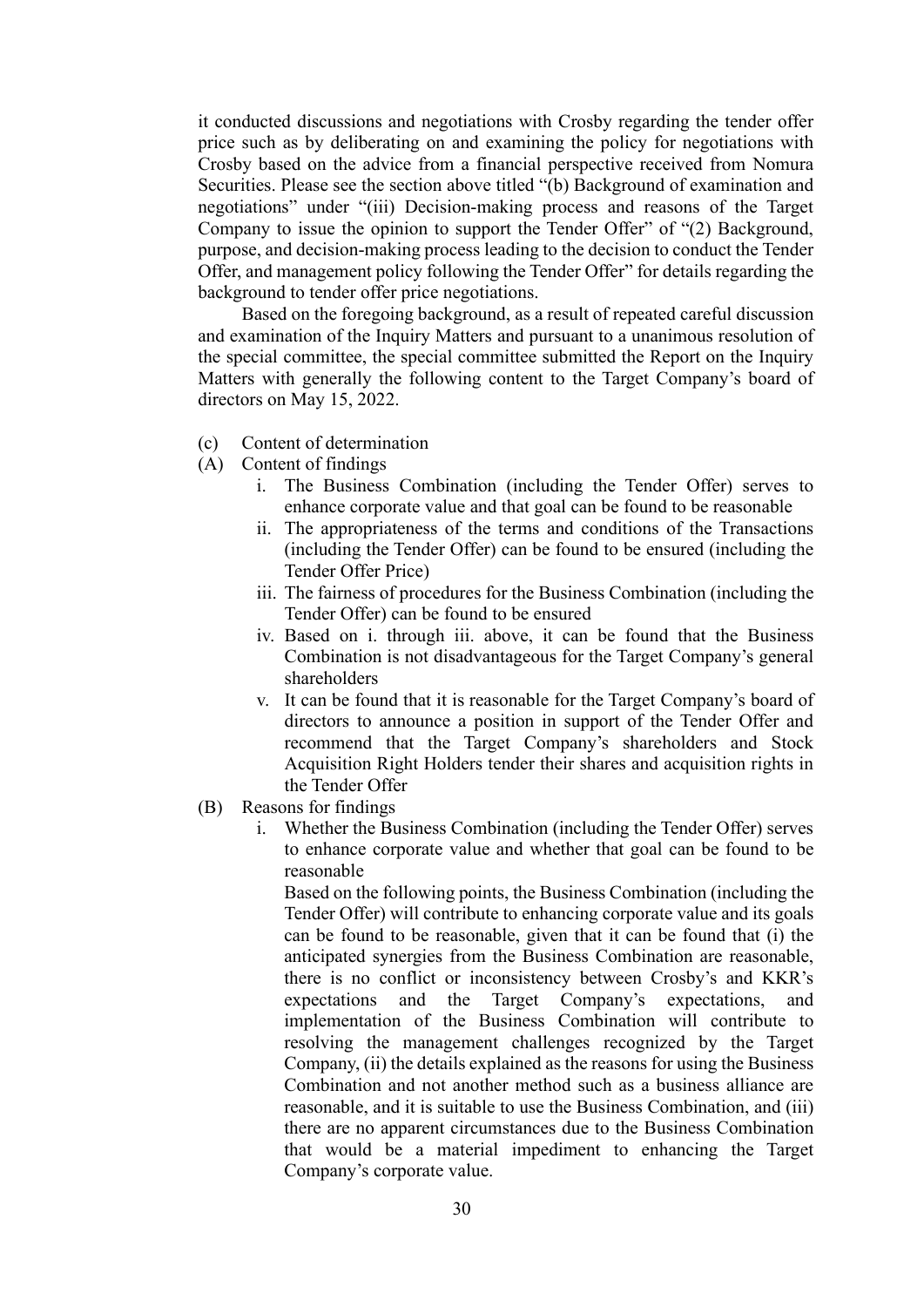- According to the Target Company, not having been able to realize the targeted expansion of the scale of profits set forth in the medium-term management plan, the Target Company (i) going forward, in addition to steadily capturing the increase in demand resulting from a return to economic activity as the COVID-19 pandemic subsides, is aware of the urgent task of securing profitability growth exceeding the cost increases resulting from personnel expenses and raw materials prices affected by inflation pressures and soaring transportation expenses and the like, and of achieving profit growth through expansion of its Europe business, and (ii) in the medium term, believes that in order to achieve further growth globally in the hoist and crane industry, it is essential for it to win more business in the material handling field in which the Target Company has a strong position, and maximize added value for customers by expanding the product line up and fields of services. According to the Target Company, to do so requires agile and rapid expansion of its business domain through decisive management actions and bold investments in resources. In general terms, it can be concluded that, as a part of the strategy towards resolving such management challenges and the realization thereof, the adoption of a scheme that contributes to measures with respect to a business alliance or a business combination, including an M&A transaction with a partner who will promote globalization of the business and organization and who will supplement expansion of the product lineup, as has been repeatedly considered by the Target Company, will contribute to enhancement of the Target Company's corporate value.
	- According to Crosby and KKR, the synergies of the Transactions envisaged by Crosby and KKR include: (i) acceleration of growth in both new and existing markets by making the most of geographic complementariness and product complementariness, (ii) the creation of product innovation through expanded investment in product development, market research, and expert knowledge and technology in core areas such as metallurgy and additive manufacturing, (iii) the creation of a single set of best practices and enhancement of worker safety by continuous promotion of the safety culture shared by the Parties, (iv) attraction and retention of the best available talent through expanded and diverse career and development paths for all employees resulting from an increase in new opportunities in all regions following expansion of the size and scope of international rotational assignments and business activities, (v) contributions to local communities in a broader array of areas by expanding investments and policies based on ESG (Environment, Social, and Governance) metrics, (vi) expansion of high quality products and solutions to efficiently allow end-users and channel partners to procure from a trusted provider, and (vii) an increase in commitment to the local communities in which the Target Company Group and Crosby Group operate by expanding opportunities for community service, hiring, and support of causes important to local populations. Furthermore, according to the Target Company, it can be expected that through the Business Combination, the aforementioned synergies also will be created for the Target Company as well. No points that are mutually contradictory or points that clearly are objectively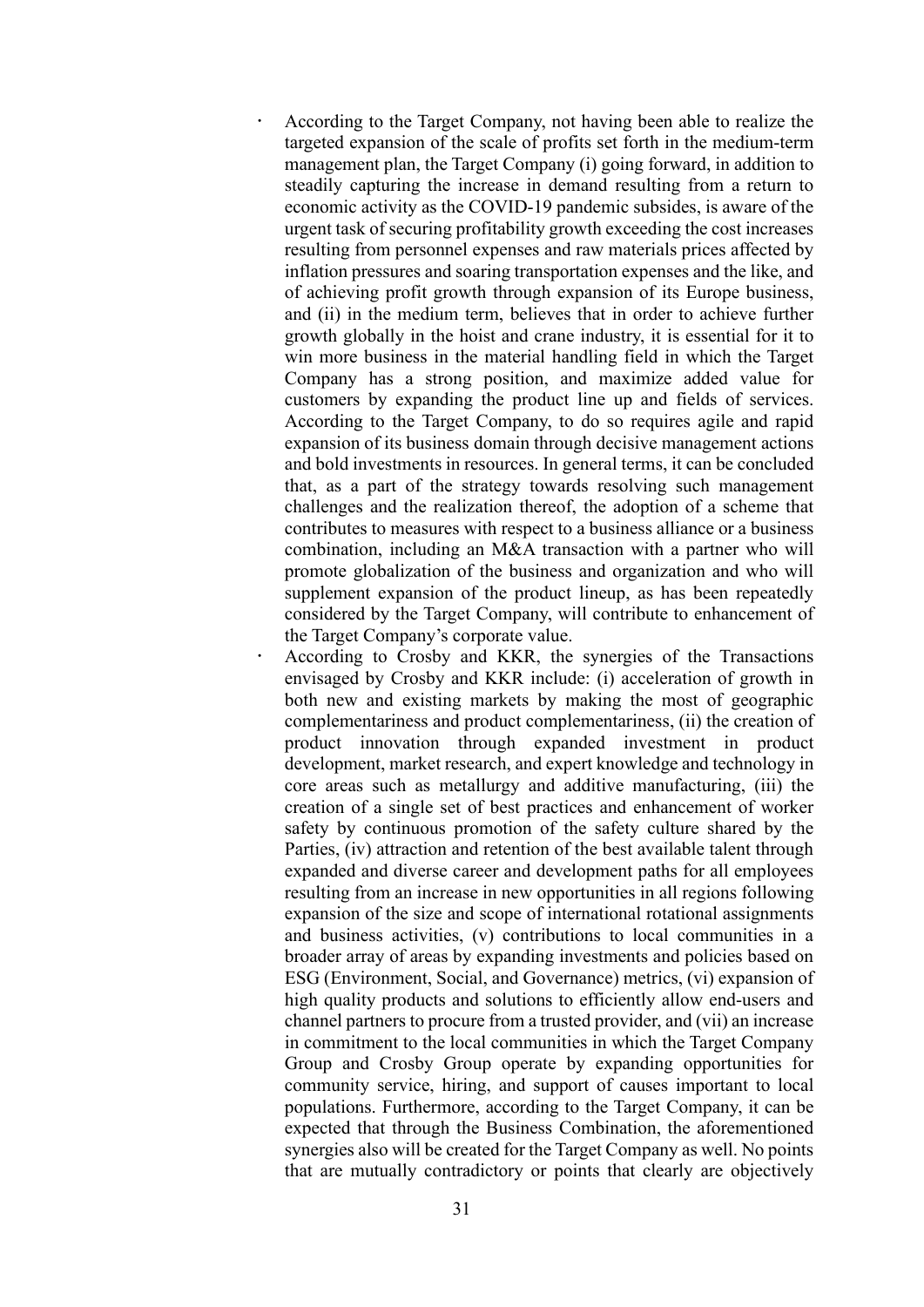false can be found in the details of the aforementioned anticipated synergies, and those details are thought to be reasonable.

- Crosby and KKR have stated that they believe that unrestricted sharing of business information and support of investment in product innovation and intellectual property development would be exceedingly difficult in a minority investment or a subsidiary premised on its shares remaining listed. The determination that the best method of realizing a quick response to the changes in the business environment facing the Target Company and contributing to the enhancement of the Target Company's corporate value is to implement the Business Combination by making the Offeror the sole shareholder of the Target Company and de-listing the Target Company Shares, and to aim for resolution of management challenges through the Business Combination and not by other methods, is thought to be reasonable.
	- According to Crosby and KKR, given that in the Business Combination they do not plan a workforce reduction or acts that risk adversely impacting relationships with the Target Company's customers, suppliers and other trading partners or otherwise diminishing the Target Company's corporate value after the Transactions, and that although Holdco's debts (including borrowing from financial institutions related to the Transactions) will be indirectly shared by the Target Company after the Business Combination, Holdco's debts are not excessively large, no circumstance can be found that would present a material impediment to enhancing the Target Company's corporate value through the Business Combination.
- ii. Whether the appropriateness of the terms and conditions of the Transactions (including the Tender Offer) is ensured (including the Tender Offer Price)

Based on the following points, premised on the appropriateness of the negotiating circumstances and scheme of the Transactions, etc., it can be found that the Tender Offer Price and the Stock Acquisition Rights Tender Offer Price are appropriate, and that the appropriateness of the terms and conditions of the Transactions (including the Tender Offer) is ensured.

 Looking at the negotiating circumstances for the Tender Offer Price, a final agreement was reached on the Tender Offer Price (JPY 2,725 per share) by the Target Company having obtained from Crosby proposals to raise the offer price 3 times as a result of negotiations with Crosby based also on the committee's request to raise the offer price pursuant to the committee's discussions and examinations and while receiving advice from Nomura Securities, and the Target Company and Nomura Securities shared with and explained to the committee in a timely manner by email the series of developments in the negotiations. As a result, the final Tender Offer Price was suitably increased from the price originally offered by the Offeror, and it can be found that developments show that the Target Company negotiated with the aim of conducting the Transactions on terms and conditions that are as advantageous as possible for general shareholders. With respect to this point, the same is true also for the Stock Acquisition Rights Tender Offer Price. Following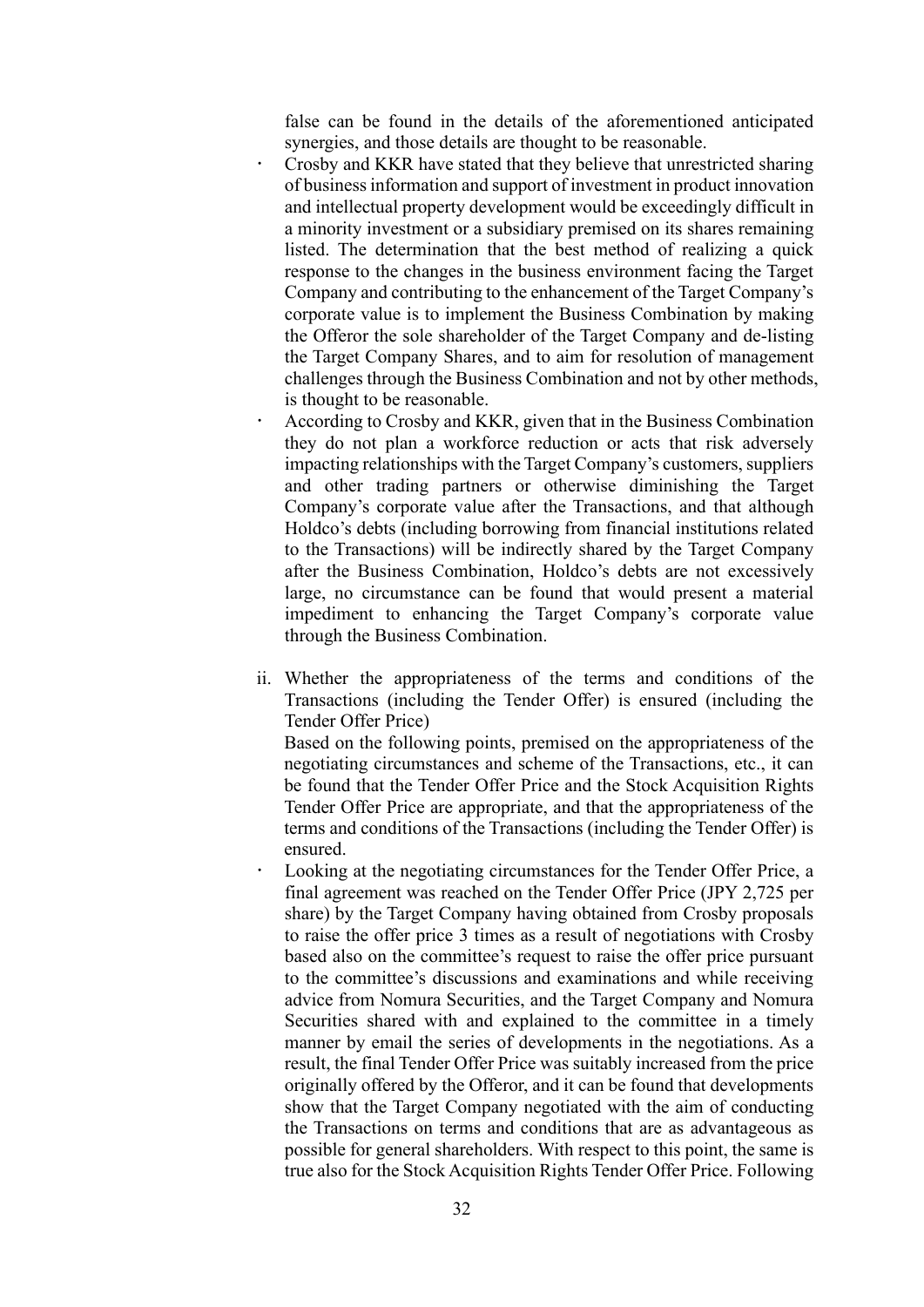from the above, it is presumed that the agreement on the Tender Offer Price and the Stock Acquisition Rights Tender Offer Price in the Transactions is the result of negotiations between the Target Company and Crosby that were based on objective and coherent discussions equivalent to those between parties that are independent also in substance, and no circumstances are found that would call into question the transparency or fairness of the agreement process.

- Preparation of the Business Plan was underway from prior to the possibility of the Transactions' implementation being concretely confirmed, no fact can be found of there having been intervening pressure from the Offerors and KKR in that formulation process, and no aspect of its details can be found to be an unreasonable forecast.
- With respect to Nomura Securities' Share Valuation Report, based on interviews, etc. with Nomura Securities, no unreasonable points were found regarding the choice of the average market price analysis method, the comparable company analysis method and the DCF Analysis, as well as the respective calculation method and the basis for calculation, and when studying the share value of the Target Company Shares, the committee assessed the Share Valuation Report prepared by Nomura Securities as being reliable. Furthermore, the Tender Offer Price of JPY 2,725 per share (i) exceeds the maximum of the range of values per share of the Target Company Shares calculated by the average market price analysis method, (ii) exceeds the median (JPY 2,624) of the range of values per share of the Target Company Shares calculated by the comparable company analysis method, and (iii) well exceeds the lower limit and is within the range of values per share of the Target Company Shares calculated by the DCF Analysis. Moreover, whereas the Tender Offer Price of JPY 2,725 per share adds a premium of 54.65 to 64.26 percent to the closing price of the Target Company Shares on the TSE up to May 13, 2022 (the closing price as of that day and the average closing prices over the immediately preceding one-, three-, and sixmonth periods), it can be found that the premium secured in the Tender Offer is not inferior to that of other deals of the same kind. Taking the above into consideration, it cannot be said that the level of the Tender Offer Price is unreasonable.
- It is planned that the Stock Acquisition Rights Tender Offer Price will be the product of the difference between the Tender Offer Price and the exercise price per Target Company Share for each Stock Acquisition Right multiplied by the number of Target Company Shares that underlie each such Stock Acquisition Right (200 per stock acquisition right). As set forth above, whereas it can be concluded that it is possible to assess the Tender Offer Price as not being a level that denies the appropriateness of that price, since the Stock Acquisition Rights Tender Offer Price is calculated using the difference between the Tender Offer Price and the exercise price per each Stock Acquisition Right, it can be concluded that it is possible to assess the Stock Acquisition Rights Tender Offer Price also as not being a level that denies the appropriateness of that price.
- The method of the Transactions may be concluded to be more desirable than, in particular, a corporate reorganization such as a share exchange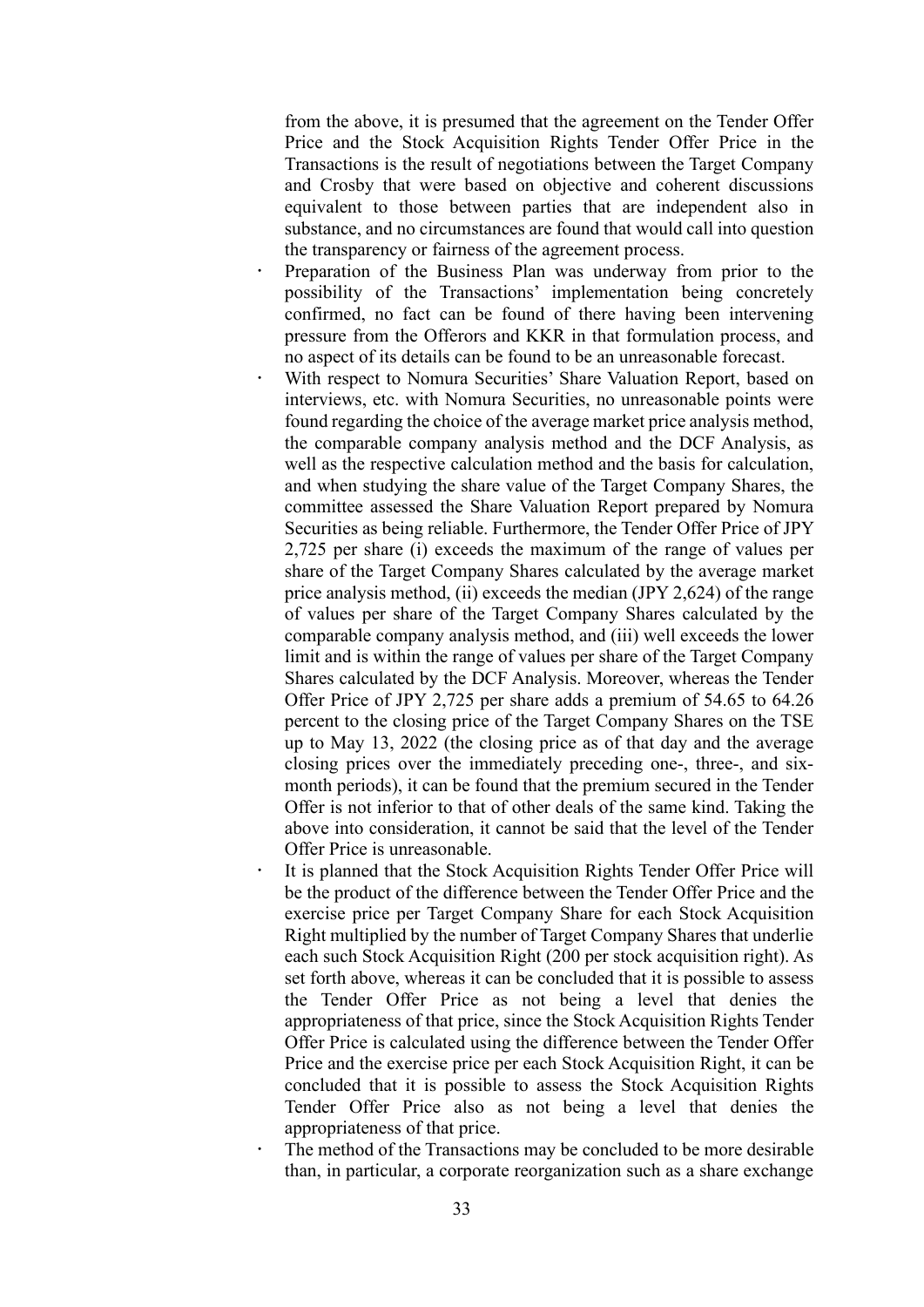with shares or the like as consideration, as there are desirable points such as the consideration being easy to understand and having a stable and objective value because the consideration to be received by the shareholders and Stock Acquisition Right Holders is cash, and also the aspect that it is possible to both call for quickly making the Target Company a wholly owned subsidiary and also to secure the opportunity and time for an appropriate decision based on sufficient information by general shareholders, etc. Furthermore, if money is delivered to shareholders and the Stock Acquisition Right Holders who do not tender in the Tender Offer, it is planned that it will be calculated so as to be the same as the price they would receive if they had tendered in the Tender Offer.

iii. Whether the fairness of procedures for the Business Combination (including the Business Combination) is ensured

Based on the following points, in the Transactions, (i) a situation substantially equivalent to a transaction between independent parties has been ensured in the process of formulating the transaction terms, (ii) fairness ensuring measures have been adopted and operated effectively from the perspective of ensuring that general shareholders have an opportunity to make an appropriate decision based on sufficient information, so in conclusion, the fairness of procedures for the Business Combination (including the Tender Offer) has been ensured.

- A special committee has been established comprised of independent outside directors of the Target Company who are independent from the Offerors, and KKR and from the success or failure of the Transactions, and the special committee is recognized to be functioning effectively as fairness ensuring measures based on its time of establishment, authority, etc.
- The Target Company does not have any directors who have a special relationship with the Offerors and KKR, and the Target Company's board of directors determined that there are no directors who have a special interest in the Transactions. It is expected that a unanimous resolution by all seven directors declaring a position in support of the Tender Offer and that it will be recommend that the Target Company's shareholders and the Stock Acquisition Right Holders participate in the Tender Offer will be made, and all auditors will state their opinion that they have no objection to making the above resolution. The Target Company's board of directors also resolved to make a decision on the Transactions that respects, to the maximum extent possible, the decision of the committee and to not agree to the Transactions if the committee decides that the transaction terms are not appropriate. Based on these and other facts, it can be said that in the Target Company's decisionmaking process for the Transactions, arbitrariness has been eliminated and fairness, objectivity, and transparency have been ensured.
- The Target Company is receiving legal advice from the independent legal advisor Nishimura & Asahi, which is independent from the Target Company, the Offerors, and KKR and from the success or failure of the Transactions. The committee is receiving legal advice from the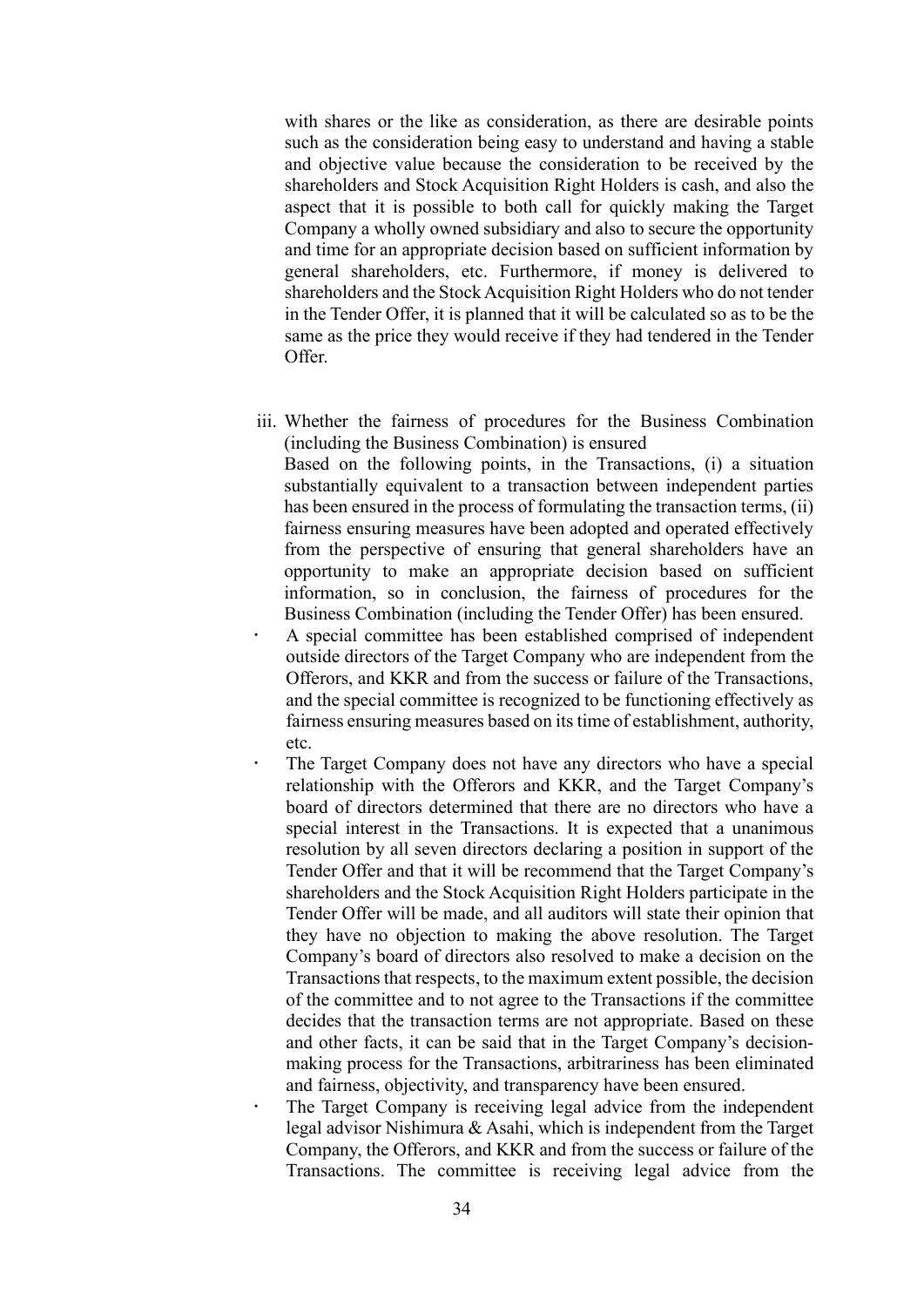independent legal advisor Anderson Mori & Tomotsune, which is independent from the Target Company, the Offerors, and KKR and from the success or failure of the Transactions.

- The Target Company and the committee have obtained as materials concerning the value of the Target Company's shares the Share Valuation Report from the third-party appraiser Nomura Securities, which is independent from the Target Company, the Offerors, and KKR and from the success or failure of the Transactions.
	- Since the tender offer period for the Tender Offer is expected to be set for 21 business days, the Tender Offer is a so-called tender offer with prior announcement, and ensuring a certain period until the commencement of the Tender Offer after announcing a series of transaction terms and conditions, including the Tender Offer Price, ensures that all of the Target Company's shareholders and Stock Acquisition Right Holders have an appropriate opportunity to determine whether to tender in response to the Tender Offer, ensures the opportunity for purchase proposals from Competing Purchase Proposers, and there is no agreement between the Target Company, the Offerors, and KKR excessively restricting the Target Company from contacting Competing Purchase Proposers, so a so-called "indirect market check" is recognized where the M&A transaction is executed by creating an environment that allows other potential acquiring parties to make competing proposals after the proposed M&A transaction is announced (note that it is stipulated in the Business Combination Agreement that if the Target Company withdraws or modifies the Opinion to Support and Recommend to Tender and the Business Combination Agreement is cancelled, HoldCo, etc. can receive JPY 1,000,000,000, but due to reasons such as the amount being 1.8% of the purchase price (the amount obtained by multiplying the number of share certificates, etc. to be purchased with the Tender Offer Price (JPY 2,725 per share), this cannot be described as an excessive amount, and it does not by its nature substantially have the effect of compelling the Target Company's shareholders to approve the Transactions, so it can be said to be within a reasonable scope in practice).
- The minimum number of shares to be purchased in the Tender Offer is expected to be set so as to exceed the number corresponding to a socalled "majority of minority," and in order to conclude the Tender Offer, the approval (tendering) of a majority of the number of shareholders who do not have an interest in the Offeror is required, which is recognized to lead to further emphasis on ensuring an opportunity for decisions by general shareholders and contribute to the execution of the M&A transaction on transaction terms favorable to general shareholders to the extent possible.
- In the Transactions, it is expected that there will be full disclosure in each press release of information regarding the details of authority granted to the committee, the background of the review by the committee, the status of the committee's involvement in negotiating transaction terms with Crosby, the details of the Report, and the structure of remuneration for members of the Committee, etc., an overview of the Share Valuation Report, the process leading up to the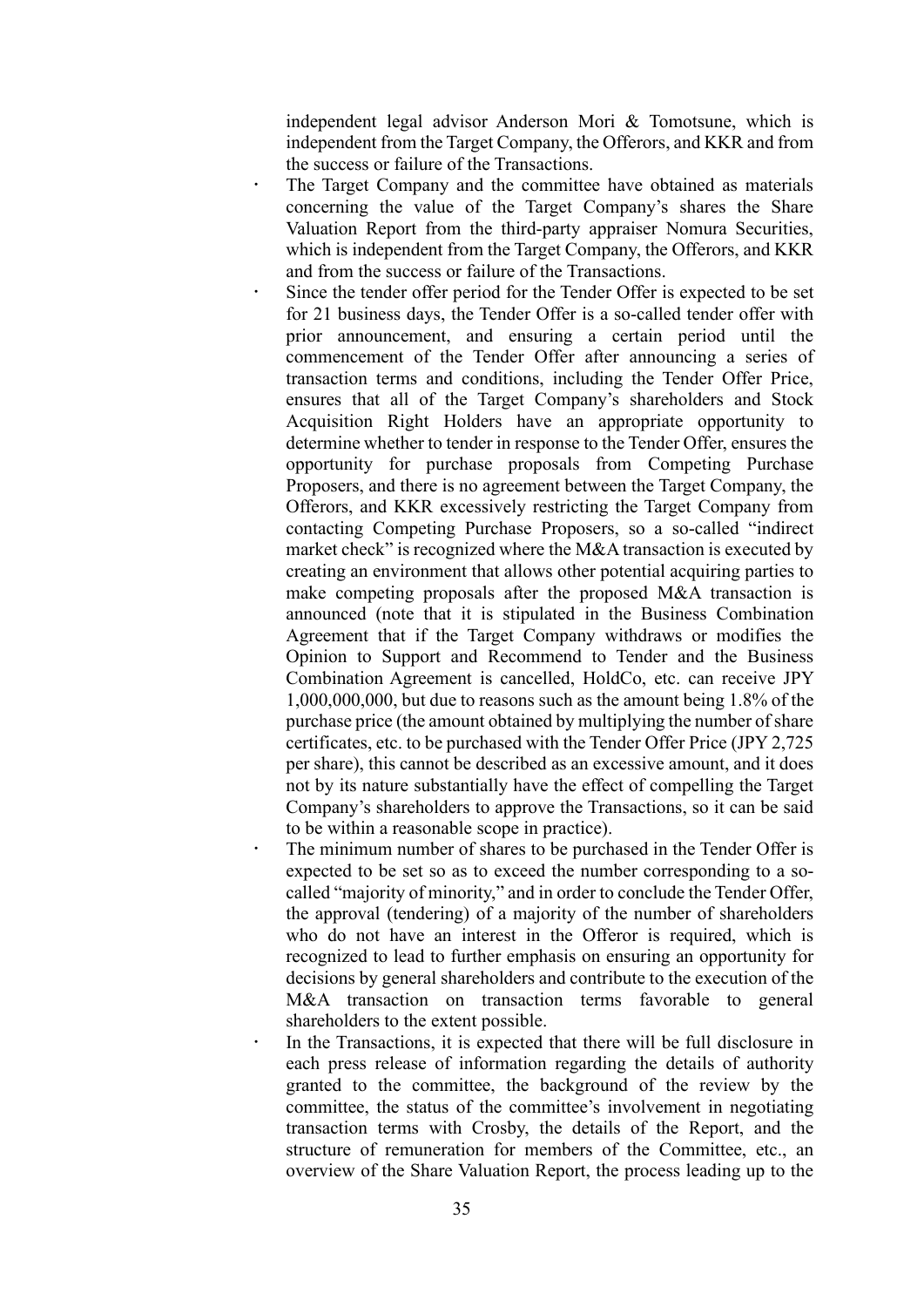implementation of the Transactions, the course of negotiations, and the details of the Business Combination Agreement, and it is recognized that the material information is being provided for general shareholders to decide the reasonableness of transaction terms, etc.

- If the Offeror is unable to acquire all of the Target Company Shares and all of the Stock Acquisition Rights through the Tender Offer, it will make a Demand for the Sale of Shares, Etc. or request the Target Company to hold an extraordinary shareholders' meeting including submission of a proposal for a share consolidation, and it is clearly expected that if cash is paid to the holders of Stock Acquisition Rights of the Target Company who did not tender in the Tender Offer, it will be calculated so that they will receive the same price that they would have received if they had tendered in the Tender Offer, that in the case of a Demand for the Sale of Shares, Etc., the right of the shareholders and holders of Stock Acquisition Rights of the Target Company to file a petition to the courts for price determination is ensured, and that in the case of a share consolidation, the right of the shareholders to request purchase of shares and the accompanying right to file a petition to the courts for price is ensured, and based on this, it is recognized that care is being taken to avoid coercion.
- iv. Whether, based on i. through iii. above, it can be concluded that the Business Combination is not disadvantageous for the Company's general shareholders Based on the fact that no problems are recognized concerning any of i. through iii. above, the Business Combination is believed not to be

disadvantageous for the Company's general shareholders.

v. Whether it can be concluded that it is reasonable for the Company's board of directors to announce a position in support of the Tender Offer and recommend that the Company's shareholders and Stock Acquisition Right Holders tender their shares and acquisition rights in the Tender **Offer** 

Based on the fact that no problems are recognized concerning any of i. through iv. above, it is believed to be suitable for the Company's board of directors to express an opinion in support of the Tender Offer and recommend that the Company's shareholders and Stock Acquisition Right Holders tender in response to the Tender Offer.

(ii) Obtainment by the Target Company of advice from independent legal advisor

As stated above in "(a) Background to formulation of examination framework" under "(iii) Decision-making process and reasons of the Target Company to issue the opinion to support the Tender Offer" of "(2) Background, purpose, and decisionmaking process leading to the decision to conduct the Tender Offer, and management policy following the Tender Offer." The Target Company appointed the outside legal advisor Nishimura & Asahi and the Target Company has been receiving necessary legal advice from that law firm regarding the decision-making process and the decision-making method concerning the Business Combination (including the Tender Offer) and other points to note upon making decisions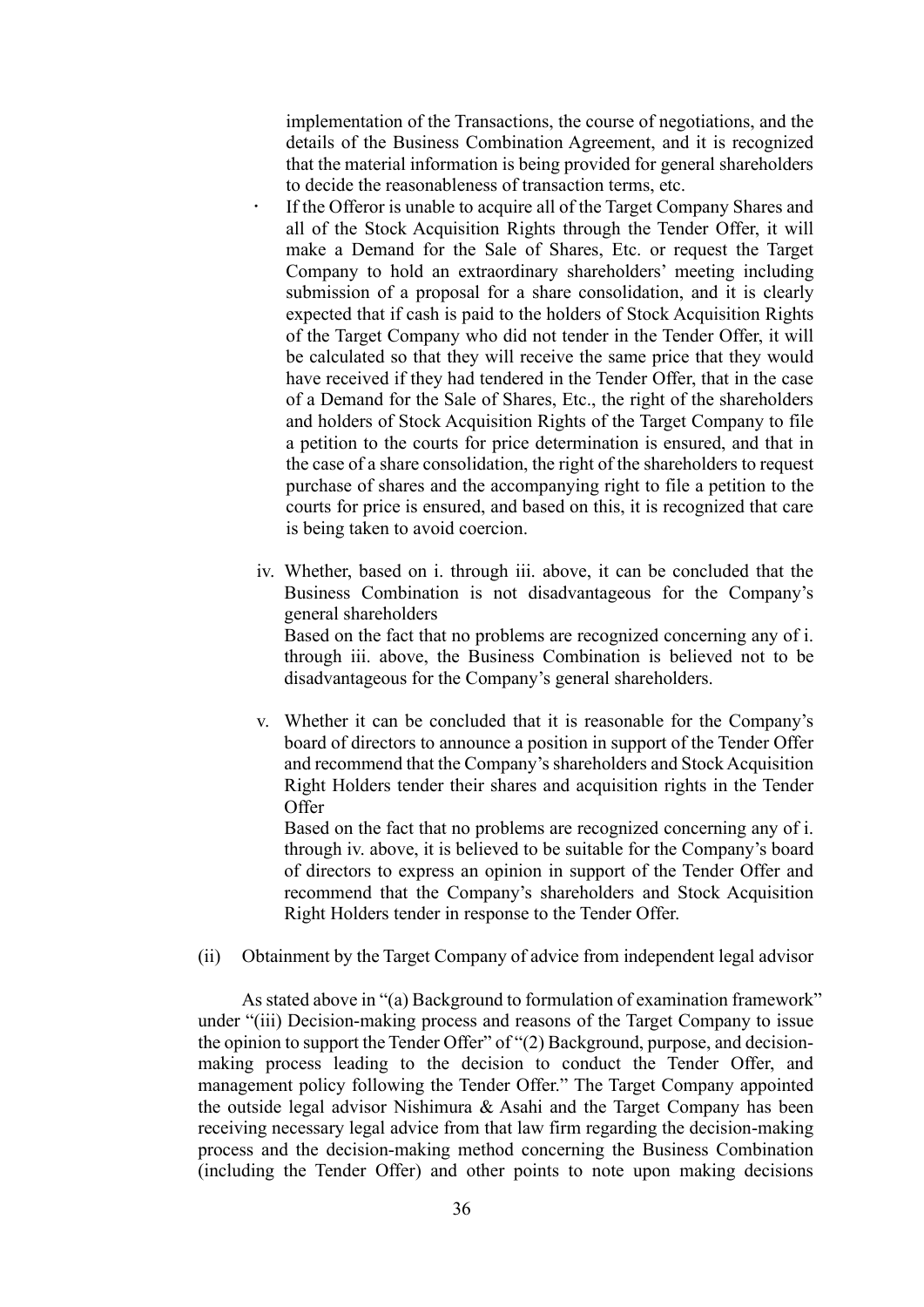concerning the Tender Offer in order to ensure transparency and reasonableness in the decision-making process concerning the Business Combination (including the Tender Offer).

Nishimura & Asahi does not constitute an affiliated party of the Offerors, KKR, or the Target Company and does not have a material interest in the Business Combination (including the Tender Offer). Additionally, at the first meeting of the special committee, the special committee confirmed that there is no issue with the independence of Nishimura & Asahi and approved Nishimura & Asahi as the Target Company's legal advisor.

(iii) Obtainment by the Target Company of share valuation report from independent financial advisor and third-party appraiser

As stated above in "(a) Background to formulation of examination framework" under "(iii) Decision-making process and reasons of the Target Company to issue the opinion to support the Tender Offer" under "(2) Background, purpose, and decision-making process leading to the decision to conduct the Tender Offer, and management policy following the Tender Offer" in order to ensure the fairness of the decision-making process regarding the Tender Offer Price offered by the Offerors, the Company appointed Nomura Securities as a financial advisor and third-party appraiser independent from the Offerors, KKR, the Company, and the Business Combination (including the Transactions), and along with receiving advice and assistance from a financial perspective including advice on valuation of the Company Shares and the policy for negotiations with the Offerors, the Company obtained the Share Valuation Report dated May 16, 2022.

Nomura Securities does not constitute an affiliated party of the Offerors, KKR, or the Company, and has no material interest in the Business Combination (including the Tender Offer). Additionally, at the first meeting of the special committee, the special committee confirmed that there is no issue with the independence of Nomura Securities and approved Nomura Securities as the Company's financial advisor and third-party appraiser.

## (a) Outline of calculations regarding the Target Company Shares

Nomura Securities calculated the share value of the Target Company using the average market price analysis method given that the Target Company is listed on the Prime Market of the TSE which provides market pricing, using the comparable company analysis method given that there are several listed companies that engage in businesses that are relatively similar to the Target Company's and an analogy of share prices by comparison with similar companies is possible, and using discounted cash flow analysis in order to reflect the impact of future business activities on the valuation. The Target Company has not obtained an opinion on the fairness of the price of the Tender Offer (a fairness opinion) from Nomura Securities. In terms of the reason for not acquiring a fairness opinion, the function of a fairness opinion is to prevent managers and major shareholders, who typically have an information advantage, from exploiting the asymmetry of information to acquire shares of a target company from general shareholders at less than fair value, but in this matter the Tender Offer is being implemented for the purpose of a business combination with a third party and the circumstances are different from an ordinary MBO or the like, so the Target Company decided that rather than separately acquiring a fairness opinion, it could be addressed by granting a certain premium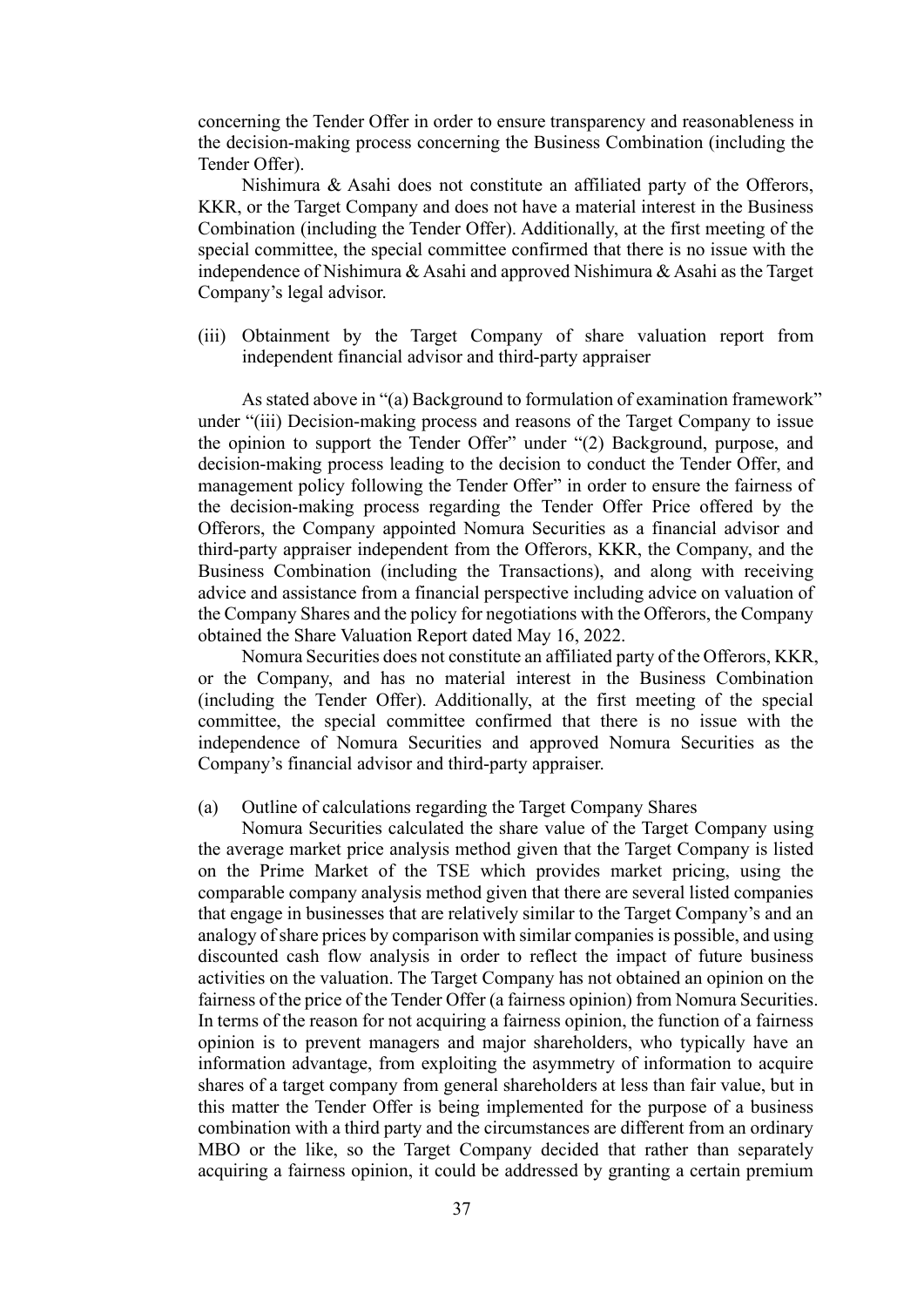on the current share price based on a share valuation by a third-party assessment body.

The Share Valuation Report sets out a range of values for one share of the Target Company Shares based on each of the above calculation methods, as follows:

| Average market price analysis: | Between JPY 1,647 and JPY 1,762 |
|--------------------------------|---------------------------------|
| Comparable company analysis:   | Between JPY 2,052 and JPY 3,196 |
| DCF analysis:                  | Between JPY 1,886 and JPY 3,974 |

Under the average market price analysis method, the valuation date for calculation is set to May 13, 2022, the business day preceding the announcement date of the Tender Offer, and the per share value of one share the Target Company Shares is calculated to be in a range between JPY 1,647 and JPY 1,762 based on the TSE Prime Market valuation date closing price for the Target Company's shares of JPY 1,659, the simple average of the closing prices during the immediately preceding five business days, equal to JPY 1,647, the simple average of the closing prices during the immediately preceding one month, equal to JPY 1,671, the simple average of the closing prices during the immediately preceding three months, equal to JPY 1,692, and the simple average of the closing prices during the preceding six months, equal to JPY 1,762.

Under the comparable company analysis method, the per share value of the Target Company Shares is calculated to be in a range between JPY 2,052 and JPY 3,196 by calculating the Target Company's share value through a comparison with the market share price and financial statements showing earnings, etc. of listed companies engaged in businesses determined to be comparable to the Target Company.

Under the DCF analysis, the share value per one share is calculated to be in a range between JPY 1,886 and JPY 3,974 by valuing enterprise value and share price derived from the discounted present value of the forecast free cash flow expected to be generated by the Target Company from the fiscal year ending March 2023 onwards, taking into consideration assumptions considered to be reasonable such as profit forecasts and investment plans based on financial forecasts for the fiscal years ending March 2023 to March 2027 as prepared by the Target Company (the "Business Plan"). Given the difficulty at this point of concretely forecasting expected synergies from the Business Combination (including the Transactions), these have not been included in the Business Plan. In the Business Plan on which the DCF analysis is based, there are no fiscal years in which significant year-onyear increases or decreases are forecast.

As noted in the section above titled "(i) Establishment of an independent special committee at the Target Company" the special committee has received an explanation from the Target Company on the assumptions set in formulating the financial forecasts and conditions that form the basis of the Business Plan and has conducted a Q&A on these assumptions and values, and has not found any points to be particularly unreasonable. The special committee has confirmed that these calculation methods and calculation outcomes are reasonable.

Note: Nomura Securities, has calculated the share value of the Target Company Shares on the assumption that all of the information either publicly available or provided to Nomura Securities is accurate and complete, and has not conducted any independent investigations to verify the accuracy or completeness thereof. Nomura Securities has not independently appraised,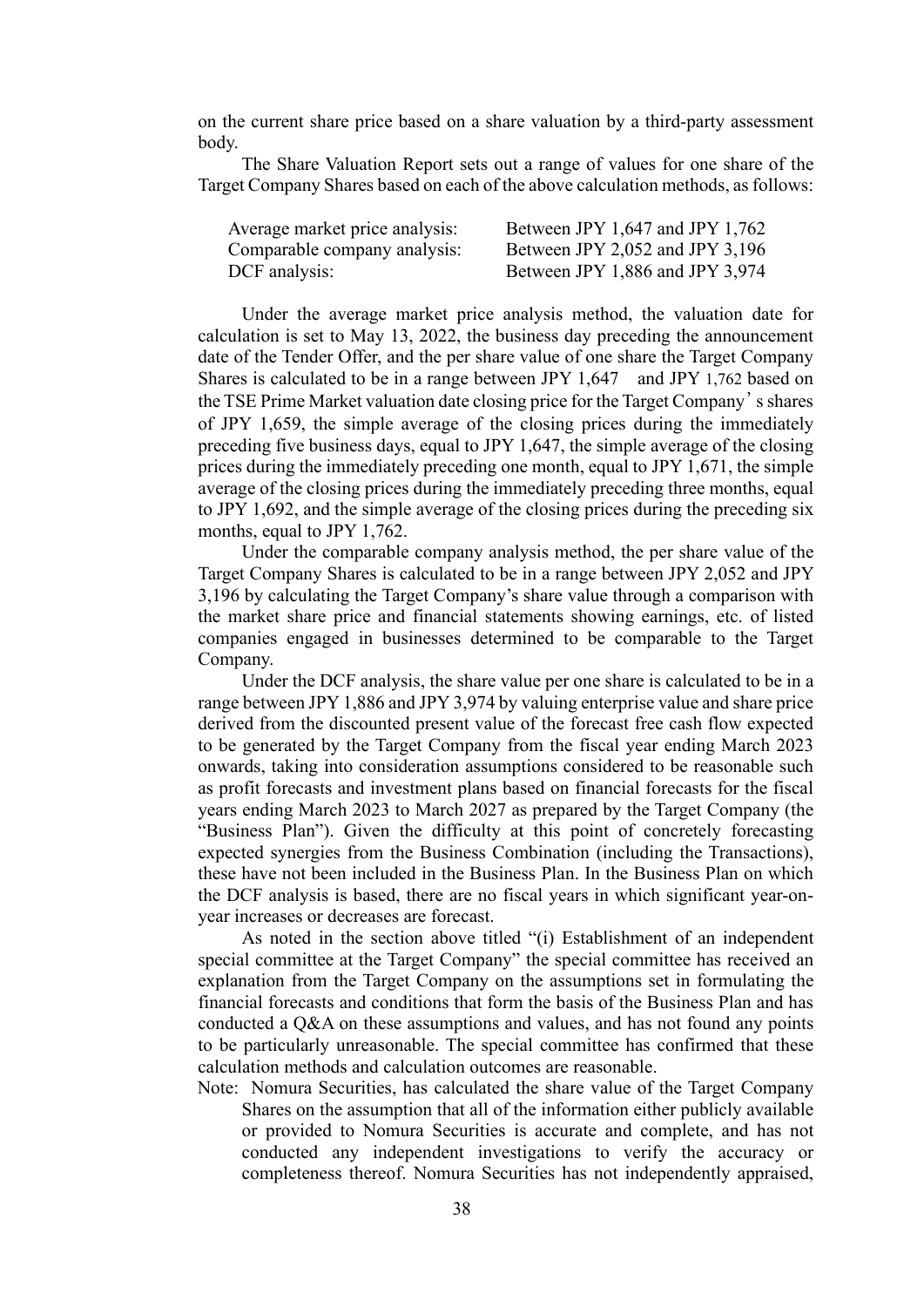valued or investigated the assets and liabilities of the Target Company including any analysis and valuation of individual assets and liabilities (including financial derivatives, off-balance sheet assets and liabilities, and other contingent liabilities), and no third party has been requested to make any appraisal or investigation thereof. The Target Company's financial forecasts (including profit forecasts and other information) are assumed to be reasonably considered and prepared based on the best and good faith forecasts and decisions of the Target Company's management at this point in time. Nomura Securities' calculations reflect information and economic conditions obtained by Nomura Securities up to May 13, 2022, and are prepared for the sole purpose of providing a reference to the board of directors of the Target Company in examining the share value of the Target Company Shares.

#### (b) Outline of calculations regarding the Stock Acquisition Rights

Since the offer price for the Stock Acquisition Rights has been calculated based on the amount found by multiplying the difference between the Tender Offer Price and the exercise price per Target Company Share for each Stock Acquisition Right by the number of Target Company Shares that underlie each such Stock Acquisition Right (200 per stock acquisition right), it was determined that the Tender Offer provides a reasonable opportunity for all Stock Acquisition Right Holders to sell their Stock Acquisition Rights.

The Offeror has not obtained a calculation report from the third-party appraiser when determining the Stock Acquisition Rights Tender Offer Price, as it is based on the Tender Offer Price

(iv) Obtainment by the special committee of advice from independent legal advisor

As stated above in "(b) Background to examination" under "(i) Establishment of an independent special committee at the Target Company," the special committee appointed the outside legal advisor Anderson Mori & Tomotsune and is receiving necessary legal advice regarding various procedures for the Transactions, the method and process of deliberations by the special committee pertaining to the Transactions, and other points to note upon making decisions concerning the Tender Offer from that law firm.

Anderson Mori & Tomotsune does not constitute an affiliated party of the Offerors, KKR, or the Target Company and has no material interest in the Business Combination (including the Tender Offer).

(v) Approval of all the directors in the Target Company and opinions that there has been no objection from any of the Target Company's independent statutory auditors

Based on the content of the Share Valuation Report and the legal advice from Nishimura & Asahi and giving maximum regard to the content of the Report obtained from the special committee, the Target Company's board of directors carefully discussed and examined the various terms and conditions concerning the Business Combination (including the Transactions) from the perspective of enhancing corporate value.

Consequently, as stated above in "(iii) Decision-making process and reasons of the Target Company to issue the opinion to support the Tender Offer" under "(2) Background, purpose, and decision-making process leading to the decision to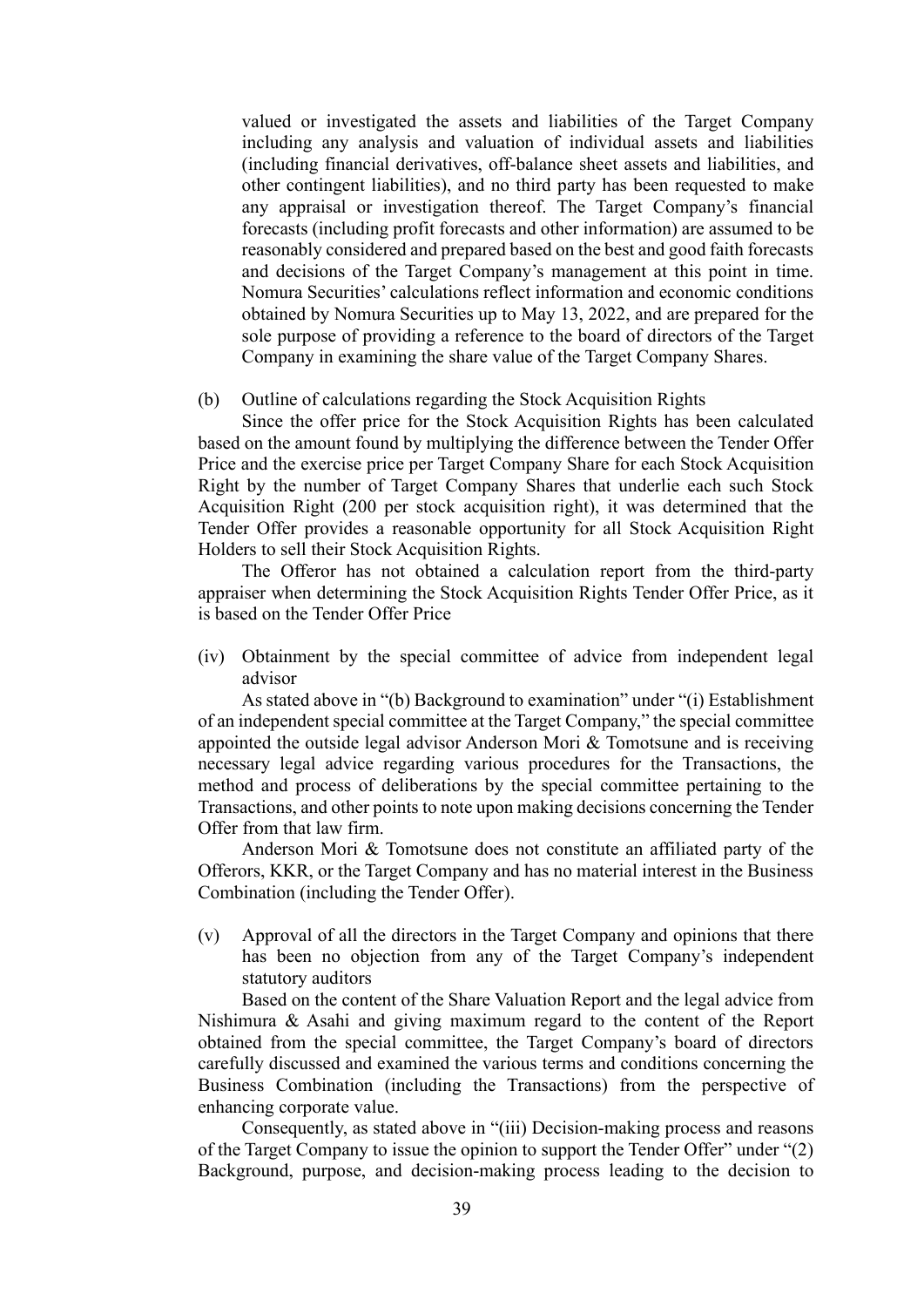conduct the Tender Offer, and management policy following the Tender Offer," because along with the Business Combination (including the Transactions) being expected to enhance the Target Company's corporate value, the Tender Offer Price and other terms and conditions of the Tender Offer constitute an appropriate price that ensures the benefits that should be enjoyed by the Target Company's general shareholders and the Tender Offer provides a reasonable opportunity for the Target Company's general shareholders to sell their shares at a price with an appropriate premium, the Target Company's board of directors determined that it is appropriate for the Target Company's general shareholders and that the Tender Offer provides a reasonable opportunity for of the Target Company's general shareholders to sell their shares.

At the same time, with respect also to the Stock Acquisition Rights Tender Offer Price, because it has been calculated based on the amount found by multiplying the difference between the Tender Offer Price and the exercise price per Target Company Share for each Stock Acquisition Right by the number of Target Company Shares that underlie each such Stock Acquisition Right (200per stock acquisition right), it was determined that the Tender Offer provides a reasonable opportunity for all Stock Acquisition Right Holders to sell their Stock Acquisition Rights.

Therefore, at the meeting of the Target Company's board of directors held on May 16, 2022, it was resolved that if the Tender Offer is commenced, the position of the company as of this date is that it will declare a position in support of the Tender Offer and that it will recommend that the Target Company's shareholders and Stock Acquisition Right Holders accept the Tender Offer.

At that meeting of the board of directors, all seven of the Target Company's directors participated in deliberations and the resolution, and the directors who participated in the resolution unanimously passed the above resolution. Additionally, said meeting of the board of directors was attended by the Target Company's threeauditors, and all auditors who attended stated their opinion that they have no objection to making the above resolution.

(vi) Non-existence of deal protection provisions and other measures to ensure the opportunity for purchase proposals other than the Transactions

The Offerors and the Target Company have not made any agreement whatsoever, including agreements pursuant to the Business Combination Agreement, with content restricting contact, etc. between parties proposing a competing purchase and the Target Company, such as agreements including deal protection provisions prohibiting the Target Company from contacting parties proposing a purchase other than the Offerors ("Competing Purchase Proposer"), they shall not prevent any Competing Purchase Proposer from having the opportunity to make a purchase proposal, and have taken care to ensure the fairness of the Tender Offer.

Additionally, although the minimum tender offer period stipulated by laws and regulations is 20 business days, the Offerors have made the period of the Tender Offer (the "Tender Offer Period") 21business days. The Tender Offer is a so-called tender offer with prior announcement, and ensuring a certain period until the commencement of the Tender Offer after announcing a series of transaction terms and conditions, including the Tender Offer Price, ensures that all of the Target Company's shareholders and Stock Acquisition Right Holders have an appropriate opportunity to determine whether to tender in response to the Tender Offer, ensures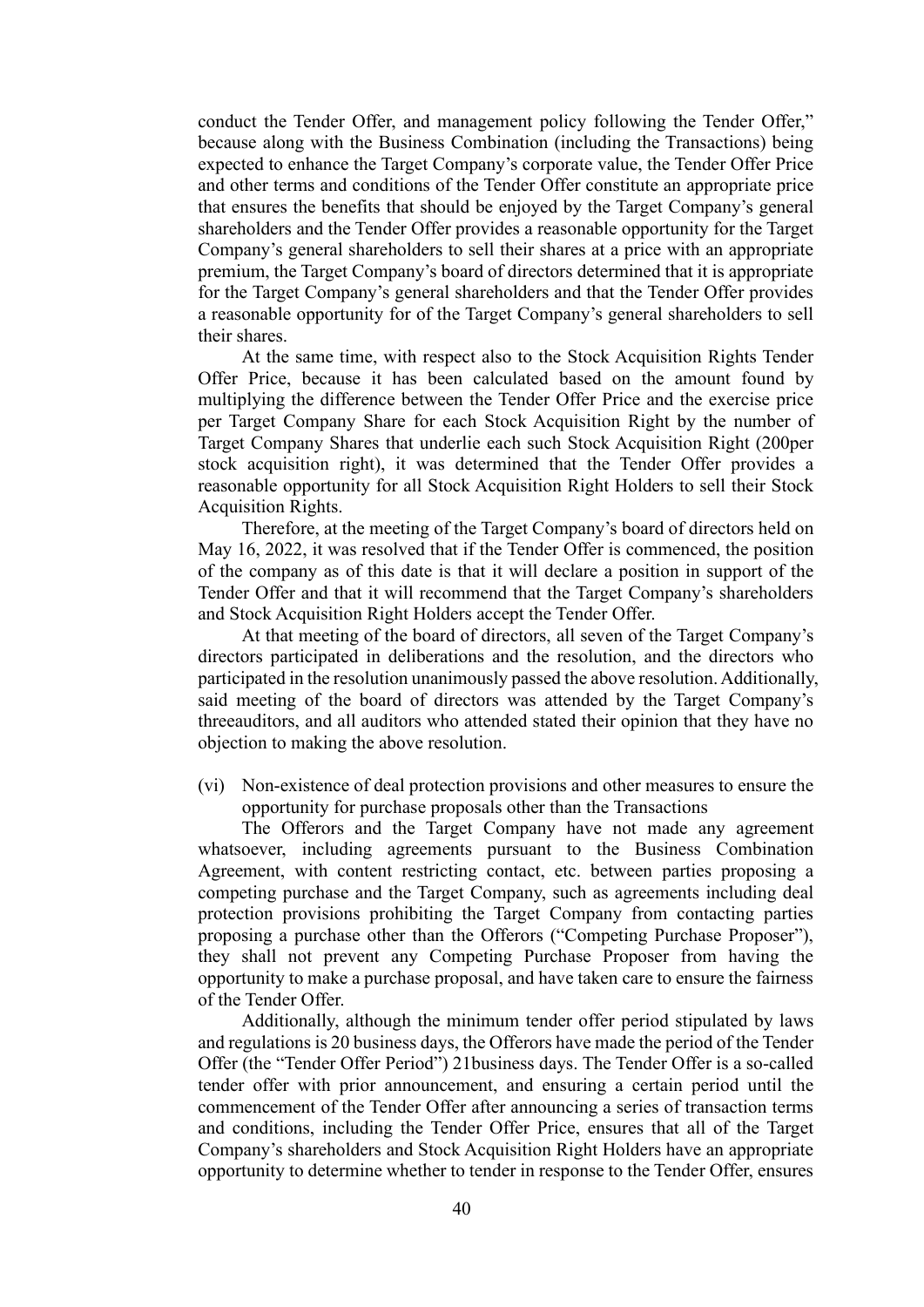the opportunity for purchase proposals from Competing Purchase Proposers, and therefore aims to ensure the appropriateness of the Tender Offer Price.

(vii) Creation of minimum to satisfy the majority of minority condition

As set forth in the section above titled "(1) Summary of the Tender Offer", the minimum number of share certificates, etc. to be purchased in the Tender Offer (13,817,400 shares; ownership percentage: 66.67%) will exceed the number equal to the number of shares (10,363,010 shares; ownership percentage: 50.00%) equal to a majority of the Total Number of Shares After Considering Potential Shares (20,726,019 shares), i.e., a majority of the number of Target Company Shares owned by shareholders of the Target Company who do not have an interest in the Offerors or a so-called "majority of minority." The Offeror believes that the Tender Offer, by not being concluded if it does not obtain the support of a majority of shareholders of the Target Company who do not have an interest in the Offerors, gives serious consideration to the intention of the minority shareholders of the Target Company.

(4) Policy for organizational restructuring after the Tender Offer (matters relating to the "Two-Step Acquisition")

If the Offeror is unable to acquire all of the Target Company Shares and the Stock Acquisition Rights through the Tender Offer, then the Offeror intends to take one of the following actions after the successful completion of the Tender Offer to make the Target Company a wholly-owned subsidiary of the Offeror.

(i) Demand for the Sale of Shares, Etc.

If the total number of voting rights represented by shares owned by the Offeror is equal to or exceeds 90% of the total number of voting rights of all shareholders of the Target Company after the successful completion of the Tender Offer, the Offeror intends to demand, promptly after the settlement of the Tender Offer, that all shareholders of the Target Company (excluding the Offeror and the Target Company) ("Selling Shareholders") sell all of the Target Company Shares that they own ("Shares to be Sold") to the Offeror (the "Demand for the Sale of Shares") and demand that all of the holders of the Stock Acquisition Rights (excluding the Offeror) (the "Selling Stock Acquisition Right Holders") sell all of the Stock Acquisition Rights that they own ("Selling Stock Acquisition Rights") to the Offeror (the "Demand for the Sale of Stock Acquisition Rights"; together with the Demand for the Sale of Shares, the "Demand for the Sale of Shares, Etc."), pursuant to the provisions of Article 172, Paragraphs 1 and 2 of the Companies Act. In the event of a Demand for the Sale of Shares, the Offeror intends to determine that each of the Selling Shares owned by the Selling Shareholders will be exchanged for cash consideration equal to the Tender Offer Price, and in the event of a Demand for the Sale of Stock Acquisition Rights, the Offeror intends to determine that each of the Selling Stock Acquisition Rights owned by the Selling Stock Acquisition Right Holders will be exchanged for cash consideration equal to the Stock Acquisition Rights Tender Offer Price. In such an event, the Offeror will notify the Target Company of the Demand for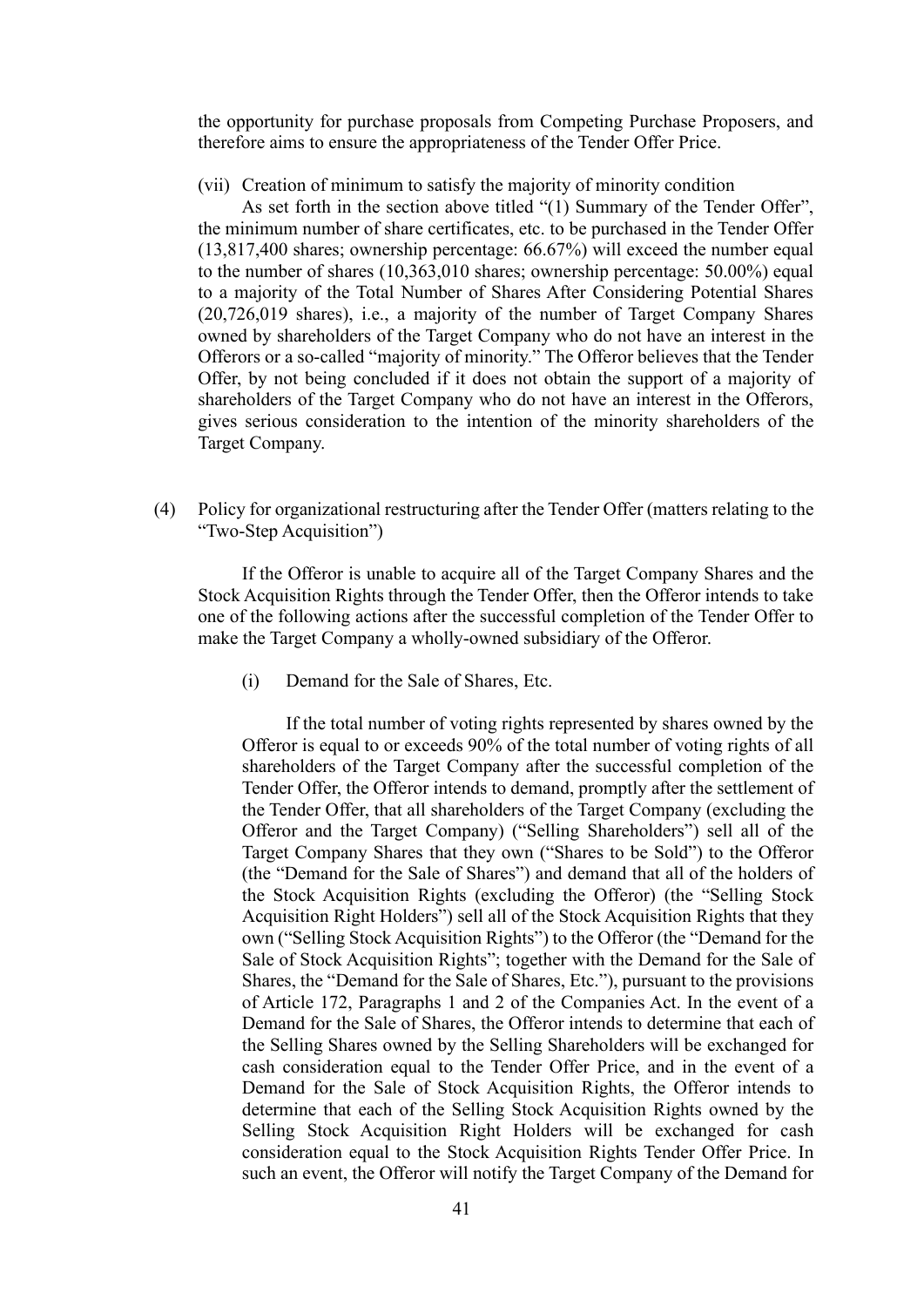the Sale of Shares, Etc. and seek the Target Company's approval thereof. If the Target Company approves the Demand for the Sale of Shares, Etc. by a resolution of the board of directors, then, in accordance with the procedures provided for in relevant laws and regulations and without requiring the specific consent of the Selling Shareholders and the Selling Stock Acquisition Right Holders, the Offeror will acquire all of the Selling Shares from the Selling Shareholders and all of the Selling Stock Acquisition Rights from the Selling Stock Acquisition Right Holders on the acquisition date stipulated by the Demand for the Sale of Shares, Etc. In this case, the Offeror will deliver an amount of cash consideration per Target Company Share equal to the Tender Offer Price to each Selling Shareholder and an amount of cash consideration per unit of the Stock Acquisition Right equal to the Stock Acquisition Rights Tender Offer Price to each Selling Stock Acquisition Right Holder in exchange for the Target Company Shares owned by the Selling Shareholders and the Selling Stock Acquisition Rights owned by the Selling Acquisition Right Holders.

In addition, according to the Target Company's Press Release, if the Offeror conducts a Demand for the Sale of Shares, Etc., the Target Company intends to approve the Demand for the Sale of Shares, Etc.

According to the provisions of the Companies Act that aim to protect the rights of minority shareholders in relation to the Demand for the Sale of Shares, Etc., the Selling Shareholders and the Selling Stock Acquisition Right Holders will be able to file a petition with the court for a determination of the sale price for the Selling Shares and the Selling Stock Acquisition Rights. The sale price for the Selling Shares and Selling Stock Acquisition Rights by this method will be finally determined by the court.

#### (ii) Share Consolidation

If the total number of voting rights represented by shares owned by the Offeror is less than 90% of the total number of voting rights of all shareholders of the Target Company after the successful completion of the Tender Offer, the Offeror will request the Target Company to hold an extraordinary shareholders' meeting at which the following proposals will be submitted (the "Extraordinary Shareholders' Meeting"): (i) to conduct a consolidation of the Target Company Shares (the "Share Consolidation"), and (ii) to make an partial amendment to the Target Company's Articles of Incorporation to abolish the share unit number provisions on the condition that the Share Consolidation becomes effective. The Offeror intends to approve each of those proposals at the Extraordinary Shareholders' Meeting. If the proposal for the Share Consolidation is approved at the Extraordinary Shareholders' Meeting, the shareholders of the Target Company will come to own the number of Target Company Shares proportionate to the ratio of the Share Consolidation that is approved at the Extraordinary Shareholders' Meeting as of the effective date of the Share Consolidation. In such case, if, due to the Share Consolidation, the number is a fraction less than one, each shareholder of the Target Company who holds such fractional shares will receive an amount of cash obtained by selling the Target Company Shares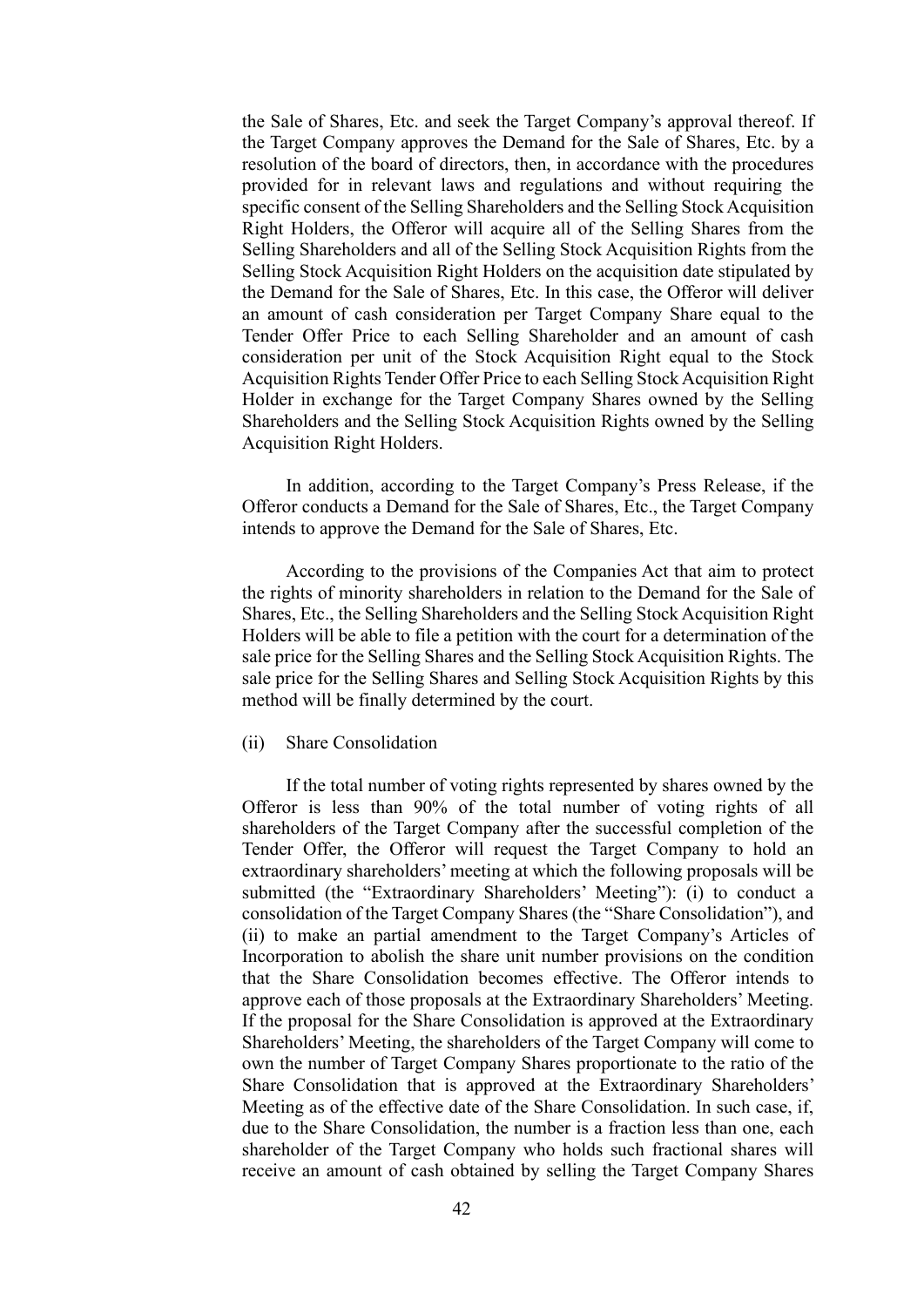equivalent to the total number of shares less than one unit (with such aggregate sum rounded down to the nearest whole number; the same applies hereinafter) to the Target Company or the Offeror as per the procedures specified in Article 235 of the Companies Act and other relevant laws and regulations. The purchase price for the aggregate sum of shares less than one unit in the Target Company will be valued so that the amount of cash received by each shareholder who did not tender its shares in the Tender Offer as a result of the sale will be equal to the price obtained by multiplying the Tender Offer Price by the number of Target Company Shares owned by each such shareholder. The Offeror will request the Target Company to file a petition to the court for permission to purchase such Target Company Shares on this basis. Although the ratio of the Share Consolidation of the Target Company Shares has not been determined as of today, it is intended that the shares of shareholders who did not tender their shares in the Tender Offer (excluding the Offeror and the Target Company) will be classified as shares less than one unit in order for the Offeror to become the sole owner of all of the Target Company Shares (excluding treasury shares held by the Target Company).

According to the provisions of the Companies Act that aim to protect the rights of minority shareholders in relation to the Share Consolidation, the Companies Act provides that if the Share Consolidation occurs and there are shares less than one unit as a result thereof, each shareholder of the Target Company may request that the Target Company purchase all such shares less than one unit at a fair price, and such shareholders may file a petition to the court to determine the price of the Target Company Shares in accordance with Articles 182-4 and 182-5 of the Companies Act and other relevant laws and regulations. The purchase price per share by this method will be finally determined by the court.

If the Tender Offer has been successfully completed but the Offeror does not own at least 90% of the number of the voting rights of all shareholders of the Target Company, and if the Offeror is unable to acquire all of the Stock Acquisition Rights in the Tender Offer and any Stock Acquisition Rights remain unexercised, then the Offeror plans either to request the Target Company to implement, or to itself implement, the procedures reasonably required for carrying out the Transactions, such as the acquisition of the Stock Acquisition Rights by the Target Company or a recommendation by the Target Company to the holders of the Stock Acquisition Rights to waive their Stock Acquisition Rights.

With regard to the procedures described in (i) and (ii) above, it is possible that, depending on circumstances such as the interpretation of the relevant laws and regulations by authorities, more time may be required or alternative methods may be utilized to implement the procedures. However, even in such a case, the Offeror intends to make the Target Company a wholly-owned subsidiary of the Offeror by a method whereby the shareholders of the Target Company who do not tender their shares in the Tender Offer (excluding the Target Company) will ultimately receive cash consideration equal to the number of Target Company Shares held by such shareholder multiplied by the Tender Offer Price. If cash is paid to the holders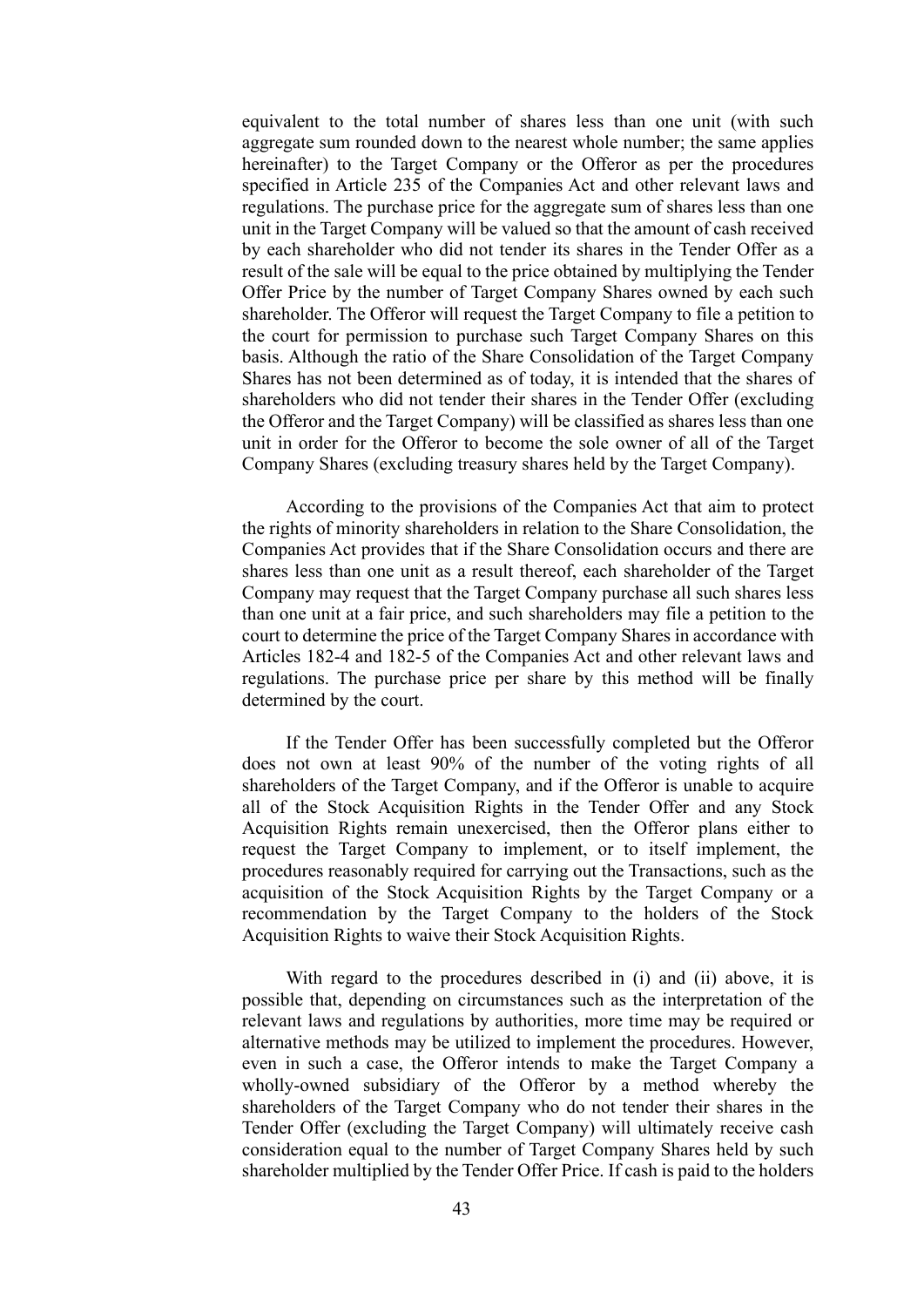of Stock Acquisition Rights of the Target Company who did not tender their Stock Acquisition Rights in the Tender Offer, the amount of cash to be paid to each of those holders of the Stock Acquisition Rights shall be calculated so that such amount is equal to the amount obtained by multiplying the respective purchase price per unit of the Stock Acquisition Rights in the Tender Offer by the number of such Stock Acquisition Rights of the Target Company owned by such holder of the Stock Acquisition Rights.

### (5) Expected delisting and reasons therefor

The Target Company Shares are currently listed on the Prime Market of the Tokyo Stock Exchange as of today. However, since the Offerors have not set a limit on the maximum number of share certificates, etc. to be purchased in the Tender Offer, the Target Company Shares may be delisted through prescribed procedures in accordance with the stock delisting criteria of the Tokyo Stock Exchange, depending on the result of the Tender Offer.

Also, even in the event that the delisting standards are not met upon completion of the Tender Offer, if the Squeeze-Out Procedures are carried out as stated above in the section titled "(4) Policy for organizational restructuring after the Tender Offer (matters relating to the "Two-Step Acquisition")" after the successful completion of the Tender Offer, then the Target Company Shares will be delisted through the prescribed procedures in accordance with the stock delisting criteria of the Tokyo Stock Exchange. After delisting, the Target Company Shares will no longer be traded on the Prime Market of the Tokyo Stock Exchange.

(6) Matters relating to material agreements regarding the Tender Offer

As stated above in the section titled "(1) Summary of the Tender Offer", HoldCo, Crosby US and Crosby UK has executed the Business Combination Agreement with the Target Company on May 16, 2022. According to the Business Combination Agreement, the Target Company shall, until the expiration of the Tender Offer Period, maintain the Opinion to Support and Recommend to Tender in the Tender Offer and shall not adopt any resolution of its board of directors to withdraw or modify the Opinion to Support and Recommend to Tender in the Tender Offer, on the condition that the special committee of the Target Company has submitted to the board of directors of the Target Company an opinion that it is appropriate for the board of directors to issue the Opinion to Support and Recommend to Tender in the Tender Offer and that such opinion has not been withdrawn or modified.

In addition, the Target Company and its subsidiaries shall not, directly or indirectly, actively solicit a third party for any acquisition proposal for shares, business or assets of the Target Company or its subsidiaries by purchase, merger, demerger, business combination, tender offer or otherwise or any other transaction that could reasonably considered to compete with or otherwise impede or delay the implementation of the Transaction ("Competing Transaction"). If the Target Company receives any proposal regarding a Competing Transaction or any indication thereto, the Target Company shall immediately notify HoldCo, Crosby US and Crosby UK of the details of such proposal or indication, provide other material information regarding such Competing Transaction, and discuss in good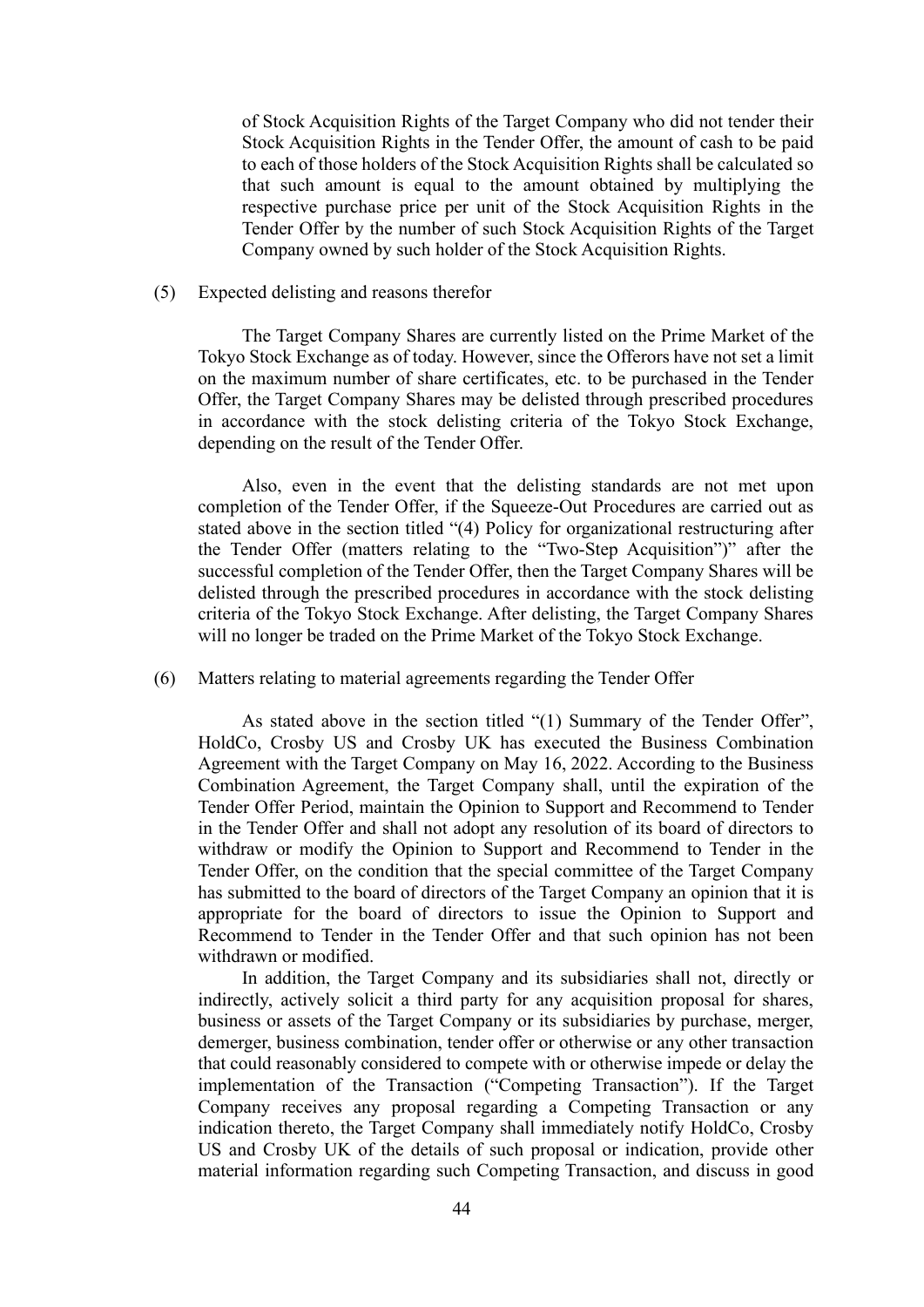faith with HoldCo, Crosby US and Crosby UK the response to the Competing Transaction (to the extent permitted by applicable law).

The Target Company may withdraw or modify the Opinion to Support and Recommend to Tender in the Tender Offer if a third party publicly announces or commences a counter tender offer for all shares of the Target Company or makes any bona fide offer as a Competing Transaction, and in each case the board of directors of the Target Company reasonably determines in good faith after taking into account all relevant factors (including any financing conditions, regulatory approvals, timing, consent or other conditions, as well as deal certainty, potential synergies, and other effects that may be realized through the Business Combination to enhance the enterprise value of the Target Company) and advice from its outside legal counsel, that the failure to take such actions would reasonably be expected to constitute a breach of the Target Company directors' duty of care. However, it is conditioned that the Target Company shall, at least three (3) Business Days before a withdrawal or modification of the Opinion to Support and Recommend to Tender in the Tender Offer or entering into a definitive agreement regarding the Competing Transaction, send to HoldCo, Crosby US and Crosby UK a written notice of intent to take such action(s) together with a summary of the material terms and conditions of the Competing Transaction and the identity of the person making any such Competing Transaction to provide HoldCo, Crosby US and Crosby UK with an opportunity to update their offer, and engage in good faith discussion with HoldCo, Crosby US and Crosby UK until the earlier of (i) three (3) Business Days after such notice and (ii) five (5) business days prior to the final date of the Tender Offer Period. In case the Target Company withdraws or modifies the Opinion to Support and Recommend to Tender in the Tender Offer due to withdrawal or modification of the opinion of the special committee that it is appropriate for the board of directors of the Target Company to issue the Opinion to Support and Recommend to Tender in the Tender Offer or in accordance with the aforementioned agreement on the withdrawal or modification of the Opinion to Support and Recommend to Tender in the Tender Offer, HoldCo, Crosby US or Crosby UK or the Target Company may terminate the Business Combination Agreement, and HoldCo can receive from the Target Company JPY 1,000,000,000.

The Business Combination Agreement provides, among others, (i) the matters relating to the terms and conditions of the Tender Offer, (ii) the Tender Offer Conditions Precedent, (iii) HoldCo, Crosby US and Crosby UK's obligation to make efforts to obtain the necessary approvals and the Target Company's obligation to cooperate therewith, (iv) the matters relating to the implementation of the squeeze out and the Merger, (v) the Target Company Group's obligation to operate their business in the ordinary course of business consistent with past practice until the consummation of the Business Combination, (vi) the obligation to provide information of Holdco, Crosby US and Crosby UK and the Target Company, (vii) the obligation of the Target Company to cooperate with financing, (viii) the Target Company's obligation to make efforts to obtain consents from the other party to any material contracts that require such consent, (ix) Holdco, Crosby US and Crosby UK and their affiliates' standstill obligations to the shares of the Target Company, (x) the obligation relating to the prohibition of the dividend payments other than dividends with a record date of March 31, 2022 by the Target Company, (xi) the Target Company's obligation to make efforts to implement any required procedures relating to the labor unions of the Target Company Group, (xii) the Target Company's obligation to cooperate in encouraging the Stock Acquisition Rights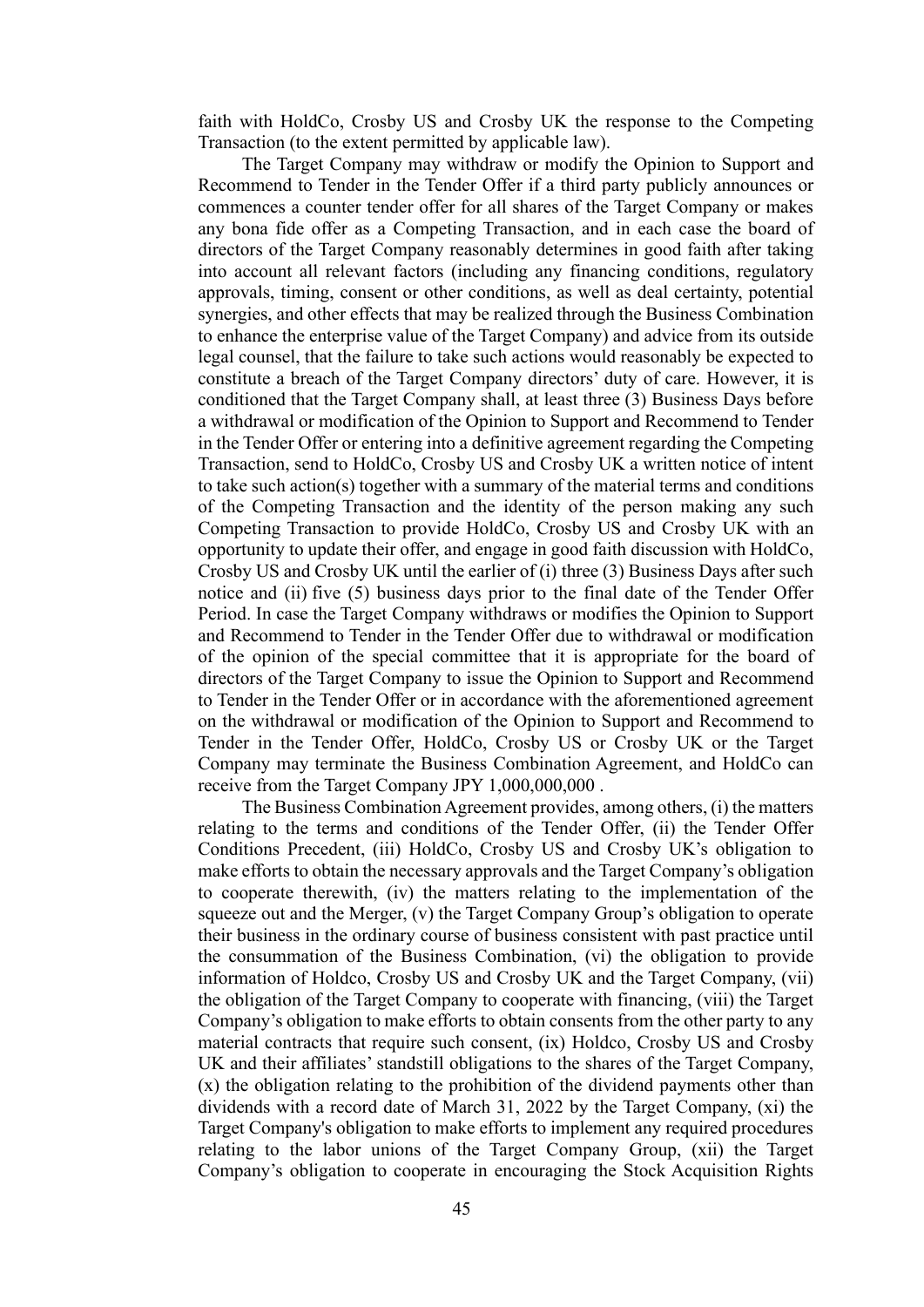held by the Stock Acquisition Right Holders and shares held by the employee ownership shareholding association and the business partner shareholding association of the Target Company to be tendered in the Tender Offer, (xiii) representations and warranties by HoldCo, Crosby US, Crosby UK and the Target Company (Note), (xiv) confidentiality obligation, and (xv) the provision pertaining to termination by the Holdco, Crosby US and Crosby UK or the Target Company in the event of the Target Company withdraws or modifies the Opinion to Support and Recommend to Tender in the Tender Offer, breach of representations and warranties and obligations, in the event that a petition for commencement of bankruptcy proceedings is filed against the other party, or in the event that the Tender Offer is not commenced by March 31, 2023 (the "Outside Date"). In addition, in case the necessary approvals under competition laws to complete the Business Combination have not been obtained by the Outside Date and the Business Combination Agreement is terminated despite the satisfaction or waiver of all other Tender Offer Conditions Precedent, except in the case attributable to the Target Company, including the Target Company's breach of its obligation to cooperate in obtaining the necessary approvals, the Target Company can receive from HoldCo JPY 1,000,000,000.

In addition to the change of the company name of HoldCo into Kito | Crosby after the completion of the Squeeze-Out Procedures, the following matters relating to the governance and operation of the integrated company have also been agreed.

(i) Management Principles

To ensure a smooth integration and maximize the corporate value of the Combined Group, the management of the Combined Group shall be carried out in a spirit of collaboration, with the brands, employees, customers, suppliers, communities and facilities of Crosby Group and Target Company Group being valued equally as "One Company, One Team and One Mission", which balances a degree of autonomy of the businesses of the Target Company and Crosby Group with the coordinated and cohesive management of Kito | Crosby as a whole.

During the first 18 months after completion of the Business Combination (the "Initial Period"), an ELT (as defined below) and the Combined Company's board will discuss and consider the most appropriate operating structure to ensure a smooth integration and to maximize the corporate value of the Combined Group.

(ii) Company name and Headquarters of the Combined Company

The Combined Company's trade name shall be Kito | Crosby and its headquarters shall be co-located in the United States and Japan.

(iii) Directors

The Combined Company's board would be initially a total of nine (9) directors, and three (3) directors shall be nominated by the Target Company, one (1) director shall be the Group CEO of the Combined Company, and five (5) directors shall be nominated by the shareholders of the Combined Group. The CEO of the Combined Company shall be elected by the Combined Company's board.

The chairperson of the board of directors of the Combined Company shall be appointed from among the directors nominated by the Target Company. The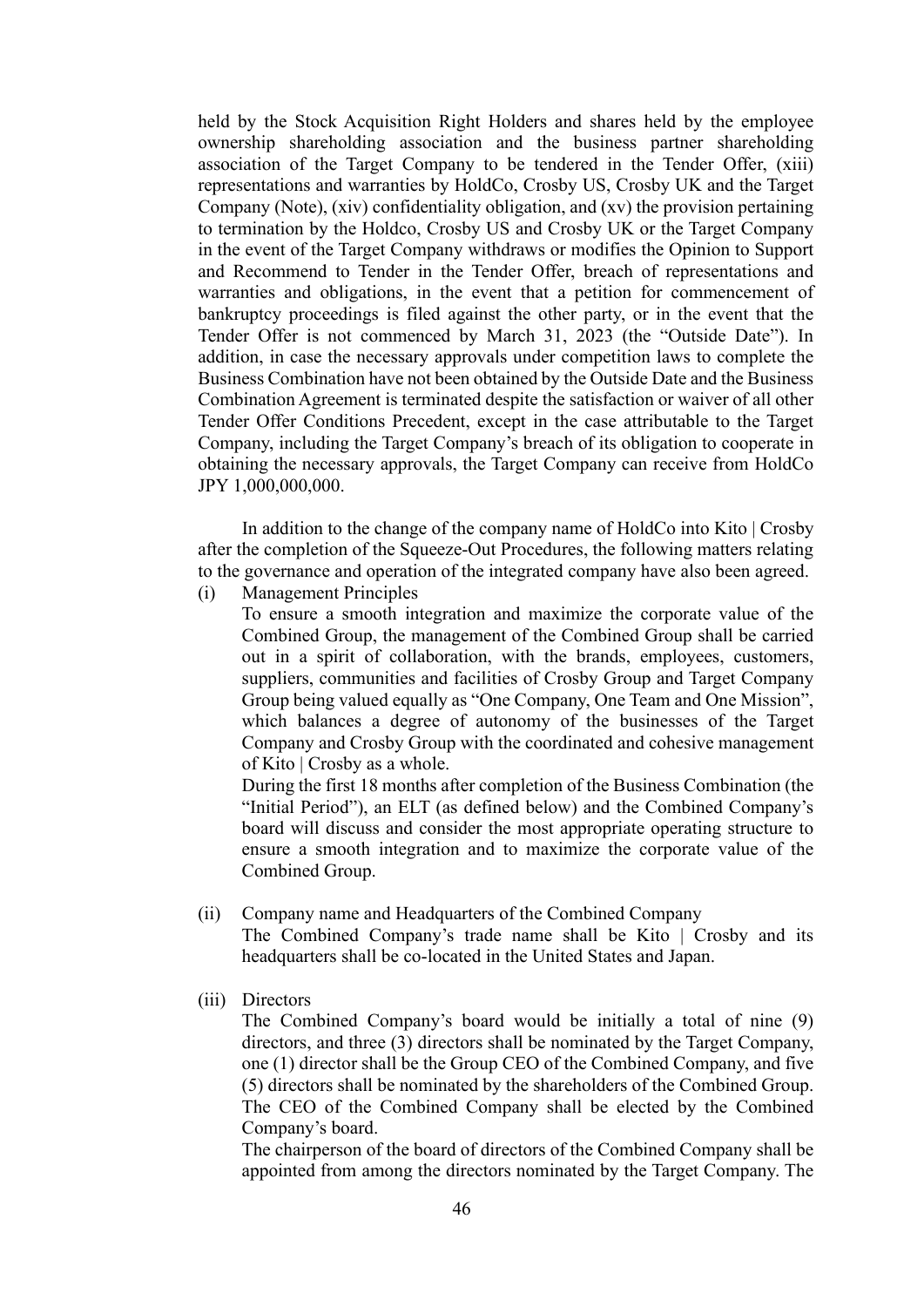COO shall be appointed from among the directors of the Combined Company nominated by the Target Company during the Initial Period.

(iv) Executive Leadership Team

The Combined Group will form an Executive Leadership Team (the "ELT"). The ELT will take primary responsibility on matters regarding the business and operation of the Combined Group and the Combined Group CEO will execute his or her duties in accordance with guidance/instructions from the ELT and the Combined Group Board. During the Initial Period, the ELT shall consist of the Target Company's incumbent CEO, COO and one additional appointee of the Target Company and Crosby Group's incumbent CEO, Crosby Group's incumbent CFO and one additional appointee of Crosby.

The incumbent CEO of the Target Company and Crosby Group will be the Co-Head of the ELT.

The ELT's responsibilities include the following matters regarding the business and operation of the Combined Group.

- i. material changes to organizational design, talent development and compensation;
- ii. value creation plan, strategy and execution;
- iii. integration, prioritization and resourcing;
- iv. commercial and operational escalation;
- v. capital budgeting and approval, subject to approval by the board of directors of the Combined Company;
- vi. consolidated Annual Operating Plan development and achievement including relevant incentive compensation plans;
- vii. bolt-on M&A sourcing & execution; and
- viii. other material matters relating to the common strategy and leadership regarding the Combined Group.
- (v) Divisional Leadership Team

No sooner than the first six months after completion of the Business Combination and no longer than the earlier of (a) the end of the Initial Period or (b) the approval of a new organization structure (the "DLT Period"), the Combined Group will form a divisional leadership team ("DLT") for each of the Kito division and the Crosby division. Each DLT shall consist of a Divisional President and other executives of each division and the Divisional President of the Kito Division shall be nominated by the Target Company during the DLT Period.

Each DLT will operate within the confines of the annual budgets approved by the board of directors of the Combined Company and will follow the vision and strategy of the Combined Group CEO. Each DLT is responsible and accountable for the operation and strategy of their respective divisions and reports to the Combined Group CEO.

- (vi) Matters requiring more than 75% approval of the board. More than 75% approval of the directors of the Combined Company's board is required for the matters below.
	- i. Discontinuation of the principal brand or any material product category Crosby or the Target Company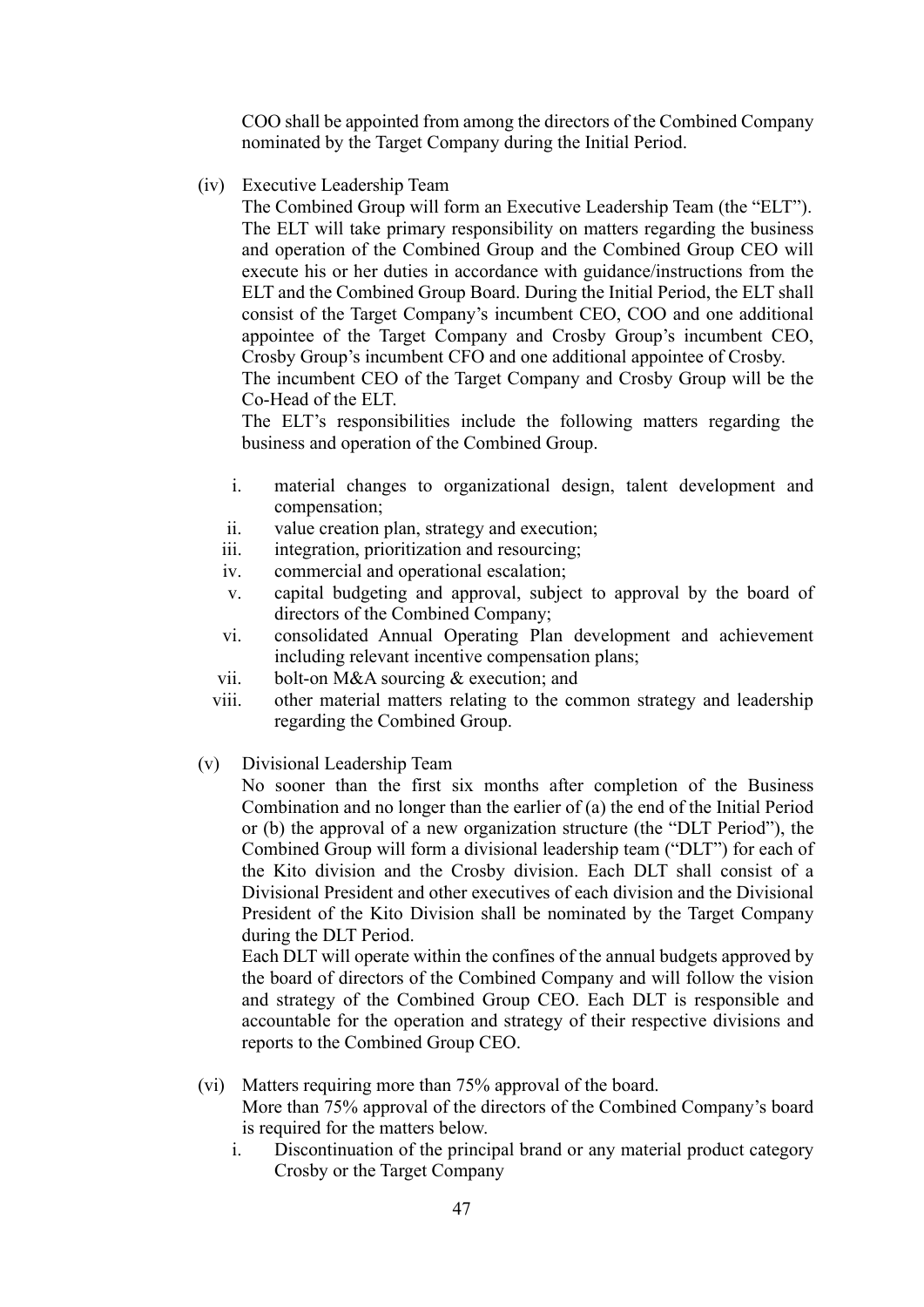- ii. Renaming of the Combined Group (Kito | Crosby)
- iii. Large-scale personnel reorganization
- iv. Large-scale facility closure
- (vii) Business Strategy after the Business Combination

After completion of the Business Combination, the Combined Group envision implementing the (a) analysis of product development and production technology, and consolidation of quality standards, (b) improvement of the production system efficiency, (c) expansion of product portfolios and strengthening of customer base, (d) consolidation of personnel and organizational structure to obtain new sales opportunities, organization of new customer interfaces and infrastructure investments, (e) improvement of logistics efficiency, (f) employee development and exchange of personnel, (g) ensuring the financing necessary for investments and (h) promotion of sustainability.

- Note: In the Business Combination Agreement, HoldCo, Crosby US and Crosby UK represent and warrant (1) the validity of the incorporation and existence, (2) the validity and enforceability of the Business Combination Agreement, (3) the ability necessary for the execution and performance of the Business Combination Agreement, the performance of procedures required by internal rules for the execution and performance of the Business Combination Agreement, and the absence of any conflict with laws and regulations, (4) the absence of transactions or involvement with antisocial forces, and (5) matters relating to financing. In addition, in the Business Combination Agreement, the Target Company represents and warrants (1) the validity of its incorporation and existence, (2) the validity and enforceability of the Business Combination Agreement, (3) the ability necessary for the execution and performance of the Business Combination Agreement, the performance of procedures required by internal rules for the execution and performance of the Business Combination Agreement, and the absence of any conflict with laws and regulations, (4) the absence of any transaction or involvement with antisocial forces, and (5) the accuracy of the Target Company's Annual Securities Reports and Quarterly Reports for the fiscal year ended March 31, 2021 and thereafter.
- 2. Outline of the Tender Offer

| 1)            | Name                  | <b>KITO CORPORATION</b>                                    |  |
|---------------|-----------------------|------------------------------------------------------------|--|
| $\rm (ii)$    | Address               | 2000, Tsuijiarai, Showa-cho, Nakakoma-gun, Yamanashi       |  |
| (iii)         | Name and Title of     |                                                            |  |
|               | Representative        | President, CEO and Representative Director Yoshio Kito     |  |
|               | Director              |                                                            |  |
| (iv)          | <b>Businesses</b>     | Manufacture and sale of lifting hardware (hoist) and crane |  |
|               |                       | etc.                                                       |  |
| $\mathbf{v})$ | Capital               | 3,976,000,000 yen (as of March 31, 2022)                   |  |
| (vi)          | Date of Foundation    | <b>July 1944</b>                                           |  |
| (vii)         | Shareholders<br>Major | • The Master Trust Bank of Japan, Ltd. (Trust Account) –   |  |

(1) Outline of the Target Company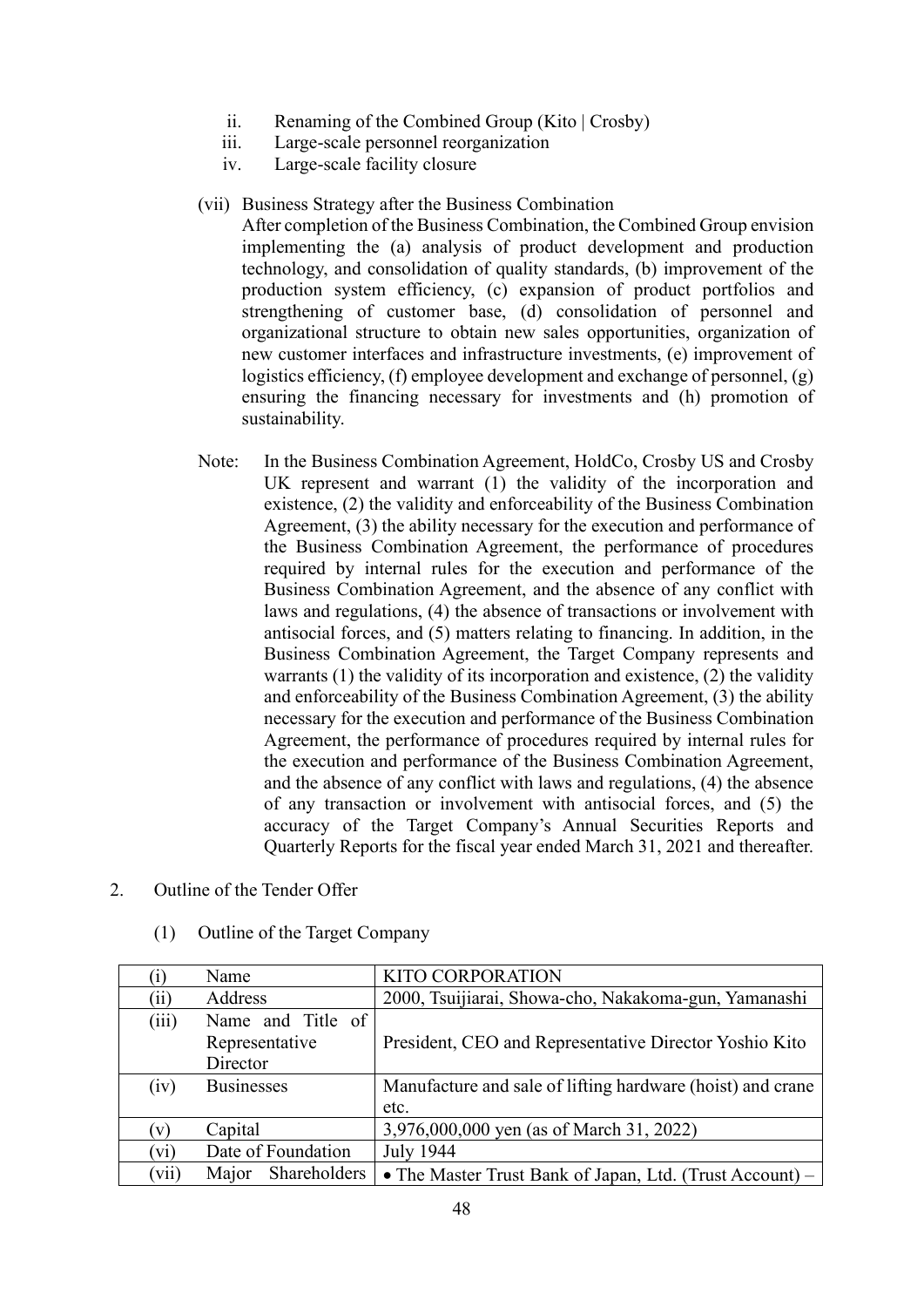|        | and                   | Ownership | 13.11%                                                                                   |  |  |  |
|--------|-----------------------|-----------|------------------------------------------------------------------------------------------|--|--|--|
|        | Percentage,           | of<br>as  | • MISAKI ENGAGEMENT MASTER FUND (Standing                                                |  |  |  |
|        | September 30, 2021    |           | The Hongkong and<br>Banking<br>Shanghai<br>proxy:                                        |  |  |  |
|        |                       |           | Corporation Limited, Tokyo<br>Branch,<br>Custody                                         |  |  |  |
|        |                       |           | Department) $-9.94\%$                                                                    |  |  |  |
|        |                       |           | • THE BANK OF NEW YORK-JASDECNON-TREATY                                                  |  |  |  |
|        |                       |           | ACCOUNT (Standing proxy: Mizuho Bank, Ltd.,                                              |  |  |  |
|        |                       |           | Settlement & Clearing Services Department) - 4.83%                                       |  |  |  |
|        |                       |           | • Custody Bank of Japan, Ltd. (Trust Account) – 4.66%                                    |  |  |  |
|        |                       |           | · GOVERNMENT OF NORWAY (Standing proxy:                                                  |  |  |  |
|        |                       |           | Citibank, N.A., Tokyo Branch) - 4.35%                                                    |  |  |  |
|        |                       |           | • YK Capital Co., Ltd. $-3.59\%$                                                         |  |  |  |
|        |                       |           | • Custody Bank of Japan, Ltd. (Trust Account 9) -3.37%                                   |  |  |  |
|        |                       |           | • Sumitomo Mitsui Banking Corporation $-3.25\%$                                          |  |  |  |
|        |                       |           | · THE BANK OF NEW YORK MELLON 140042<br>(Standing proxy: Mizuho Bank, Ltd., Settlement & |  |  |  |
|        |                       |           |                                                                                          |  |  |  |
|        |                       |           | Clearing Services Department) $-2.06\%$                                                  |  |  |  |
|        |                       |           | · Kito Business Partner Stock Ownership Association -                                    |  |  |  |
|        |                       |           | 1.85%                                                                                    |  |  |  |
| (viii) |                       |           | Relationships Between the Offeror and the Target Company                                 |  |  |  |
|        | Capital Relationships |           | Not applicable                                                                           |  |  |  |
|        | Personal              |           | Not applicable                                                                           |  |  |  |
|        | Relationships         |           |                                                                                          |  |  |  |
|        | <b>Business</b>       |           | Not applicable                                                                           |  |  |  |
|        | Relationships         |           |                                                                                          |  |  |  |
|        | Related               | Party     | Not applicable                                                                           |  |  |  |
|        | Relationships         |           |                                                                                          |  |  |  |

Note: "(vii) Major Shareholders and Ownership Percentage, as of September 30, 2021" is taken from "Status of the Major Shareholders" in the 78th Q2 Report submitted by the Target Company on November 5, 2021 (the "Target Company's Quarterly Report").

(2) Schedule

The Offeror plans to promptly commence the Tender Offer on the date that is (i) within 10 business days after the Tender Offer Conditions Precedent are satisfied or waived and (ii) agreed among HoldCo, Crosby US, Crosby UK and the Target Company. As of today, the Offeror aims to commence the Tender Offer on or around late October 2022, but it is difficult to accurately estimate the amount of time required for procedures, etc. as they involve domestic and foreign competition authorities. Given that fact, the detailed timeline for the Tender Offer will be promptly announced once it is decided. The period of the tender offer is expected to be set for 21business days.

- (3) Price of tender offer
	- (i) Common stock: 2,725 yen per share of common stock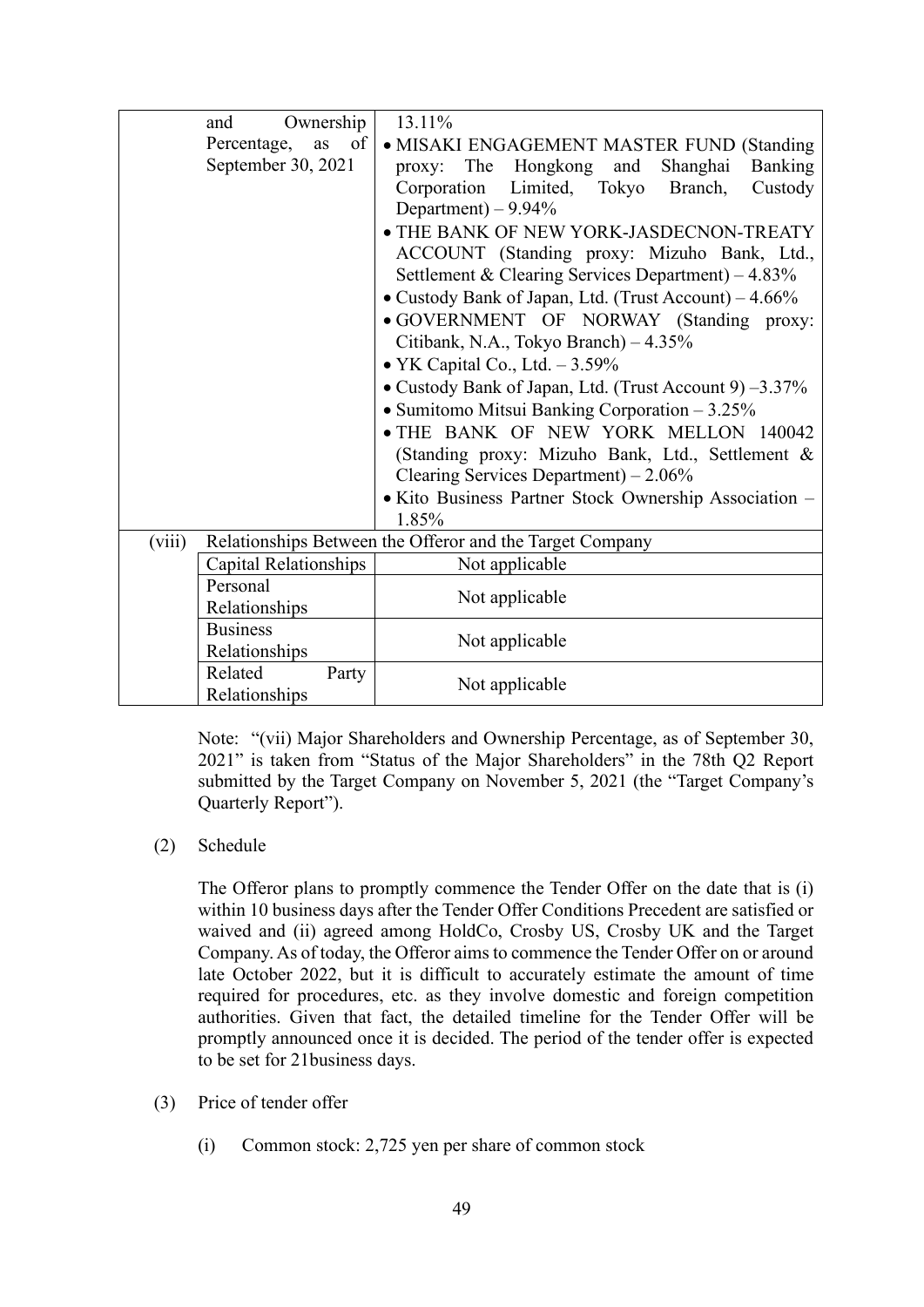- (ii) Stock acquisition rights
	- (a) Stock acquisition rights issued pursuant to the resolution at the ordinary general meeting of shareholders held on June 22, 2012 and the resolution at the board of directors meeting held on May 28, 2013 (the "Tenth Series Stock Acquisition Rights") (the exercise period is from May 29, 2015 to May 28, 2023): 374,400 yen per stock acquisition right
	- (b) Stock acquisition rights issued pursuant to the resolution at the ordinary general meeting of shareholders held on June 20, 2013 and the resolution at the board of directors meeting held on May 27, 2014 (the "Eleventh Series Stock Acquisition Rights") (the exercise period is from May 28, 2016 to May 27, 2024): 317,000 yen per stock acquisition right
	- (c) Stock acquisition rights issued pursuant to the resolution at the ordinary general meeting of shareholders held on June 23, 2015 and the resolution at the board of directors meeting held on May 31, 2016 (the "Thirteenth Series Stock Acquisition Rights") (the exercise period is from June 1, 2018 to May 31, 2026): 366,800 yen per stock acquisition right
	- (d) Stock acquisition rights issued pursuant to the resolution at the ordinary general meeting of shareholders held on June 21, 2016 and the resolution at the board of directors meeting held on May 30, 2017 (the "Fourteenth Series Stock Acquisition Rights") (the exercise period is from May 31, 2019 to May 30, 2027): 303,800 yen per stock acquisition right
	- (e) Stock acquisition rights issued pursuant to the resolution at the ordinary general meeting of shareholders held on June 21, 2017 and the resolution at the board of directors meeting held on May 29, 2018 (the "Fifteenth Series Stock Acquisition Rights") (the exercise period is from May 30, 2020 to May 29, 2028): 66,200 yen per stock acquisition right

(The Tenth Series Stock Acquisition Rights, the Eleventh Series Stock Acquisition Rights, the Thirteenth Series Stock Acquisition Rights, the Fourteenth Series Stock Acquisition Rights, and the Fifteenth Series Stock Acquisition Rights are hereinafter collectively referred to as the "Stock Acquisition Rights.")

- (4) Basis for the calculation of the Tender Offer Price
	- (i) Basis of calculation
		- (a) Common stock

In determining the Tender Offer Price, the Offerors considered all relevant factors including the alternatives to unlock the value, management and operational plans, the recent performance of the Target Company, key takeaways from due diligence conducted by Crosby (including growth trends in the U.S. and Asia, future investment plans into the business, and potential for synergy creation through complementary products), price trend of the Target Company's shares, equity market trend, economic sentiment, whether the Target Company's management and the special committee could endorse the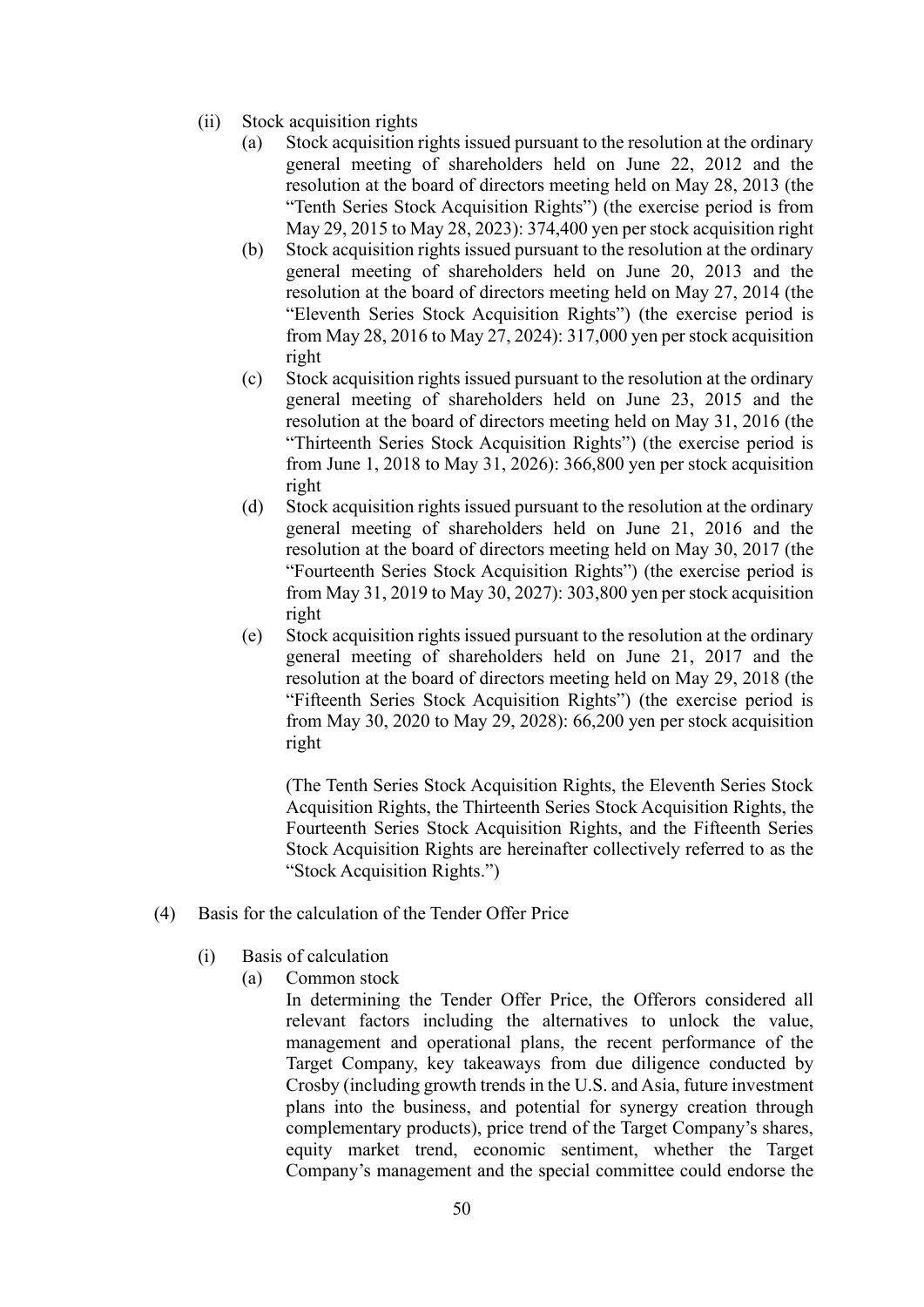transaction, and the prospect of the shareholders tendering their shares in the Tender Offer. In light of the fact that the Target Company Shares are traded on a financial instruments exchange, the Offerors also referred to (i) the closing price (1,659 yen) of the Target Company Shares on the Prime Market of the Tokyo Stock Exchange as of May 13, 2022 (which was the business day immediately preceding May 16, 2022, the announcement date of the Tender Offer), and (ii) the simple average closing prices of the Target Company Shares over the preceding onemonth period (from April 14 2022 to May 13, 2022), three-month period (from February 14, 2022 to May 13, 2022), and six-month period (from November 14, 2022 to May 13, 2022) (1,671 yen, 1,692 yen, and 1,762 yen, respectively) (rounded to the nearest whole yen).

As the Offerors have determined the price by comprehensively taking into consideration the factors described above, the Offerors have not obtained a share valuation report from any third-party appraiser.

The Tender Offer Price (2,725 yen) also represents (i) a premium of 64.26% (rounded to two decimal places) on 1,659 yen, the closing price of the Target Company Shares on the Prime Market of the Tokyo Stock Exchange as of May 13, 2022 (which was the business day immediately preceding May 16, 2022, the announcement date of the Tender Offer), (ii) a premium of 63.08% on 1,671 yen, the simple average closing price for the preceding one-month period, (iii) a premium of 61.05% on 1,692 yen, the simple average closing price for the preceding three-month period, and (iv) a premium of 54.65% on 1,762 yen, the simple average closing price for the preceding six-month period.

## (b) Stock Acquisition Rights

With regard to the Stock Acquisition Rights, the exercise price of each Stock Acquisition Right per Target Company Share (the Tenth Series Stock Acquisition Rights: 853 yen; the Eleventh Series Stock Acquisition Rights: 1,140 yen; the Thirteenth Series Stock Acquisition Rights: 891 yen; the Fourteenth Series Stock Acquisition Rights: 1,206 yen: the Fifteenth Series Stock Acquisition Rights: 2,394 yen) falls below the Tender Offer Price (2,725 yen) and the exercise periods for each Stock Acquisition Right have arrived as of today. Therefore, the Offerors have determined that the purchase price per Stock Acquisition Right is to be obtained by multiplying the difference of the Tender Offer Price (2,725 yen) and the exercise price of each Stock Acquisition Right per Target Company Share by the number of Target Company Shares underlying each Stock Acquisition Right. Specifically, the Offerors have determined that (i) the purchase price per Tenth Series Stock Acquisition Right is to be 374,440 yen, which is obtained by multiplying the difference (1,585 yen) of the Tender Offer Price (2,725 yen) and the exercise price of each Tenth Series Stock Acquisition Right per Target Company Share (853 yen) by the number of Target Company Shares underlying each Tenth Series Stock Acquisition Right (200 shares), (ii) the purchase price per Eleventh Series Stock Acquisition Right is to be 317,000 yen, which is obtained by multiplying the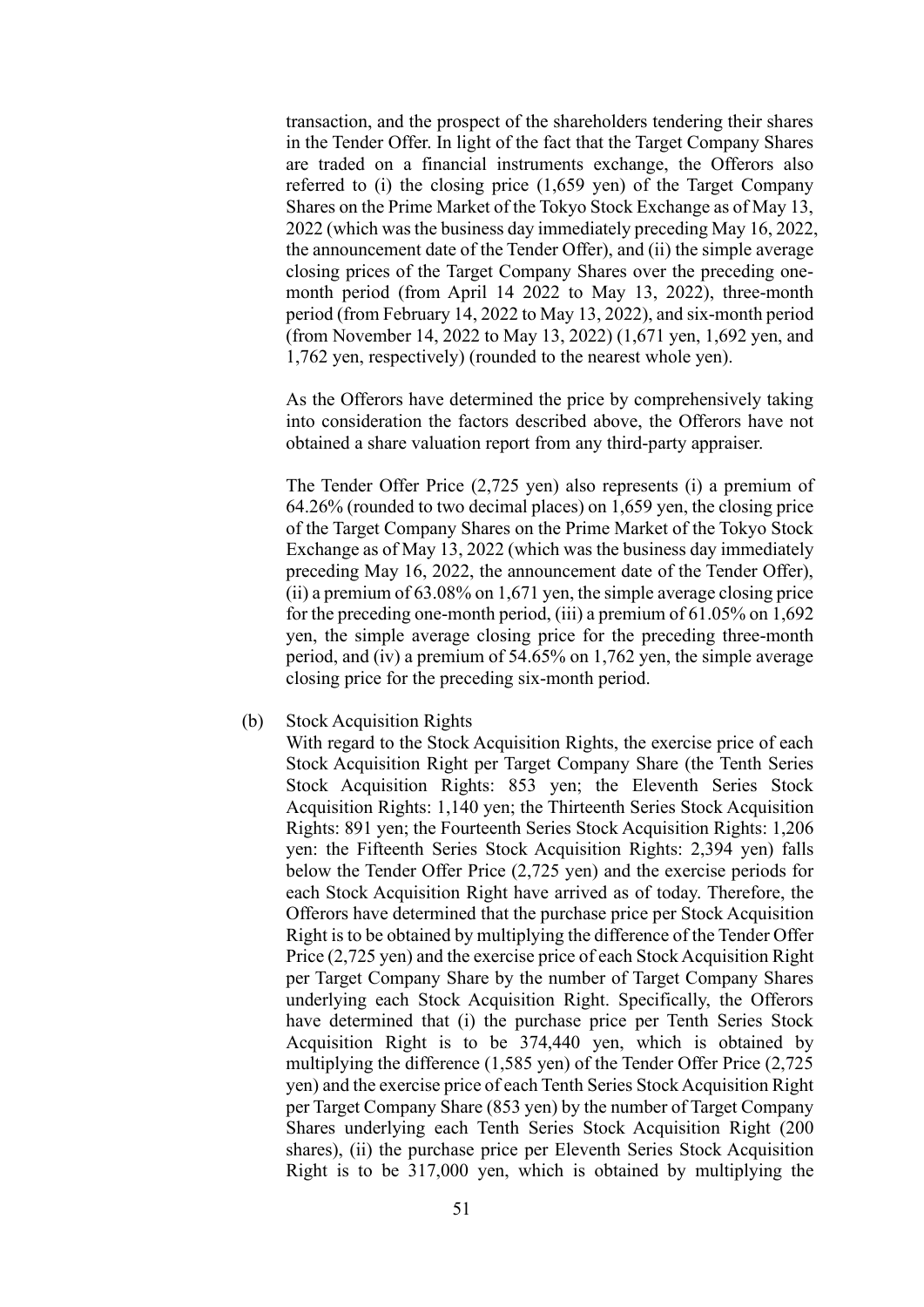difference (1,585 yen) of the Tender Offer Price (2,725 yen) and the exercise price of each Eleventh Series Stock Acquisition Right per Target Company Share (1,140 yen) by the number of Target Company Shares underlying each Eleventh Series Stock Acquisition Right (200 shares), (iii) the purchase price per Thirteenth Series Stock Acquisition Right is to be 366,800 yen, which is obtained by multiplying the difference (1,834 yen) of the Tender Offer Price (2,725 yen) and the exercise price of each Thirteenth Series Stock Acquisition Right per Target Company Share (891 yen) by the number of Target Company Shares underlying each Thirteenth Series Stock Acquisition Right (200 shares), (iv) the purchase price per Fourteenth Series Stock Acquisition Right is to be 303,800 yen, which is obtained by multiplying the difference (1,519 yen) of the Tender Offer Price (2,725 yen) and the exercise price of each Fourteenth Series Stock Acquisition Right per Target Company Share (1,206 yen) by the number of Target Company Shares underlying each Fourteenth Series Stock Acquisition Right (200 shares), and (iv) the purchase price per Fifteenth Series Stock Acquisition Right is to be 66,200 yen, which is obtained by multiplying the difference (331 yen) of the Tender Offer Price (2,725 yen) and the exercise price of each Fifteenth Series Stock Acquisition Right per Target Company Share (2,394 yen) by the number of Target Company Shares underlying each Fifteenth Series Stock Acquisition Right (200 shares).

As stated above, since the Offerors have determined the purchase price of the Stock Acquisition Rights, they have not obtained a valuation report from any third-party appraiser.

(ii) Process of calculation

After submitting the Letter of Intent on February 14, 2022, Crosby conducted the analysis and assessment regarding the Target Company through due diligence conducted between mid-March and late April in 2022. Considering these results, Crosby proposed the Tender Offer Price of JPY 2,400 as the First Proposal.

After the submission of the First Proposal, on May 2, 2022, the Target Company requested Crosby to increase the Tender Offer Price to JPY 3,000 because the Target Company did not believe the Tender Offer Price sufficiently reflected the corporate value of the Target Company, based on discussions with the special committee. In addition, the Target Company requested to propose the Stock Acquisition Rights Tender Offer Price.

In response to the request from the Target Company, Crosby sincerely considered raising the price, and on May 5, 2022, submitted the Second Proposal that the Tender Offer Price shall be JPY 2,550 (the premiums on the market prices of the Target Company Shares as of May 2, 2022 were (a) 50.71% on the simple average closing prices of the Target Company Shares over the preceding one-month period of JPY 1,692, (b) 50.18% on the simple average closing prices of the Target Company Shares over the preceding three-month period of JPY 1,698, and (c) 44.39% on the simple average closing prices of the Target Company Shares over the preceding six-month period of JPY 1,766) and the Stock Acquisition Rights Tender Offer Price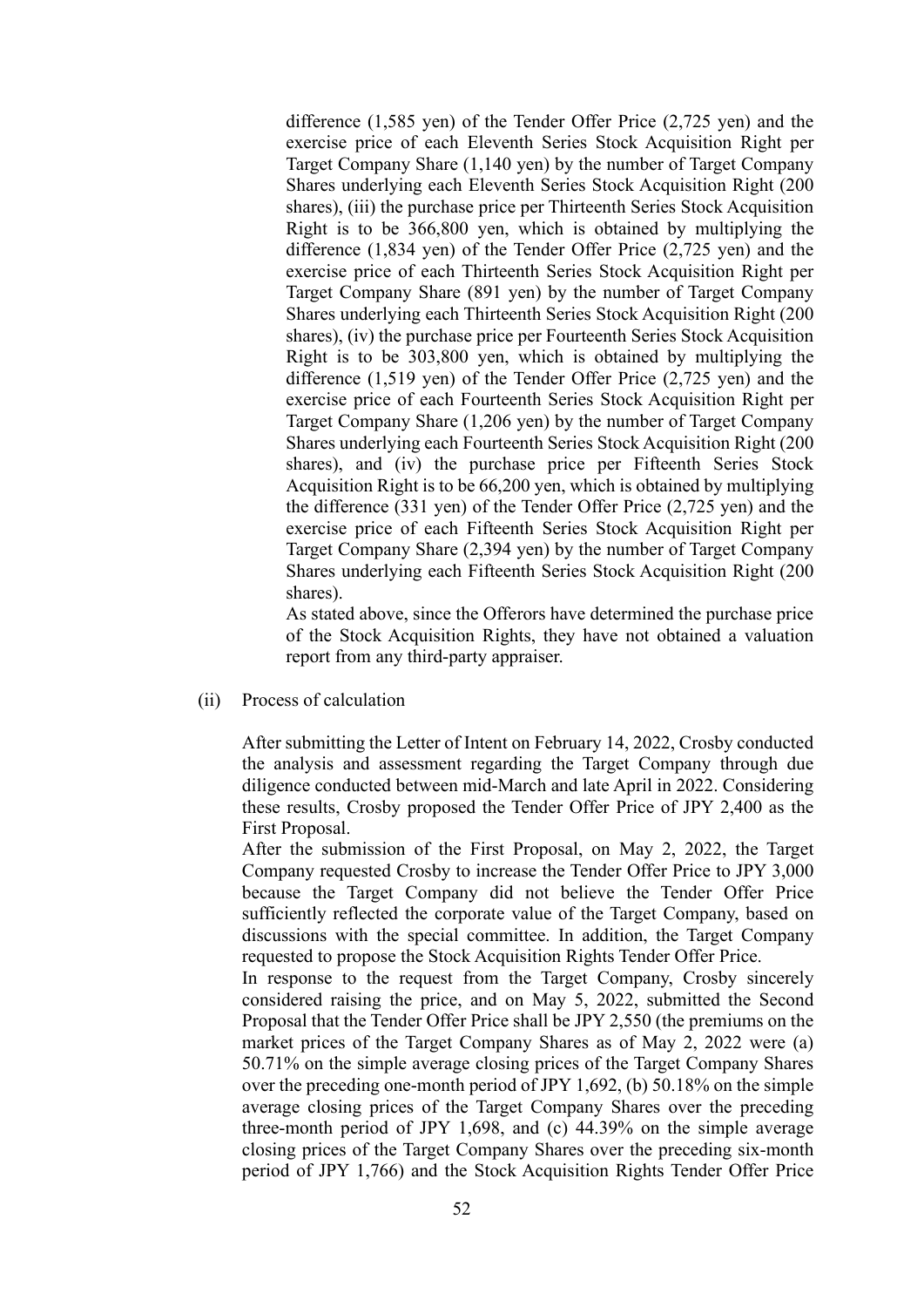shall be the amount obtained by multiplying 200, which is the number of the Target Company Shares represented by each of such stock acquisition rights, by the difference between the Tender Offer Price and the exercise price of each stock acquisition right per the Target Company's common share.

After the submission of the Second Proposal, on May 10, 2022, the Target Company requested Crosby to increase the Tender Offer Price to JPY 2,900, because the Tender Offer Price did not sufficiently reflect the corporate value, based on discussions with the special committee.

In response to the request from the Target Company, Crosby sincerely considered raising the price, and on May 10, 2022, submitted the Third Proposal that the Tender Offer Price shall be JPY 2,650 (the premiums on the market prices of the Target Company Shares as of May 9, 2022 were (a) 58.11% on the simple average closing prices of the Target Company Shares over the preceding one-month period of JPY 1,676, (b) 56.25% on the simple average closing prices of the Target Company Shares over the preceding three-month period of JPY 1,696, and (c) 50.14% on the simple average closing prices of the Target Company Shares over the preceding six-month period of JPY 1,765).

After the submission of the Third Proposal, on May 11, 2022, the Target Company requested Crosby to increase the Tender Offer Price to JPY 2,900 because the Target Company did not believe the Tender Offer Price sufficiently reflected the corporate value of the Target Company, based on discussions with the special committee.

In response to the request from the Target Company, Crosby sincerely considered raising the price, and on May 13, 2022, submitted the Fourth Proposal that the Tender Offer Price shall be JPY 2,725 (the premiums on the market prices of the Target Company Shares as of May 12, 2022 were (a) 63.08% on the simple average closing prices of the Target Company Shares over the preceding one-month period of JPY 1,671 (b) 60.96% on the simple average closing prices of the Target Company Shares over the preceding three-month period of JPY 1,693, and (c) 54.57% on the simple average closing prices of the Target Company Shares over the preceding six-month period of JPY 1,763). As a result, Crosby received a response from the Target Company to accept the Tender Offer Price under the Fourth Proposal on the condition that Crosby submits a binding final offer setting the Tender Offer Price at JPY 2,725. Based on such response from the Target Company, on May 14, 2022, Crosby submitted a final binding proposal that the Tender Offer Price shall be JPY 2,725 and the Stock Acquisition Rights Tender Offer Price shall be the amount obtained by multiplying 200, which is the number of the Target Company Shares represented by each stock acquisition right, by the difference between the Tender Offer Price and the exercise price of each stock acquisition right per the Target Company's common shares and, on the same date, the Target Company agreed on such final offer.

Based on the response from the Target Company, on May 16, 2022, Crosby determined the Tender Offer Price to be JPY 2,725 and the Stock Acquisition Rights Tender Offer Price to be the amount obtained by multiplying 200, which is the number of the Target Company Shares represented by each stock acquisition right, by the difference between the Tender Offer Price and the exercise price of each stock acquisition right per the Target Company Shares, considering all relevant factors including the alternatives to unlock the value,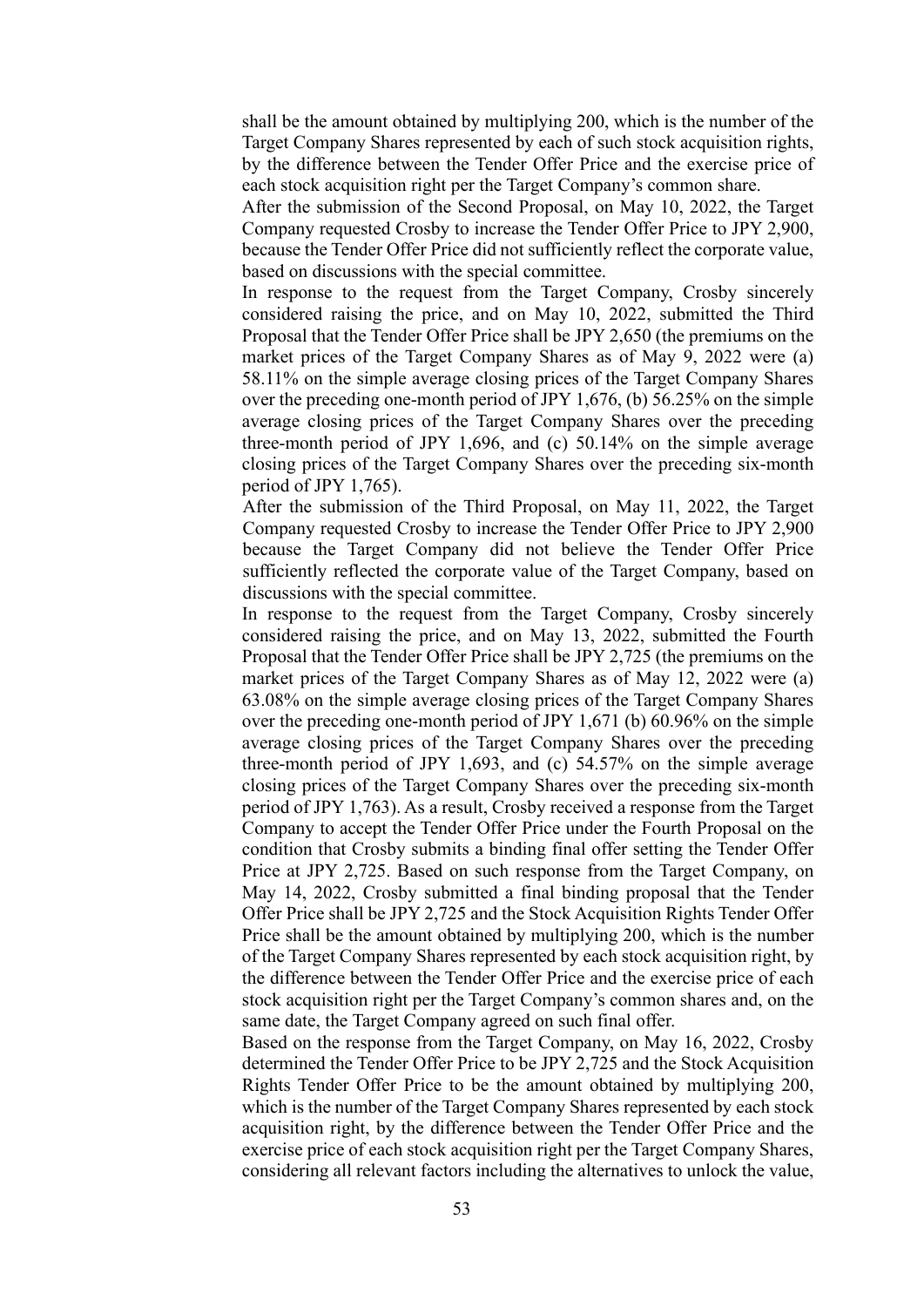management and operational plans, the recent performance of the Target Company, key takeaways from due diligence conducted by Crosby (including growth trends in the U.S. and Asia, future investment plans into the business, and potential for synergy creation through complementary products), price trend of the Target Company's shares, equity market trend, economic sentiment, whether the Target Company's management and the special committee could endorse the Tender Offer, and the prospect of the shareholders tendering their shares in the Tender Offer and the Offeror determined today to commence the Tender Offer subject to satisfaction or waiver of the Tender Offer Conditions Precedent.

(iii) Relationships with appraisers

As the Offerors did not obtain a share price valuation report or an opinion regarding the fairness of the Tender Offer Price (fairness opinion) from any third-party appraiser when determining the Tender Offer Price, this matter is not applicable.

(5) Number of shares certificates, etc. to be purchased

| Class of share<br>certificates, etc. | Number of shares to be   Minimum number of<br>purchased | shares to be purchased | Maximum number of<br>be<br>shares<br>to<br>purchased |
|--------------------------------------|---------------------------------------------------------|------------------------|------------------------------------------------------|
| Common stock                         | 20,726,019 (shares)                                     | 13,817,400 (shares)    | - (shares)                                           |
| Total                                | 20,726,019 (shares)                                     | 13,817,400 (shares)    | - (shares)                                           |

- Note 1: If the total number of Tendered Share Certificates, Etc. is less than the minimum number of shares to be purchased (13,817,400 shares), the Offeror will not purchase any of the Tendered Share Certificates, Etc. If the total number of Tendered Share Certificates, Etc. is equal to or exceeds the minimum number of shares to be purchased (13,817,400 shares), the Offeror will purchase all the Tendered Shares Certificates, Etc.
- Note 2: In the Tender Offer, the Offeror has not set a maximum number of shares to be purchased, so the number of shares to be purchased is stated as the Total Number of Shares After Considering Potential Shares (20,726,019 shares), which is the maximum number of share certificates, etc. that can be acquired by the Offeror through the Tender Offer.
- Note 3: Shares less than one unit are also subject to the Tender Offer. If a right to request a purchase of shares less than one unit is exercised by shareholders in accordance with the Companies Act, the Target Company may purchase its own shares less than one unit during the period of the Tender Offer in accordance with procedures required by laws and regulations.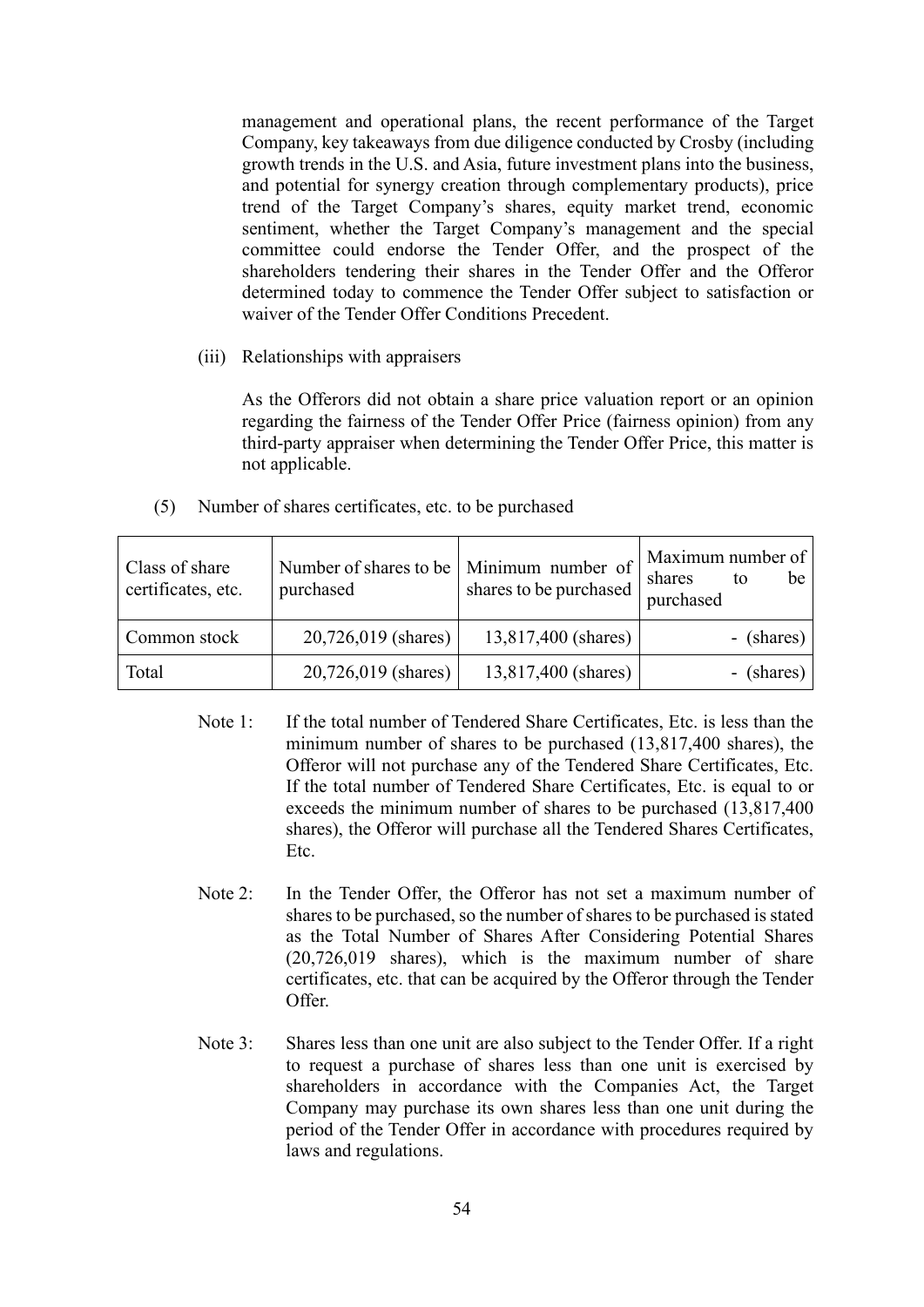- Note 4: The Offeror does not intend to acquire the treasury shares held by the Target Company through the Tender Offer.
- Note 5: The figures in "Number of shares to be purchased" and "Minimum number of shares to be purchased" above are tentative figures that rely on information as of today. Due to factors including fluctuation in the number of treasury shares after the same date, actual figures in the Tender Offer may differ from the figures above. The "Number of shares to be purchased" and "Minimum number of shares to be purchased" will be finally determined prior to the commencement of the Tender Offer based on the latest number of treasury shares held by the Target Company available at the time of the commencement of the Tender Offer.

| (6) Changes to share ownership ratios due to the tender offer |  |  |  |  |
|---------------------------------------------------------------|--|--|--|--|
|                                                               |  |  |  |  |

| Number of voting rights represented      |         | Proportion of ownership of share           |
|------------------------------------------|---------|--------------------------------------------|
| by share certificates, etc. held by the  |         | certificates, etc. prior to the tender     |
| Offeror prior to the tender offer        |         | offer: $-\frac{6}{6}$                      |
| Number of voting rights represented      |         | - Proportion of ownership of share         |
| by share certificates, etc. held by      |         | certificates, etc. prior to the tender     |
| special related parties prior to the     |         | offer: $-\frac{6}{6}$                      |
| tender offer                             |         |                                            |
| Number of voting rights represented      |         | $207,260$ Proportion of ownership of share |
| by share certificates, etc. held by the  |         | certificates, etc. after the tender        |
| Offeror after the tender offer           |         | offer: 100%                                |
| Number of voting rights represented      |         | Proportion of ownership of share           |
| by share certificates, etc. held by      |         | certificates, etc. after the tender        |
| special related parties after the tender |         | offer: $-\frac{6}{6}$                      |
| offer                                    |         |                                            |
| Total number of voting rights of all     | 205,642 |                                            |
| shareholders of the Target Company       |         |                                            |

- Note 1: The "Number of voting rights represented by share certificates, etc. held by the Offeror after the tender offer" is the number of voting rights represented by the number of shares to be purchased (20,726,019 shares) in the Tender Offer stated in "(5) Number of share certificates, etc. to be purchased" above.
- Note 2: The "Total number of voting rights of all shareholders of the Target Company" is the number of voting rights of all shareholders stated in the Target Company's Quarterly Report. However, since shares less than one unit are also subject to the Tender Offer, when calculating the "Proportion of ownership of share certificates, etc. prior to the tender offer" and the "Proportion of ownership of share certificates, etc. after the tender offer," 207,260 voting rights represented by the Total Number of Shares After Considering Potential Shares is used as a denominator.
- Note 3: The "Proportion of ownership of share certificates, etc. prior to the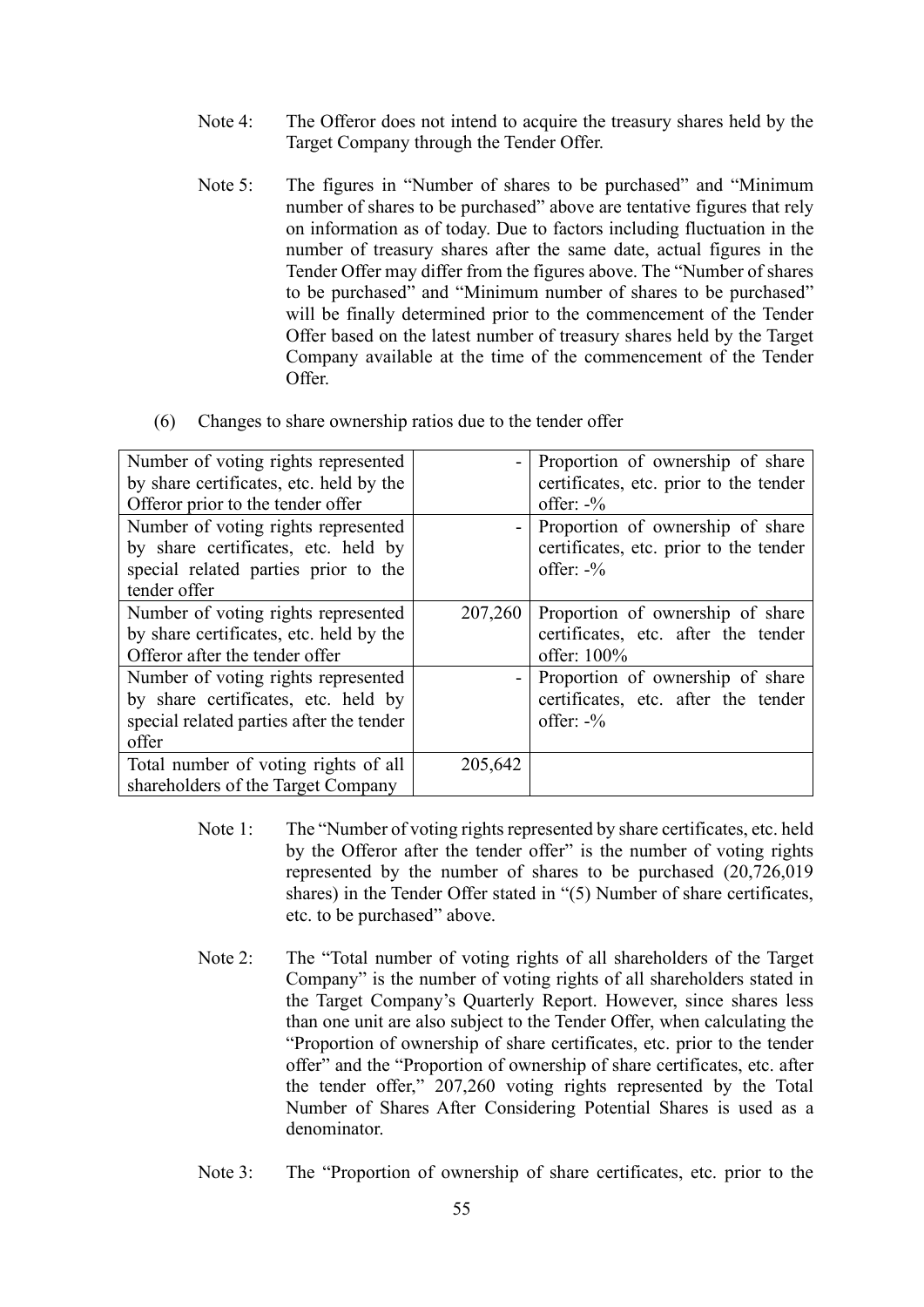tender offer" and the "Proportion of ownership of share certificates, etc. after the tender offer" have been rounded to the second decimal place.

(7) Purchase price (scheduled)

56,478,401,775 yen

- Note:The above "Purchase price" has been calculated by multiplying the number of shares to be purchased in the Tender Offer stated in "(5) Number of share certificates, etc. to be purchased" above by the Tender Offer Price (2,725 yen). Therefore, the purchase price is subject to change if the actual number of shares to be purchased in the Tender Offer is altered due to fluctuation, etc. hereafter.
- (8) Other conditions and methods of purchase
	- (i) Other conditions and methods of purchase

As with "(2) Schedule" above, the Offeror will promptly announce the method of settlement, the date of public notice of commencement of the Tender Offer, and other conditions and methods of purchase that are not stated in (ii) and (iii) below as soon these details are determined. The Offeror plans to appoint SMBC Nikko Securities Inc. as a tender offer agent.

(ii) Conditions set forth in each item of Article 27-13, Paragraph 4 of the Act and the details thereof

If the total number of Tendered Share Certificates, Etc. is less than the minimum number of shares to be purchased (13,817,400 shares), the Offeror will not purchase any of the Tendered Share Certificates, Etc. If the total number of the Tendered Share Certificates, Etc. is equal to or exceeds the minimum number of shares to be purchased (13,817,400 shares), the Offeror will purchase all the Tendered Share Certificates, Etc.

- (iii) Others
	- This press release has been prepared for the purpose of informing the public of the Tender Offer and has not been prepared for the purpose of soliciting an offer to sell, or making an offer to purchase, any securities. If shareholders wish to make an offer to sell their shares in the Tender Offer, they should first read the Tender Offer Explanation Statement for the Tender Offer and offer their shares or stock options for sale at their own discretion. This press release shall neither be, nor constitute a part of, an offer to sell or purchase, or a solicitation of an offer to sell or purchase, any securities, and neither this press release (or a part thereof) nor its distribution shall be interpreted to be the basis of any agreement in relation to the Tender Offer, and this press release may not be relied on at the time of entering into any such agreement.
	- The shares of the Target Company, a company incorporated in Japan, is subject to the Tender Offer. The Tender Offer will be conducted in accordance with the procedures and information disclosure standards prescribed in the laws of Japan, which may differ from the procedures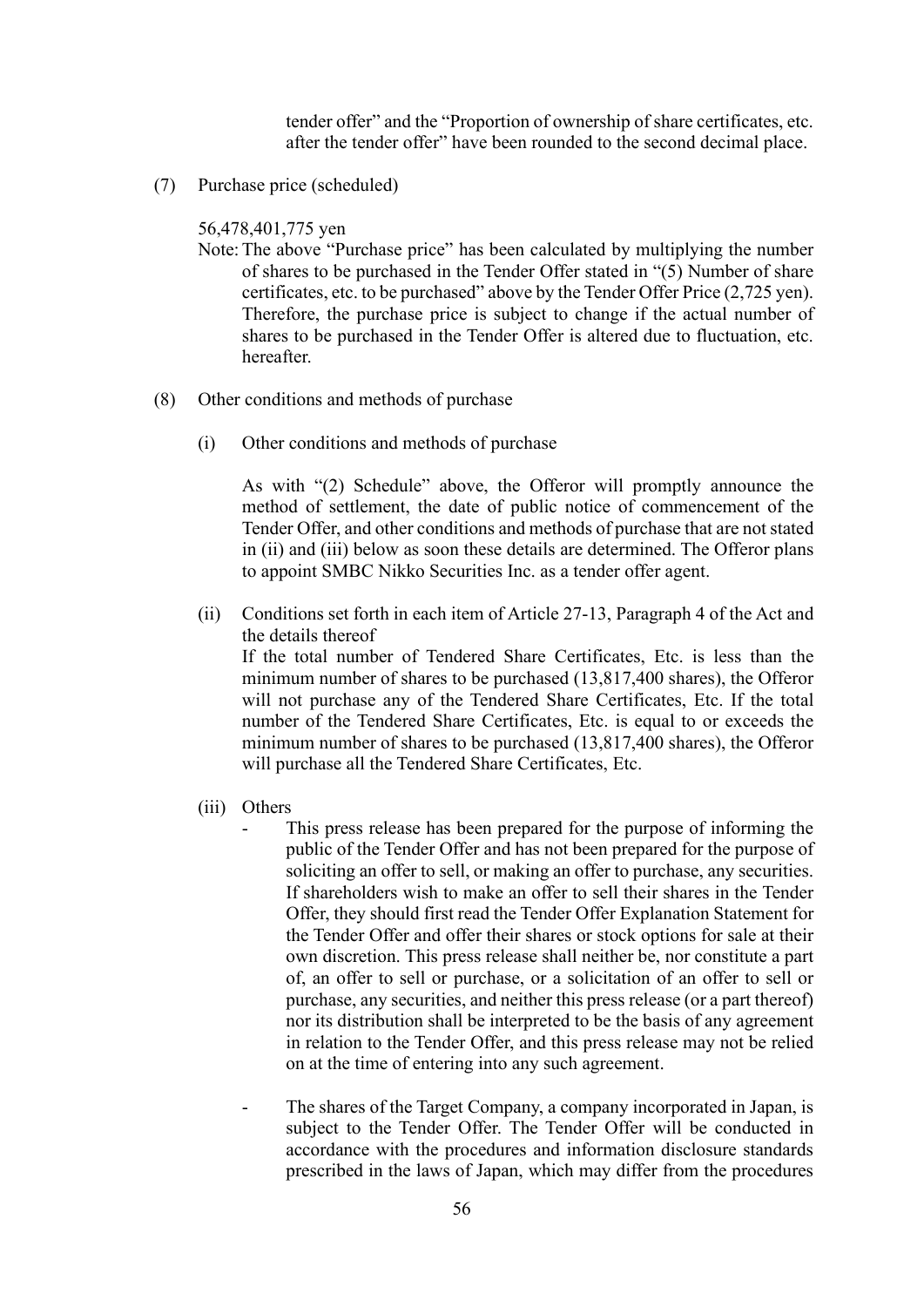and information disclosure standards in the United States. In particular, Section 13(e) and Section 14(d) of the U.S. Securities Exchange Act of 1934 (as amended; hereinafter the same) and the rules prescribed thereunder do not apply to the Tender Offer, and the Tender Offer does not conform to those procedures and standards. Financial information contained in this press release has been prepared in accordance with Japanese accounting standards, which may be materially different from the generally accepted accounting standards in the U.S. or other countries. In addition, as the Tender Offeror is a legal entity established outside the United States and all or some of its officers are non-U.S. residents, it may become difficult to exercise rights or requests which would be claimed under the U.S. securities laws. Furthermore, it may not be possible to commence legal proceedings against the legal entity established outside the United States and its officers in a non-U.S. court for violations of the U.S. securities laws. Furthermore, U.S. courts may not necessarily have jurisdiction over legal entities and their respective subsidiaries and affiliates outside the United States.

- Unless otherwise specified, all procedures relating to the Tender Offer are to be conducted entirely in Japanese. If all or any part of a document relating to the Tender Offer is prepared in the English language and there is any inconsistency between the English language documentation and the Japanese language documentation, the Japanese language documentation will prevail.
- This press release includes statements that fall under the "forwardlooking statement" defined in Section 27A of the U.S. Securities Act of 1933 (as amended) and Section 21E of the U.S. Securities Exchange Act of 1934. Due to the known and unknown risks and uncertainties, the actual results might differ significantly from the statements that are implicitly or explicitly forward-looking. The Offeror and its affiliates do not guarantee for such implicit and explicit forward-looking statements to materialize. The "forward-looking statements" in this press release were prepared based on the information obtained by the Offeror as of the date hereof, unless required by law, the Offeror and its affiliates are not obligated to amend or revise such forward-looking statements to reflect future matters and situation.
- The financial advisors to the Offeror and the Target Company as well as the Tender Offer Agent (including their respective affiliates) may, within their ordinary course of business, engage during the Tender Offer Period in the purchase of or arrangement to purchase Target Company Shares for their own account or for their customers' accounts outside the Tender Offer in accordance with Rule 14e-5(b) of the U.S. Securities Exchange Act of 1934, to the extent permitted under Japanese securities regulations and other applicable laws and regulations. Such purchases may be made at the market price through market transactions, or at a price determined by negotiation outside of the market. In the event that information regarding such purchases is disclosed in Japan, such information will also be disclosed on the English website of the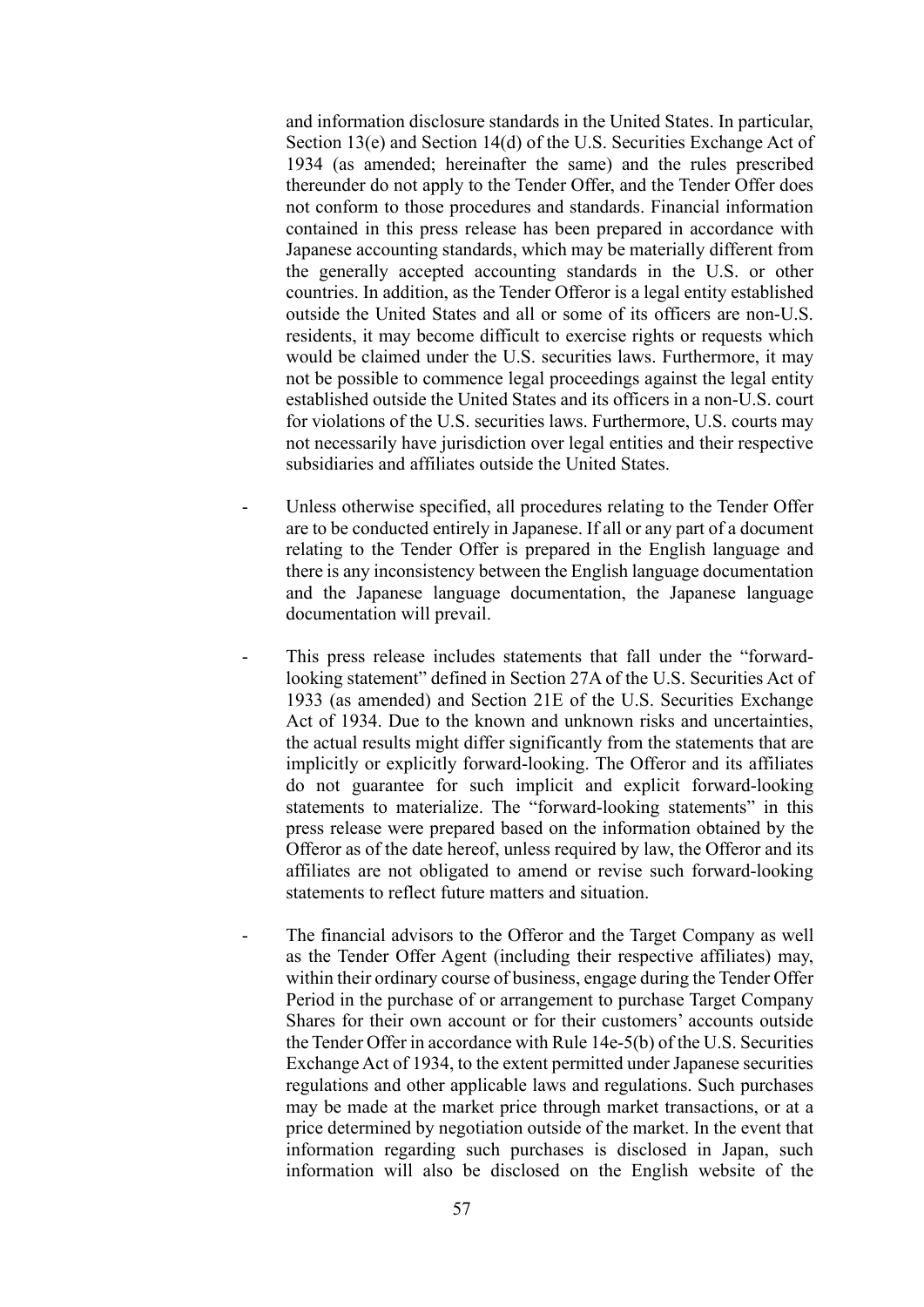financial advisor, the Target Company, or the Tender Offer Agent conducting such purchases or will otherwise be made publicly available.

- If a right to request a purchase of shares less than one unit is exercised by shareholders in accordance with the Companies Act, the Target Company may purchase its own shares less than one unit during the Tender Offer Period in accordance with procedures required by laws and regulations.
- 3. Post-tender offer policy and future outlook

For the policy, etc. after the Tender Offer, please refer to the section above titled "1. Purpose of the Tender Offer."

- 4. Others
	- (1) Agreements between the Offeror and the Target Company or its officers, and the contents thereof
		- (i) Expressions of Support for the Tender Offer

According to the Target Company's Press Release, at the board of directors meeting of the Target Company held on May 16, 2022, a resolution was made that if the Tender Offer commences, the position of the Target Company as of this date is that it will declare a position in support of the Tender Offer and that it will recommend that the Target Company's shareholders and Stock Acquisition Right Holders accept the Tender Offer. As stated above, since the Offeror plans to commence the Tender Offer on the date that is (i) within 10 business days after the Tender Offer Conditions Precedent are satisfied or waived and (ii) agreed among HoldCo, Crosby US, Crosby UK and the Target Company and the Offeror aims to commence the Tender Offer on or around late October 2022, the Target Company also resolved at the above meeting of the board of directors to express an opinion on the Tender Offer again when the Tender Offer is commenced.

For details of the decision-making process of the Target Company's board of directors, please refer to the section above titled "(iv) Approval of all the directors in the Target Company and opinions that there has been no objection from any of the Target Company's independent statutory auditors" under "(3) Measures to ensure the fairness of the Tender Offer Price and avoid conflicts of interest, and other measures to ensure the fairness of the Tender Offer" of "1. Purpose of the Tender Offer."

(ii) The Business Combination Agreement

Please refer to "(6) Matters relating to material agreements regarding the Tender Offer" of "1. Purpose of the Tender Offer" above and "Announcement Regarding the Business Combination of KITO CORPORATION and Crosby Group" announced by the Target Company today.